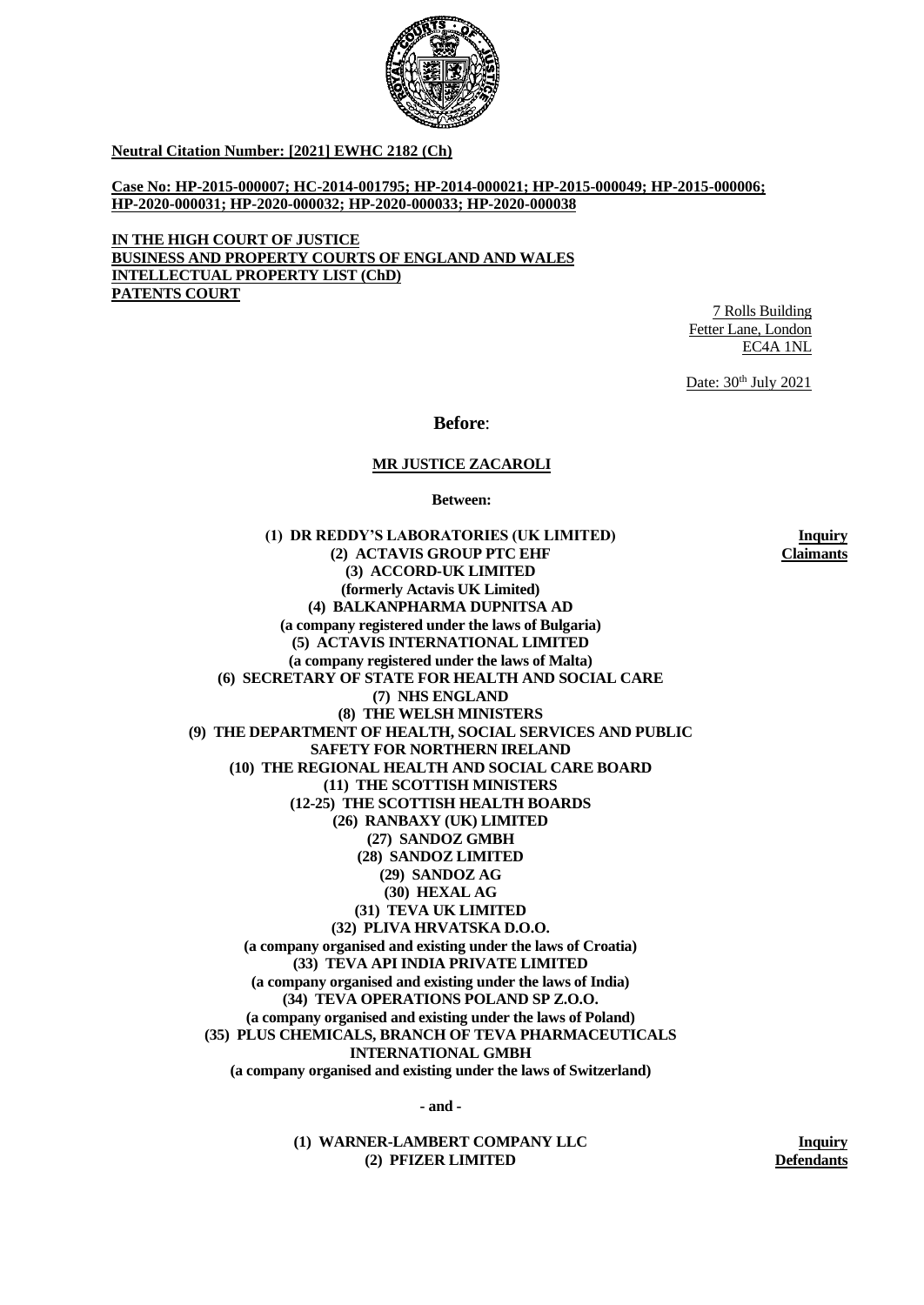**Brian Nicholson QC and Christopher Hall** (instructed by **Mishcon de Reya LLP**) for Dr Reddy's

**Andrew Lykiardopoulos QC and David Scannell QC** (instructed **by Powell Gilbert LLP**) for Actavis and (instructed by **Pinsent Masons LLP**) for Teva

**Philip Moser QC, Brendan McGurk and Alice Hart** (instructed by **Government Legal Department**) for NHS England, Wales and Northern Ireland

**Douglas Campbell QC and Ligia Osepciu** (instructed by **Reynolds Porter Chamberlain LLP**) for NHS Scotland

**Benet Brandreth QC** (instructed by **HGF Law LLP**) for Ranbaxy

**Richard Boulton QC, Charlotte May QC, Tim Goldfarb, Tim Austen and Thomas Lunt** (instructed by **Kirkland & Ellis (International) LLP**) for the Warner-Lambert Company LLC and Pfizer Limited

> Hearing dates: 14, 15, 16 and 17 June 2021 - - - - - - - - - - - - - - - - - - - - -

# **APPROVED JUDGMENT**

**Covid-19 Protocol:** This judgment is handed down remotely by circulation to the parties' representatives by email, release to BAILII and publication on the Courts and Tribunals Judiciary website. The date and time for hand-down is deemed to be NB 10:30 AM on 30<sup>th</sup> July 2021.

..................................................

MR JUSTICE ZACAROLI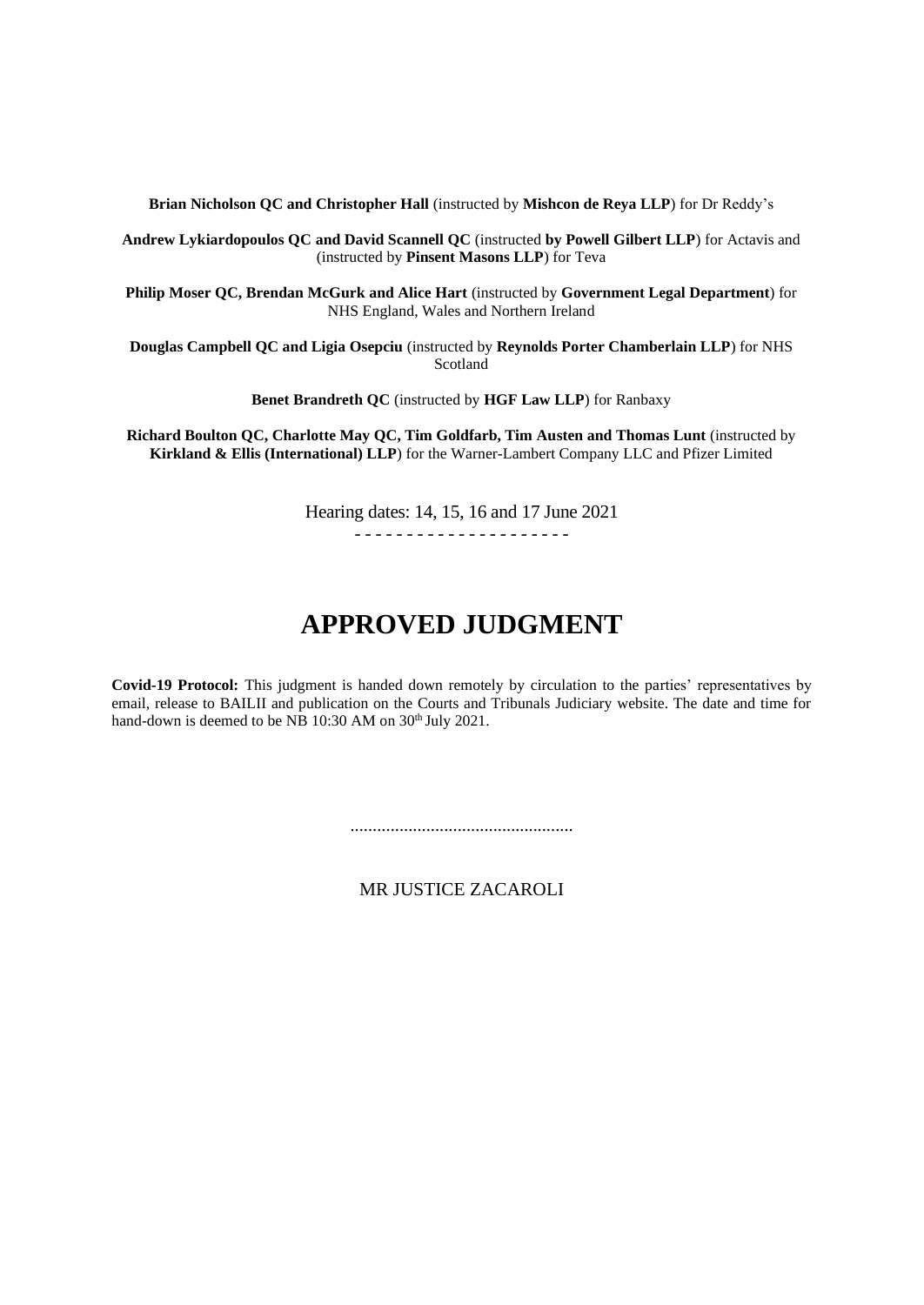# **Mr Justice Zacaroli:**

### Introduction

- 1. This is the trial of preliminary issues (ordered by Birss J on 18 December 2020) in claims by numerous parties (together the "Inquiry Claimants") for compensation under cross-undertakings in damages given in respect of various interlocutory injunctions or contractual undertakings, and for damages in respect of threats of infringement proceedings pursuant to section 70(1) of the Patents Act 1977.
- 2. It raises the question as to the appropriate assumptions to make when identifying the relevant counterfactual(s) for the purposes of determining such compensation and damages, where different parties have claims under different cross-undertakings and threats, given or made on different occasions, but relating to the same patent and where all parties operate in the same (largely finite) market.

# **Background**

- 3. The background to this matter is fully explained in the judgment of the Supreme Court dated 14 November 2018 in *Warner-Lambert v Generics (UK) Ltd (t/a Mylan)* [2018] UKSC 56, and the judgment of Arnold J at first instance in the same case dated 10 September 2015 ([2015] EWHC 2548 (Pat)). I set out here only the background that is directly relevant to the preliminary issues.
- 4. The first inquiry defendant, Warner-Lambert Company LLC, was the registered proprietor of European Patent No. 0 641 330 for Isobutylgaba, of which pregabalin is a derivative, for the treatment of seizure disorders, notably epilepsy and general anxiety disorder ("GAD"). The second inquiry defendant, Pfizer Limited, was the holder of the relevant marketing authorisation for "Lyrica", the branded pregabalin medicine marketed in the UK. I will refer to the inquiry defendants together as "Pfizer". This patent expired in the United Kingdom on 17 May 2013.
- 5. Pfizer is also the proprietor of a second medical use European Patent (UK) No. 0 934 061 with claims in Swiss form (explained at paragraphs 2-3 of the Supreme Court judgment referred to above), directed exclusively to the use of pregabalin for treating pain (the "Patent"). The Patent had a priority date of 24 July 1996 and expired on 16 July 2017. Notwithstanding the fact that the Patent covered pain of various descriptions, Pfizer has only ever been authorised to market pregabalin for the treatment of neuropathic pain.
- 6. The Inquiry Claimants are predominantly pharmaceutical companies mainly engaged in marketing generic pharmaceutical products ("Generics"). Upon expiry of EP No. 0 641 330 and the subsequent expiry in July 2014 of data exclusivity for Lyrica, Generics were free to apply, broadly speaking, for a marketing authorisation for pregabalin for use in treating epilepsy and GAD. The parties have used the following terms to refer to different forms of marketing authorisation: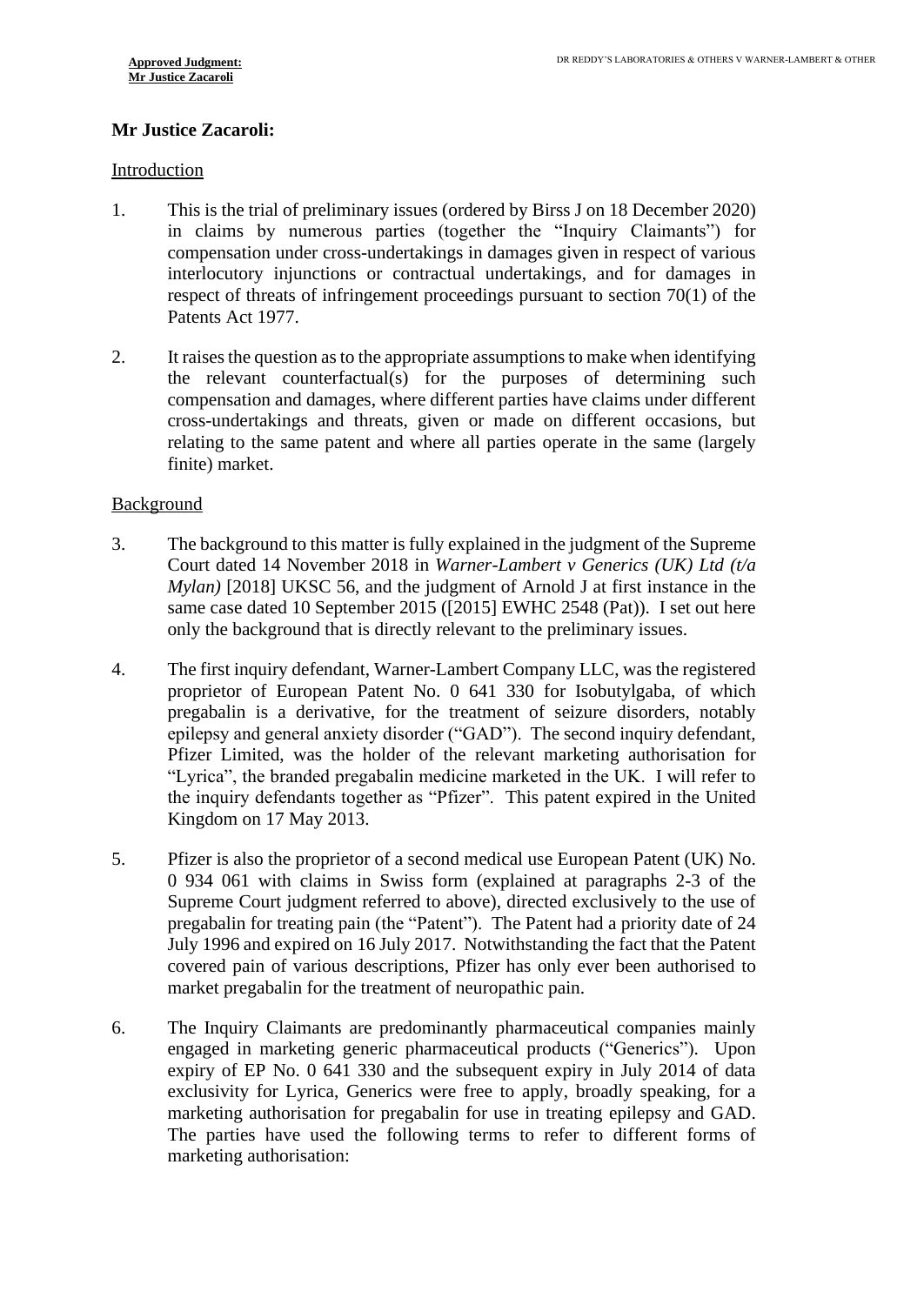**skinny label**: marketing authorisation indicated for the treatment of epilepsy and GAD, but not neuropathic pain;

**full label**: marketing authorisation indicated for the treatment of epilepsy, GAD and neuropathic pain;

**intermediate label**: marketing authorisation indicated for the treatment of epilepsy, GAD and central neuropathic pain (but not peripheral neuropathic pain).

7. On 24 June 2014 Generics (UK) Limited, trading as Mylan, commenced revocation proceedings against the Patent. On 9 July 2014, the second to fifth Inquiry Claimants ("Actavis") applied for marketing authorisation for a full label pregabalin product. Actavis commenced its own revocation action against the Patent on 12 September 2014. On 30 September 2014, Actavis notified Pfizer of its intention to launch a skinny label pregabalin product. On 8 December 2014 Pfizer commenced infringement proceedings against Actavis in respect of its skinny label product. Over the period November 2014 to February 2015, Pfizer wrote to various parties (including the Pharmaceutical Services Negotiating Committee, superintendent pharmacies, clinical commissioning groups and the Department of Health) in terms which were subsequently held by Arnold J to constitute threats of patent proceedings within section 70(1) of the Patents Act 1977 (the "Threats").

#### Interlocutory orders and undertaking

- 8. The precise chronology of the various interlocutory orders and undertakings is of some importance to the parties' arguments, and I will therefore set it out in detail.
- 9. In early January 2015 Pfizer sought an injunction against Actavis. Although Actavis was lawfully entitled to sell pregabalin for the treatment of epilepsy and GAD (due to the expiry of EP No. 0 641 330 and the Patent only covering pain), it was nevertheless foreseeable (to Actavis' knowledge) that pharmacists would be likely to dispense generic pregabalin for the treatment of neuropathic pain. That was because (as explained in more detail by Arnold J in his judgment refusing to grant the injunction: [2015] EWHC 72 (Pat), at [28]-[29]) the great majority of prescriptions identify the drug prescribed by its generic name and do not indicate the condition for which the drug is prescribed, in which case the pharmacist is free to dispense either a branded drug or a generic one.
- 10. In refusing to grant the injunction, Arnold J concluded ([2015] EWHC 72 (Pat) at [112]) that mere knowledge on the part of Actavis that pharmacists would dispense its product for the treatment of neuropathic pain was insufficient for the purposes of section  $60(1)(c)$  of the Patents Act 1977 (which makes it an infringement to keep, dispose of or offer to dispose of any product obtained directly by means of the claimed process). Accordingly, Pfizer's claim did not raise a serious question to be tried. At [73], however, he noted that the best solution to the problem was to try to ensure that prescribing doctors prescribed pregabalin for the treatment of pain by reference to the brand name Lyrica rather than by reference to the generic name pregabalin.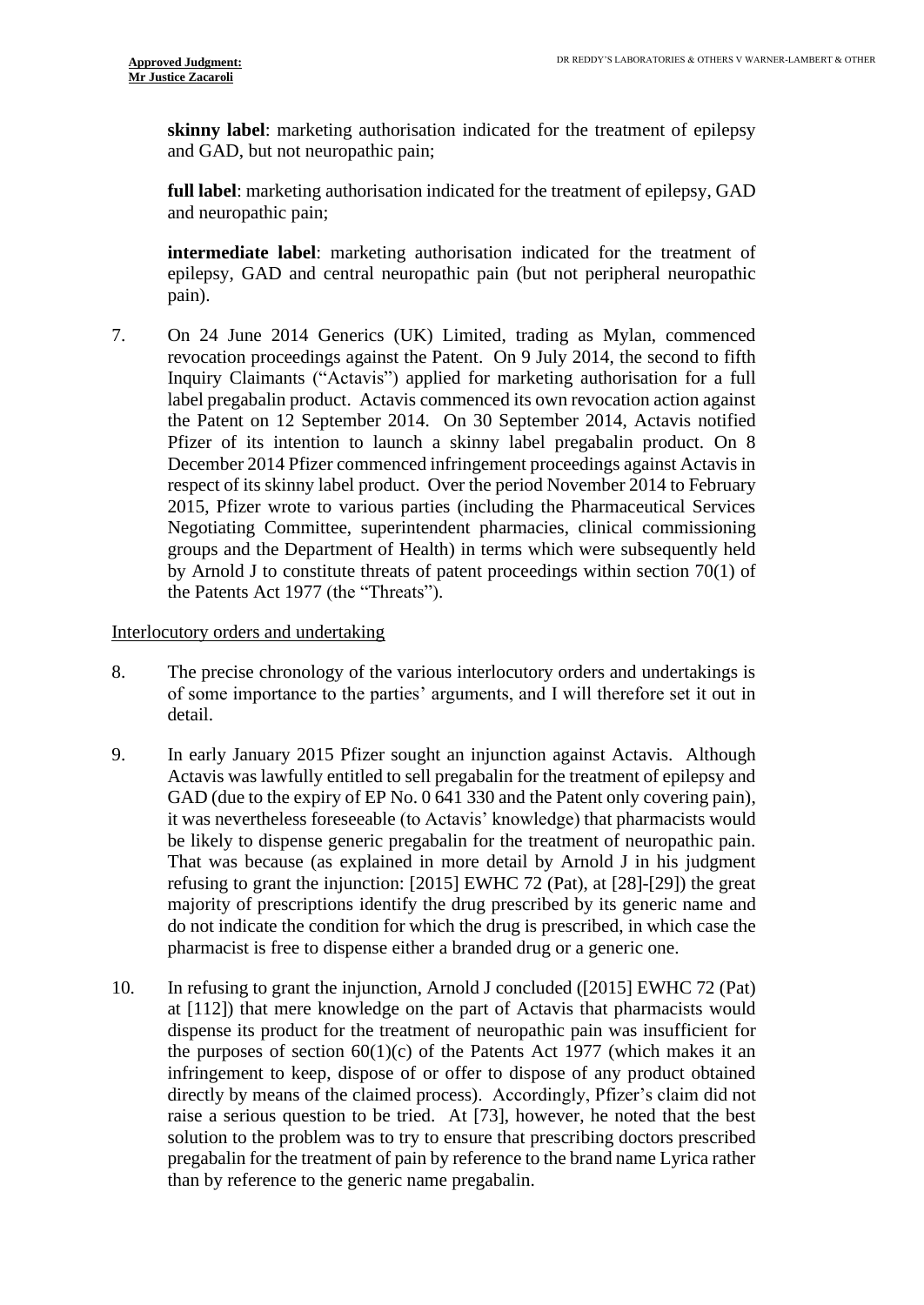- 11. Actavis and the first Inquiry Claimant ("Dr Reddy's") launched skinny label products in February 2015.
- 12. Pfizer then applied for and was granted an order by Arnold J dated 26 February 2015 (the "NHS Guidance Order") which required the National Health Service Commissioning Board to distribute guidance to GP practices and community pharmacies. The guidance referred to the dispute between Pfizer and a number of generic suppliers regarding pregabalin and said:

"1. Pregabalin should only be prescribed for the treatment of neuropathic pain under the brand name Lyrica (unless there are critical contra-indications or other special clinical needs e.g. a patient allergic to an excipient, branded product unavailable etc which apply to Lyrica, when you should not prescribe Lyrica or pregabalin).

2. When prescribing pregabalin for the treatment of neuropathic pain to patients you should (so far as reasonably possible):

a) prescribe by reference to the brand name Lyrica; and

b) write the prescription with only the brand name "Lyrica" and not the generic name pregabalin or any other generic brand.

3. When prescribing pregabalin for the treatment of anything other than pain, you should continue to prescribe by reference to the generic name pregabalin.

4. When dispensing pregabalin, if you have been told that it is for the treatment of pain, you should ensure, so far as reasonably possible, that only Lyrica, the branded form of pregabalin, is dispensed. However, when dispensing pregabalin for the treatment of anything other than pain, you are not restricted to dispensing Lyrica."

13. Under schedule 3 to the Order, Pfizer gave the following undertaking to the court:

> "If the Court later finds that this Order has caused loss to the Respondent, the Department of Health, the Actavis group of companies, the Teva group of companies or the Dr Reddy's group of companies, and decides that the Respondent, Department of Health, the Actavis group of companies, the Teva group of companies or Dr Reddy's Laboratories (UK) Limited should be compensated for that loss, the Applicant will comply with any order the Court may make."

14. Over the following months, a number of Generics launched skinny label products, including the thirty-first to thirty-fifth Inquiry Claimants ("Teva") and the twenty-seventh to thirtieth Inquiry Claimants ("Sandoz").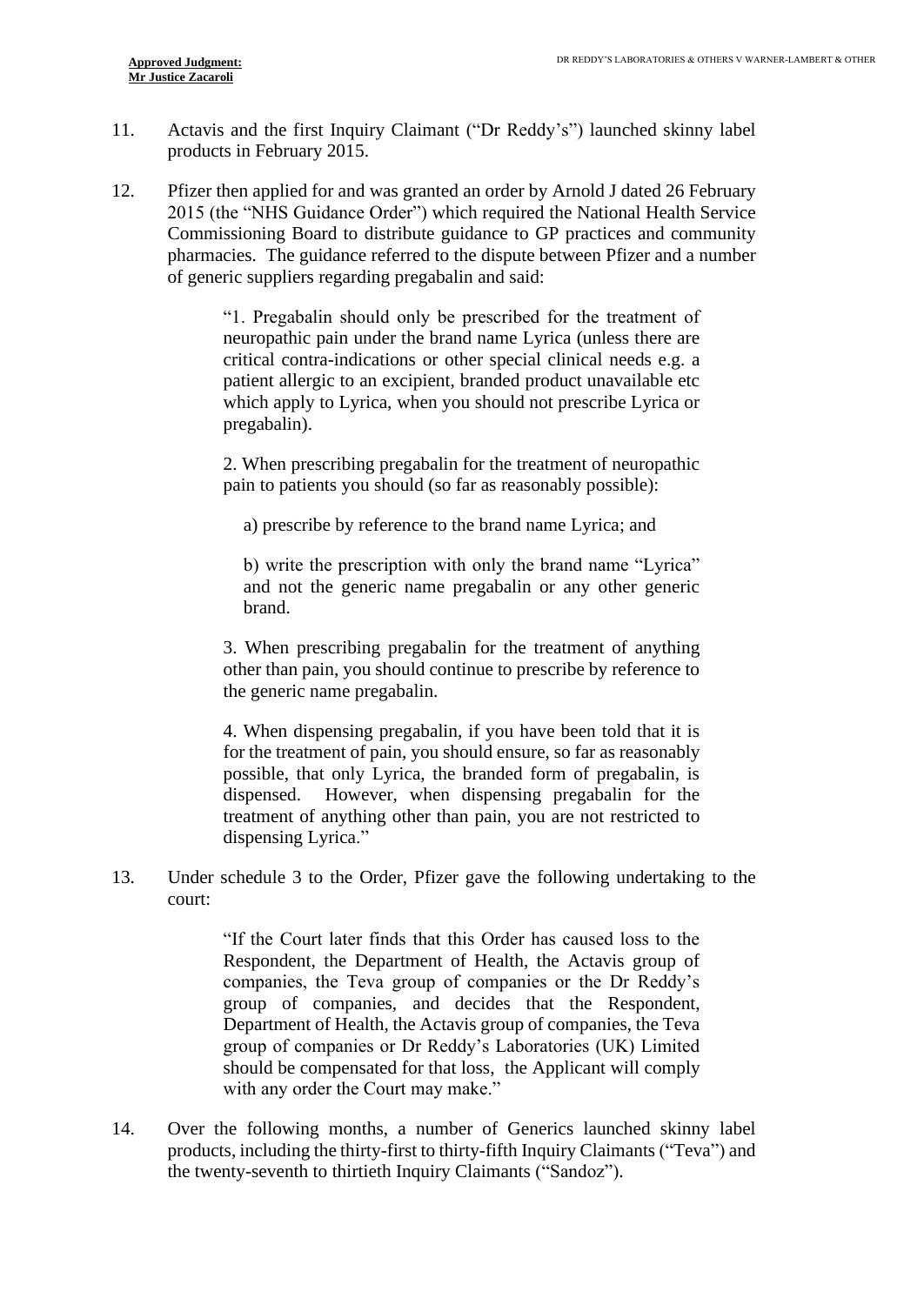- 15. The trial of the various revocation proceedings and of Pfizer's infringement claim against Actavis was heard in July 2015 and Arnold J gave judgment on 10 September 2015: [2015] EWHC 2548 (Pat). He concluded that the following claims in the Patent were invalid for lack of sufficiency: claim 1 (relating to pain, generally); claim 3 (use according to claim 1 in respect of neuropathic pain); and various other claims limited to specific types of pain. He also declared that Pfizer had made unjustifiable threats of proceedings for patent infringement. The remaining claims of the Patent (including 10-12 covering treatment of certain types of peripheral neuropathic pain, and claims 2, 5, 7, 8 and 9 covering the treatment of inflammatory pain and certain types of inflammatory pain) were upheld.
- 16. Arnold J granted permission to appeal in respect of alleged errors of law or principle.
- 17. In the meantime, on 19 June 2015 Sandoz had obtained a marketing authorisation for a skinny label and a full label pregabalin product. It launched the former in June 2015, and the latter on 2 October 2015, following the handdown of Arnold J's judgment.
- 18. Pfizer immediately sought, and obtained, interim relief in the form of orders of Birss J dated 3 October 2015 (without notice) and 5 October 2015 (on notice) and an order of Arnold J dated 17 November 2015 (following a full on notice hearing). These orders (the "Sandoz Orders") restrained Sandoz from launching its full label pregabalin product. They each contained a cross-undertaking in damages given by Pfizer. By Schedule 1 to the order of 17 November 2015 Pfizer gave the following undertaking:

"If the Court later finds that this Order has caused loss to [Sandoz or any company in the Sandoz group], the Department of Health and/or the National Health Service Commissioning Board and decides that [Sandoz or any company in the Sandoz Group], the Department of Health and/or the National Health Service Commissioning Board should be compensated for that loss, [Pfizer] will comply with any order the Court may make."

19. In addition, by Schedule 2 to the order of 17 November 2018, Pfizer gave the following undertaking (insofar as relevant for present purposes):

> "If the Court later finds that the [NHS Guidance Order] has caused loss from 3 October 2015 onwards to [Sandoz or any company in the Sandoz group] … and decides that [Sandoz or any company in the Sandoz group] should be compensated for that loss from 3 October 2015 … [Pfizer] will comply with any Order the Court may make."

20. The twenty-sixth Inquiry Claimant ("Ranbaxy") had also obtained a marketing authorisation for a full label pregabalin product and, following Arnold J's decision at first instance, made advanced plans to bring the product to market. Pfizer sought, however, and obtained from Ranbaxy a contractual undertaking to Pfizer that it would not launch its full label pregabalin product in the UK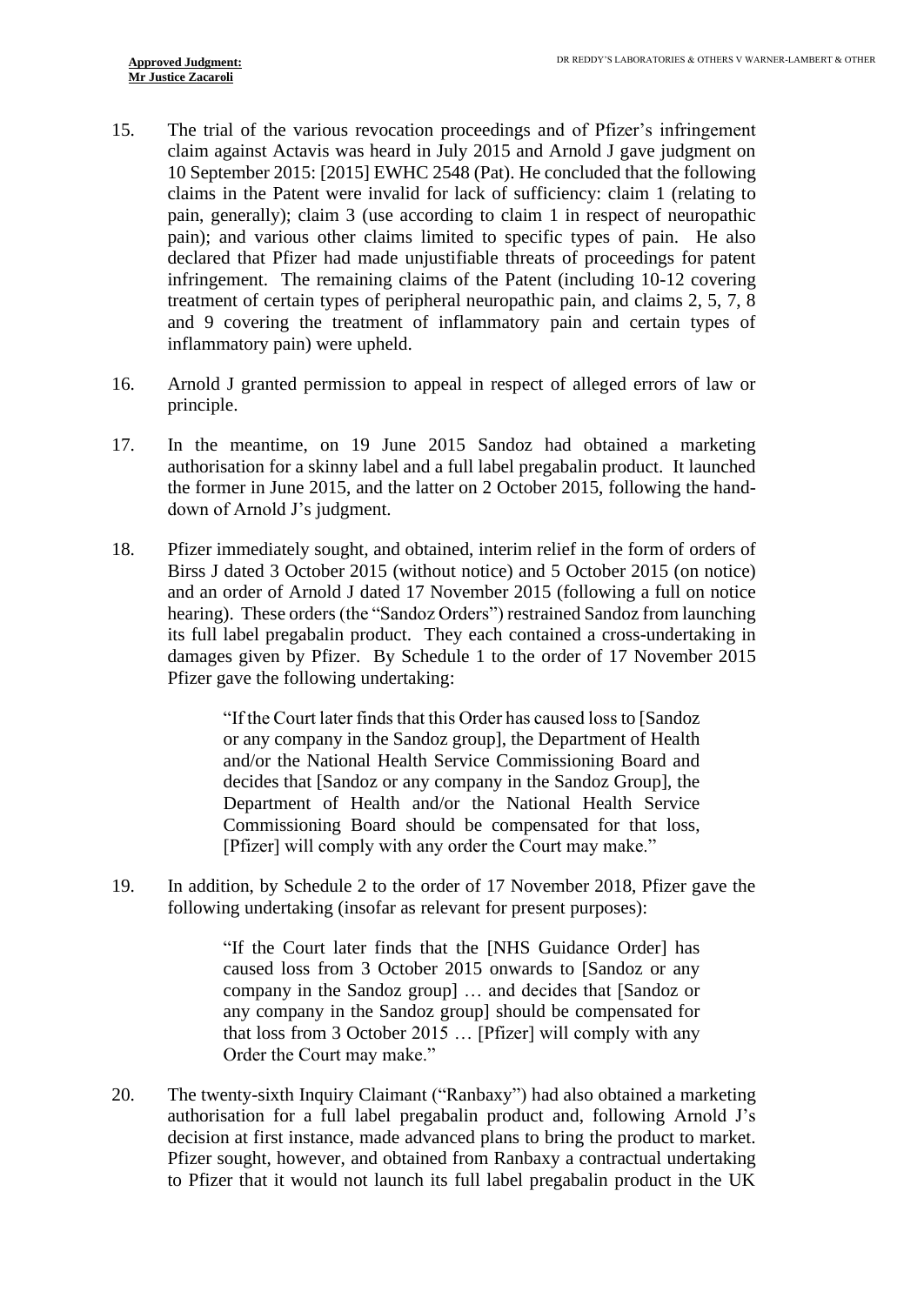pending final determination of the proceedings relating to Actavis (the "Ranbaxy Undertaking"). In return, Pfizer gave a cross undertaking in damages in respect of loss caused by the Ranbaxy Undertaking. In the same agreement, Ranbaxy also became the beneficiary of a contractual cross-undertaking in relation to any loss caused by the NHS Guidance Order, but only with effect from 19 November 2015.

- 21. By a consent order of Mann J dated 31 January 2016, Dr Reddy's was ordered not to apply to vary its marketing authorisation so as to include indications for pain and/or neuropathic pain. Pfizer gave a cross-undertaking in damages to Dr Reddy's in respect of any loss caused by the order of 31 January 2016. Subsequently, on 30 March 2016, Dr Reddy's secured a new marketing authorisation for a full label pregabalin product. By a further consent order of Mann J dated 19 May 2016, Dr Reddy's was ordered not to offer for sale, sell or supply pregabalin under its full label marketing authorisation. Pfizer gave a cross-undertaking to Dr Reddy's in respect of any loss caused by the consent order of 19 May 2016. By a further consent order of Mann J dated 1 December 2016, the Order of 31 January 2016 was varied so that there was no constraint on Dr Reddy's applying to vary its marketing authorisation to include central and/or peripheral neuropathic pain, with the exception of certain specified types of pain. I will refer to these orders, together, as the "Dr Reddy's 2016 Orders".
- 22. In March 2016, Actavis obtained a separate intermediate label marketing authorisation that included the use of pregabalin for the treatment of central neuropathic pain. By a consent order of Rose J dated 23 May 2016, Actavis was ordered not to sell or supply a pregabalin product for the treatment of pain or neuropathic pain (the "Actavis Modified Label Order"). Pfizer provided a cross-undertaking in respect of any loss caused to Actavis or NHS EWNI by the Actavis Modified Label Order.
- 23. On 17 March 2016, Mann J ordered by consent a variation to the Sandoz Order of 17 November 2015 so as to add a further cross undertaking in damages in favour of the National Health Service of Scotland ("NHS Scotland"):

"If the Court later finds that this Order [i.e. the Sandoz Order of 17 November 2015] has caused loss from 9 February 2016 to [NHS Scotland] and decides that [NHS Scotland] should be compensated for that loss from 9 February 2016, [Pfizer] will comply with any order the Court may make".

- 24. On 13 October 2016, the Court of Appeal upheld Arnold J's findings that claims 1 and 3 of the Patent were invalid.
- 25. On 14 November 2018, the Supreme Court delivered its judgment, in which it upheld the conclusion that claims 1 and 3 were invalid, but also concluded that claims 10, 11 and 12 were invalid.

#### The Preliminary Issues

26. By paragraph 1 of the Order of Birss J dated 18 December 2020 ("the Birss J CMC Order"), a trial was ordered of two preliminary issues: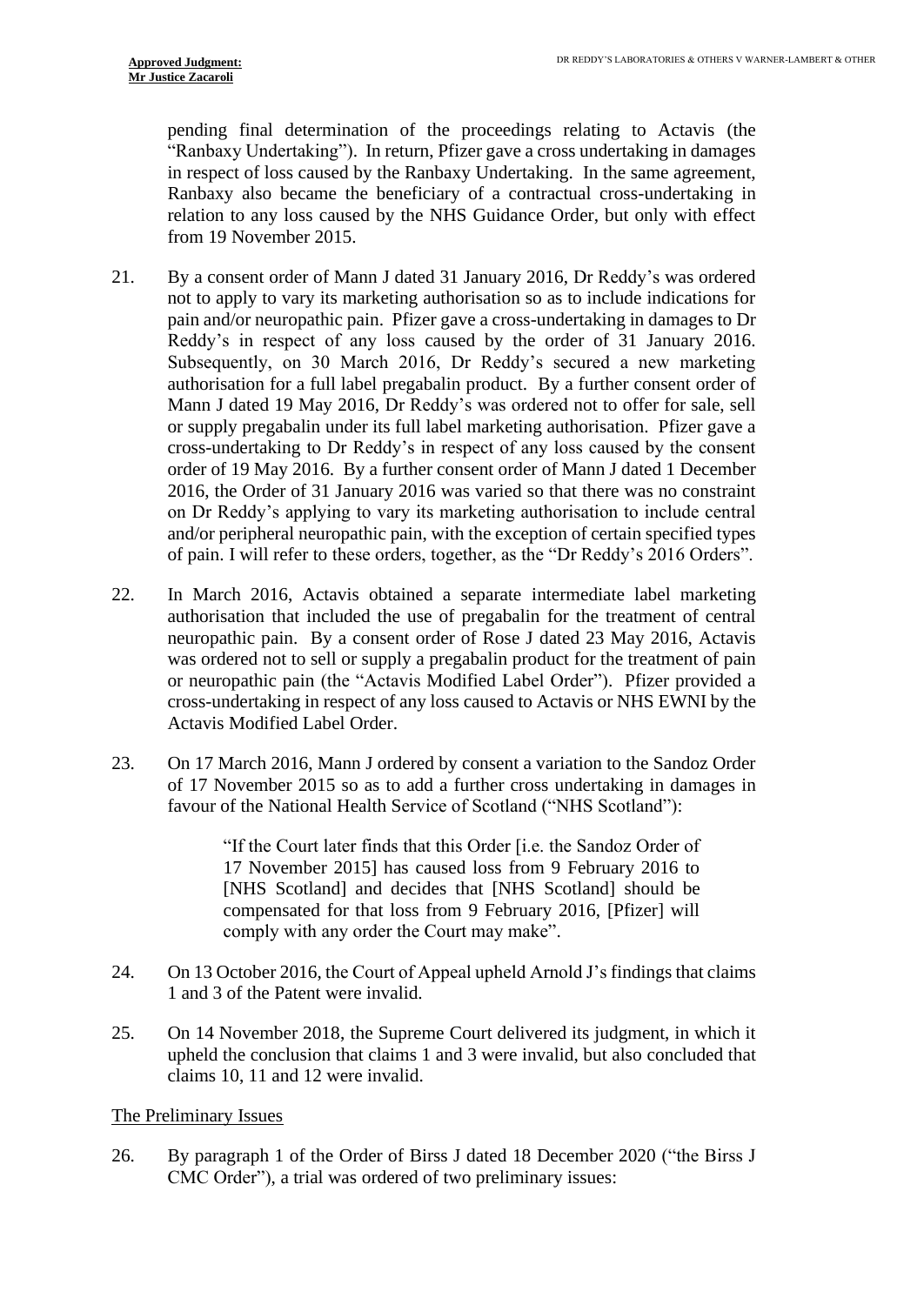"(a) What are the appropriate counterfactual assumptions over the period from 8 July 2014 (expiry of Pfizer's data exclusivity) to present upon which to determine any damages payable to each of the Inquiry Claimants in the Inquiry Claims?

(b) To what extent (if not already answered at (a)) are findings of fact binding as between different parties in these proceedings?"

27. Paragraph 2 of that order provided that an agreed list of possible counterfactual assumptions, based on that at Schedule B, was to be filed with the Court. The parties were left to seek to agree those assumptions. Schedule B, as finalised, contained the following possible counterfactual assumptions:

> "1. Is it correct to assess the counterfactual for each Inquiry Claim on the assumption that the same Threats, Relevant Orders and Undertakings were or were not made across all the Inquiry Claims?

> 2. Is it correct to assume, as a matter of law, in the counterfactual for each Inquiry Claim that none of the Threats, Relevant Orders and the Undertakings were made, and if not, which of the Threats, Relevant Orders and Undertakings should it be assumed would have been made in the counterfactual for each Inquiry Claim?

> 3. In determining the amount of damages (if any), is it appropriate to assess the Inquiry Claimants' loss on the assumption that any or all of the claims of the Patent were known by all to be invalid at all relevant times following expiry of Pfizer's data exclusivity on 8 July 2014?

> 4. Is it correct to assume, as a matter of law, that the Inquiry Defendant could not have restrained prescribers or dispensers from prescribing or dispensing pregabalin for pain and/or restrained generic manufacturers from launching full label products, and if so then (having regard to the chronology) from which date?

> 5. Is it correct to assume, as a matter of law, that the Inquiry Defendant could not have threatened any parties with patent infringement proceedings and if so then from which date?

> 6. Is it correct to assume, as a matter of law, that the Inquiry Defendant could not have restrained launch of full label products by Sandoz or other manufacturers and if so then from which date?"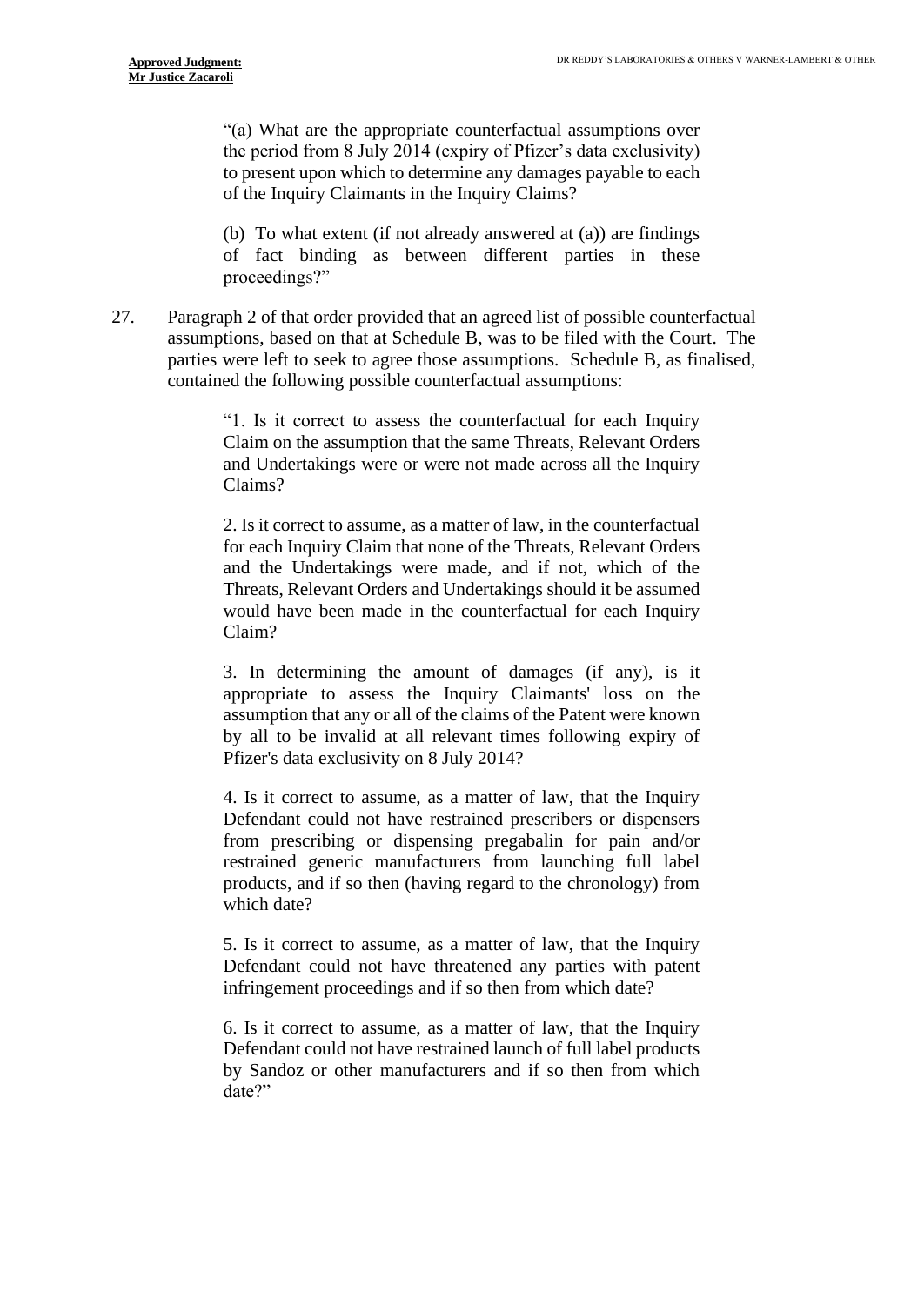28. Schedule B contained a proviso, however, that if, in order to address whether assumptions 4, 5 and/or 6 are appropriate, a dispute (or disputes) of fact has to be resolved, then whether the relevant assumption is appropriate will not be decided at this trial of preliminary issues.

# The arguments of the parties in outline

- 29. The parties can conveniently be divided into four groups:
	- (1) Those Generics whose principal claim is to lost profits which would have been derived from sales of a skinny label product (the "**Skinny Label Generics**"). This group comprises Actavis and Teva, who were together represented by Mr Lykiardopoulos QC and Mr Scannell QC, and Dr Reddy's, represented separately by Dr Nicholson QC and Mr Hall;
	- (2) Those Generics whose principal claim is to alleged lost profits which would have been derived from sales of a full label product (the "**Full Label Generics**"). Following settlement of the claim by Sandoz, this now comprises only Ranbaxy, represented by Mr Brandreth QC;
	- (3) The entities that fall under the umbrella respectively of the National Health Service in England, Wales and Northern Ireland ("**NHS EWNI**"), represented by Mr Moser QC, Mr McGurk and Ms Hart, and NHS Scotland, represented by Mr Campbell QC and Ms Osepciu (together, the "**NHS Parties**"); and
	- (4) Pfizer, represented by Mr Boulton QC, Ms May QC, Mr Goldfarb, Mr Austen and Mr Lunt.
- 30. The essential position of these parties in relation to Assumptions 1 to 6 can be distilled into the following.

# **The Skinny Label Generics**

- 31. The Skinny Label Generics' principal claim is based upon the cross-undertaking in the NHS Guidance Order and the Threats. As to Assumptions 1 and 2, they oppose the imposition of a single consistent counterfactual and contend that the appropriate counterfactual must be assessed separately for each Inquiry Claim.
- 32. Dr Reddy's primary contention is that, as a result of admissions Pfizer has made of its pleaded case, there is only one possible answer to the question raised by paragraph 1(a) of the Birss J CMC Order, and none of Assumptions 1 to 6 have any relevance to its Inquiry Claim. I will address this point separately at [\[156\]](#page-34-0) to [\[164\]](#page-35-0) below. Aside from this, Dr Reddy's largely adopts the submissions of Actavis/Teva.
- 33. In respect of their claims under the cross-undertaking in the NHS Guidance Order and under the Threats, the appropriate counterfactual contended for by the Skinny Label Generics is that neither the NHS Guidance Order nor the Threats were made, but all other orders and undertakings remained in place in the counterfactual world, as they did in the actual world.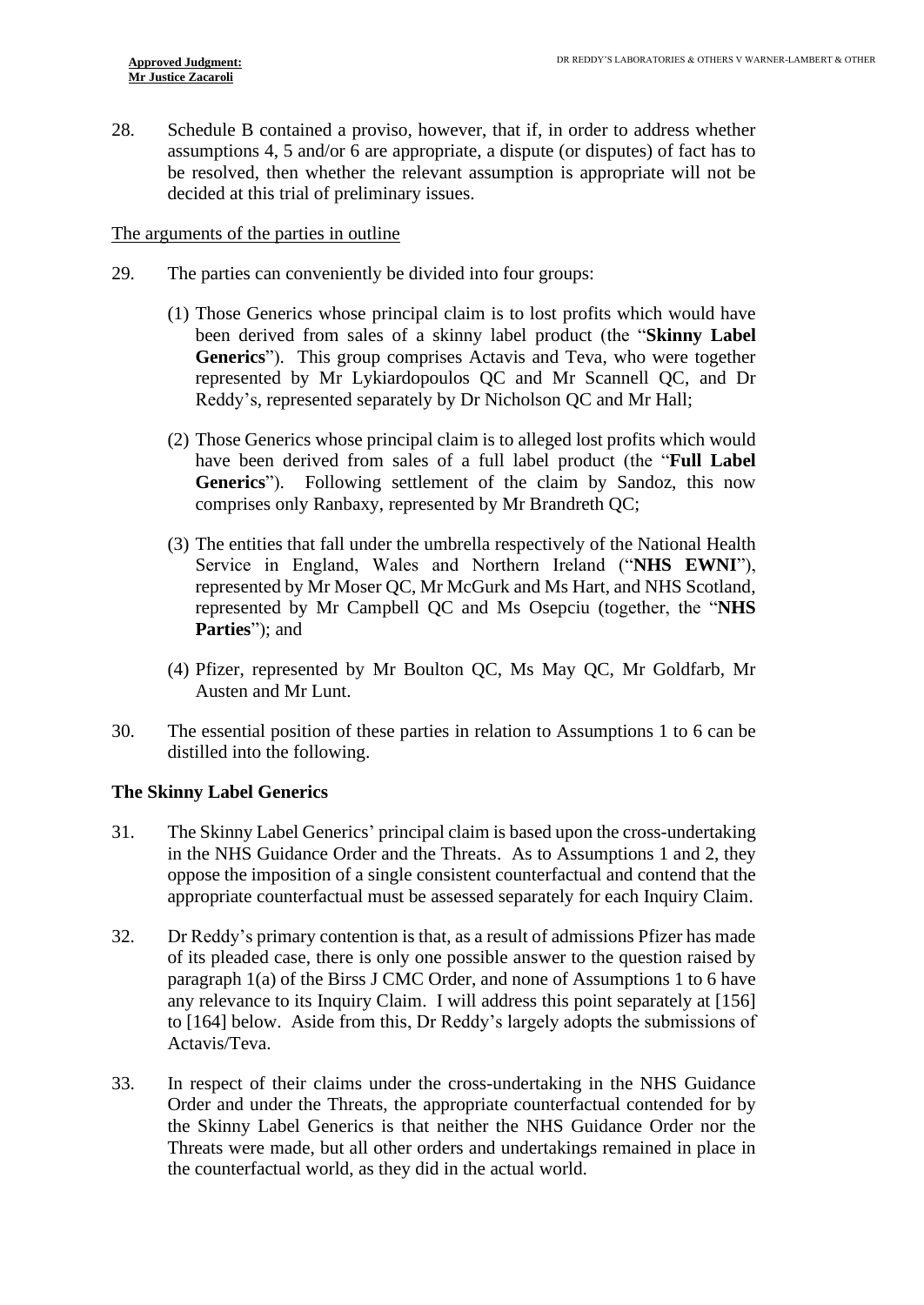- 34. Actavis has an alternative claim based on the Actavis Intermediate Label Order where it contends that the appropriate counterfactual is that the Actavis Intermediate Label Order was not made, and the Sandoz Orders were not made, but that the NHS Guidance Order and the Threats were made.
- 35. Dr Reddy's takes a slightly different position to Actavis on its alternative claim relating to the Dr Reddy's 2016 Orders. In light of the agreement on the pleadings as between it and Pfizer as to what would have happened in the counterfactual (see below at [\[156\]](#page-34-0)), it recognises that it could suffer no loss by reason of the Dr Reddy's 2016 Orders. It maintains the alternative claim, *pro tem*, however, in case (contrary to the position currently agreed between it and Pfizer) its Inquiry Claim proceeds on the basis that full label products would, or might, have come on the market.
- 36. The Skinny Label Generics contend that the question raised by Assumption 3 should be answered in the negative: in the counterfactual world the validity of the Patent, and all claims under it, would have remained in dispute (as they did in the actual world) until after the judgment of the Supreme Court.
- 37. They also contend that the questions in Assumptions 4 to 6 should be answered in the negative, except that in relation to Assumption 4 (whether it is correct to assume as a matter of law that Pfizer could not have restrained prescribers or dispensers from prescribing or dispensing pregabalin for pain and/or restrained manufacturers from launching full label products), as regards the claims made under the Sandoz Orders, the Ranbaxy Undertaking and the Label Orders, Actavis/Teva accept that the answer is yes. That is because any claim under the Sandoz Orders must assume that they (the Sandoz Orders) were not made, and because when assuming what would have happened had the Ranbaxy Undertaking or Label Orders not been made, the only "realistic counterfactual" is one where the Sandoz Orders had also not been made.

#### **The Full Label Generics**

- 38. Ranbaxy's claim is based upon the cross-undertaking in the Ranbaxy Undertaking (which, as noted above, related both to the loss suffered by reason of the Ranbaxy Undertaking and extended the benefit of the NHS Guidance Order to Ranbaxy as from 19 November 2015).
- 39. It also opposes a single consistent counterfactual and contends that the appropriate counterfactual in relation to its claim is that the Ranbaxy Undertaking and the NHS Guidance Order did not exist. It would be content that all other orders (which effectively means the Sandoz Orders) remained in place, but it accepts in its pleaded case that the counterfactual world also did not include the Sandoz Orders, because it accepts that "there is no principled or factual reason why it alone would no longer have been subject to such interim measures".
- 40. Ranbaxy's position is largely aligned with that of the Skinny Label Generics in relation to Assumptions 4 to 6.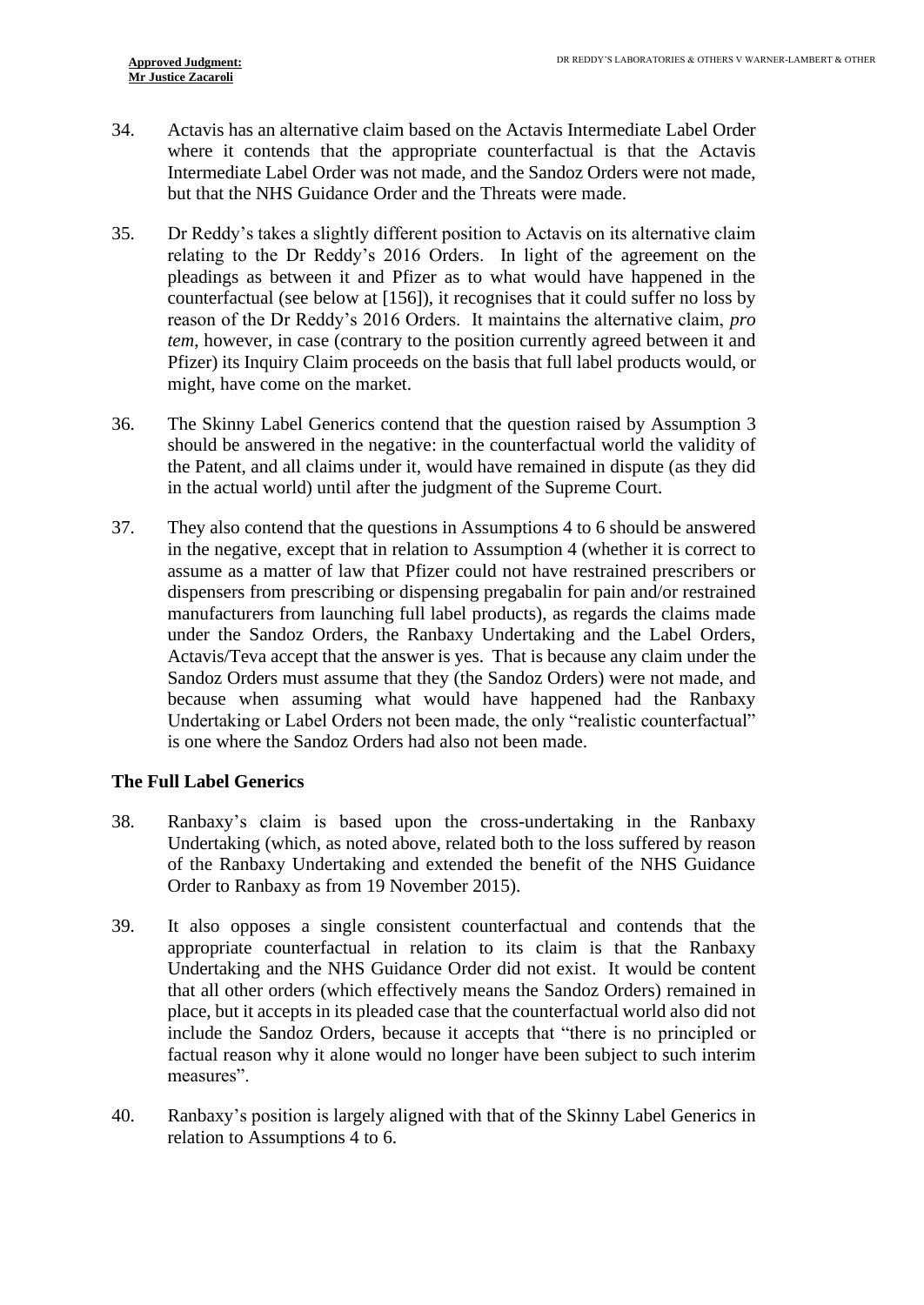# **The NHS Parties**

- 41. NHS EWNI's claim is based upon the NHS Guidance Order and the crossundertaking in the Sandoz Orders. NHS Scotland's claim is based upon the Sandoz Orders, for loss arising from 9 February 2016.
- 42. The NHS Parties' primary case relates to Assumption 3: it is to be assumed that in the counterfactual world for all Inquiry Claimants it was known at all relevant times that all of the claims (or at least all of the relevant claims) of the Patent were invalid. All of the other parties oppose that proposition. They also contend that the questions raised by Assumptions 4 to 6 should be answered in the affirmative, largely because this flows from the answer to Assumption 3.
- 43. As to Assumptions 1 and 2, the NHS Parties contend that a single consistent counterfactual should be applied across all Inquiry Claims that *none* of the orders, undertakings or Threats was made.

#### **Pfizer**

- 44. Pfizer agrees with the NHS Parties to the following extent: there should be a single consistent counterfactual across all Inquiry Claims, in which none of the Threats, orders or undertakings were made.
- 45. In common with all other parties, however, Pfizer disagrees with the NHS Parties on Assumption 3. As to Assumptions 4 to 6, Pfizer broadly contends that either these raise issues of fact and law (despite the wording of the Assumptions) and thus cannot be resolved at this trial, or should in any event be answered in the negative.

#### Legal principles

- 46. While the parties were unable to point to an authority directly in point on the issues raised for determination in this preliminary issues trial, there was much common ground as to the principles to be applied, in general, to the assessment of compensation under a cross-undertaking in damages, as set out in the following paragraphs.
- <span id="page-10-0"></span>47. Compensation is to be assessed on the same basis as that upon which damages for breach of contract would be assessed if the undertaking had been a contract between the claimant and the defendant, under which the claimant promised not to prevent the defendant from doing that which the order restrained it from doing, but with such logical and sensible adjustments as are required by the fact that the court is not in fact awarding damages for breach of contract: *Abbey Forwarding Ltd v Hone (No.3)* [2014] EWCA Civ 711, per McCombe LJ at [63], approving the obiter comments of Lord Diplock in *F. Hoffmann-La Roche & Co. AG v Secretary of State for Trade and Industry* [1975] AC 295, 361. McCombe LJ added:

"It is compensating for loss for which the defendant "should be compensated" (to apply the words of the undertaking). Labels such as "common law damages" and "equitable compensation"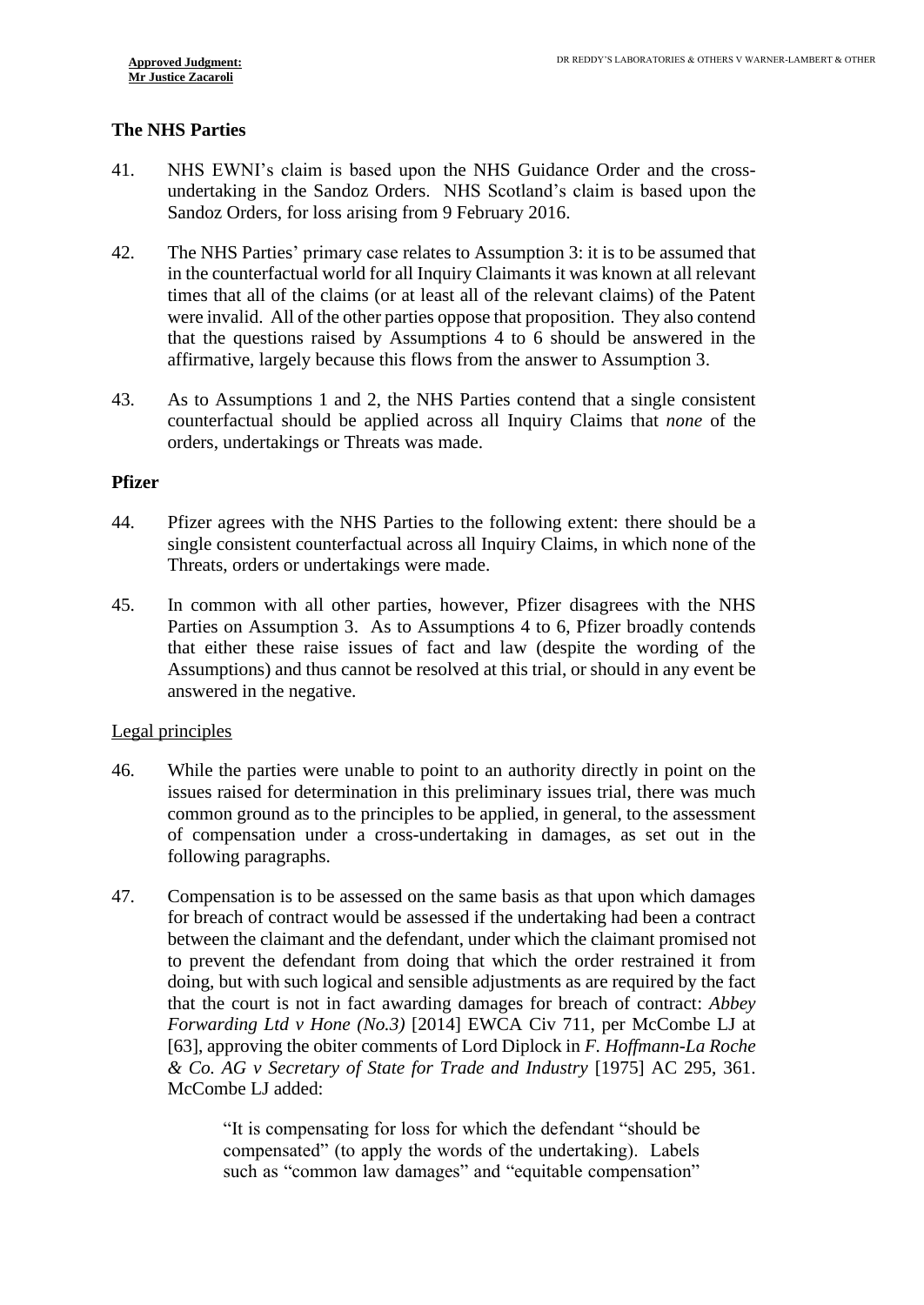are not, to my mind, useful. The court is compensating for loss caused by the injunction which was wrongly granted. It will usually do so applying the useful rules as to remoteness derived from the law of contract, but because there is in truth no contract there has to be room for exceptions."

<span id="page-11-1"></span>48. At [62] of *Abbey Forwarding v Hone*, McCombe LJ rejected the suggestion (made by Arnold J in *Lilly Icos LLC v 8PM Chemists Ltd* [2010] FSR 95 at [40]) that the correct approach to assessing compensation under a crossundertaking is that adopted by equity when awarding compensation for breach of fiduciary duty. Nevertheless, at [47], he confirmed that the jurisdiction is equitable in origin and nature, endorsing the following statement of Aickin J in *Air Express Ltd v Ansett Transport Industries (Operations) Pty Ltd* (1979) 146 CLR 249:

> "In a proceeding of an equitable nature it is generally proper to adopt a view which is just and equitable, or fair and reasonable, in all the circumstances rather than to apply a rigid rule. However the view that the damages should be those which flow directly from the injunction and which could have been foreseen when the injunction is granted, is one which will be just and equitable in the circumstances of most cases…"

- <span id="page-11-0"></span>49. Only the parties identified in the order as beneficiaries of the cross-undertaking are entitled to sue upon it: *SmithKline Beecham PLC v Apotex Europe Ltd* [2007] FSR 6, per Jacob LJ at [86].
- 50. In *Les Laboratoires Servier v Apotex Inc* [2008] EWHC 2347, Norris J (having set out the principles to be applied in quantifying compensation in that case, at [5]) said (at [9]) that the court ought not to take too cautious an approach to assessing compensation, where the party who 'wrongly' obtained an injunction did so on the basis that quantifying its own loss if the injunction was refused would have been more difficult than quantifying the loss suffered by the other party if the injunction turned out to be wrongly granted. He concluded that a principle of "liberal assessment" (applied by Lord Wilberforce to the assessment of damages for patent infringement in *General Tire & Rubber Co Ltd v Firestone Tyre & Rubber Co Ltd* [1975] 1 WLR 89, at p.824E) was equally applicable in the present context. This passage was endorsed by Kitchin LJ in *AstraZeneca AB v KRKA dd Novo Mesto* [2015] EWCA Civ 484, at [16].
- 51. It is important to distinguish between losses caused by the order itself, and losses caused by the existence of the underlying litigation. Only the former are recoverable under the cross-undertaking: *Lilly Icos* (above), at [27], where Arnold J again quoted the High Court of Australia in *Air Express*, in which (for example) Gibbs CJ said (at pp.312-313):

"…it is perfectly clear, and it appears from the words of the undertaking themselves, that the only damage to which a defendant is entitled are those which he has sustained by reason of the grant of the injunction. The generally accepted view is that the damages must be confined to loss which is the natural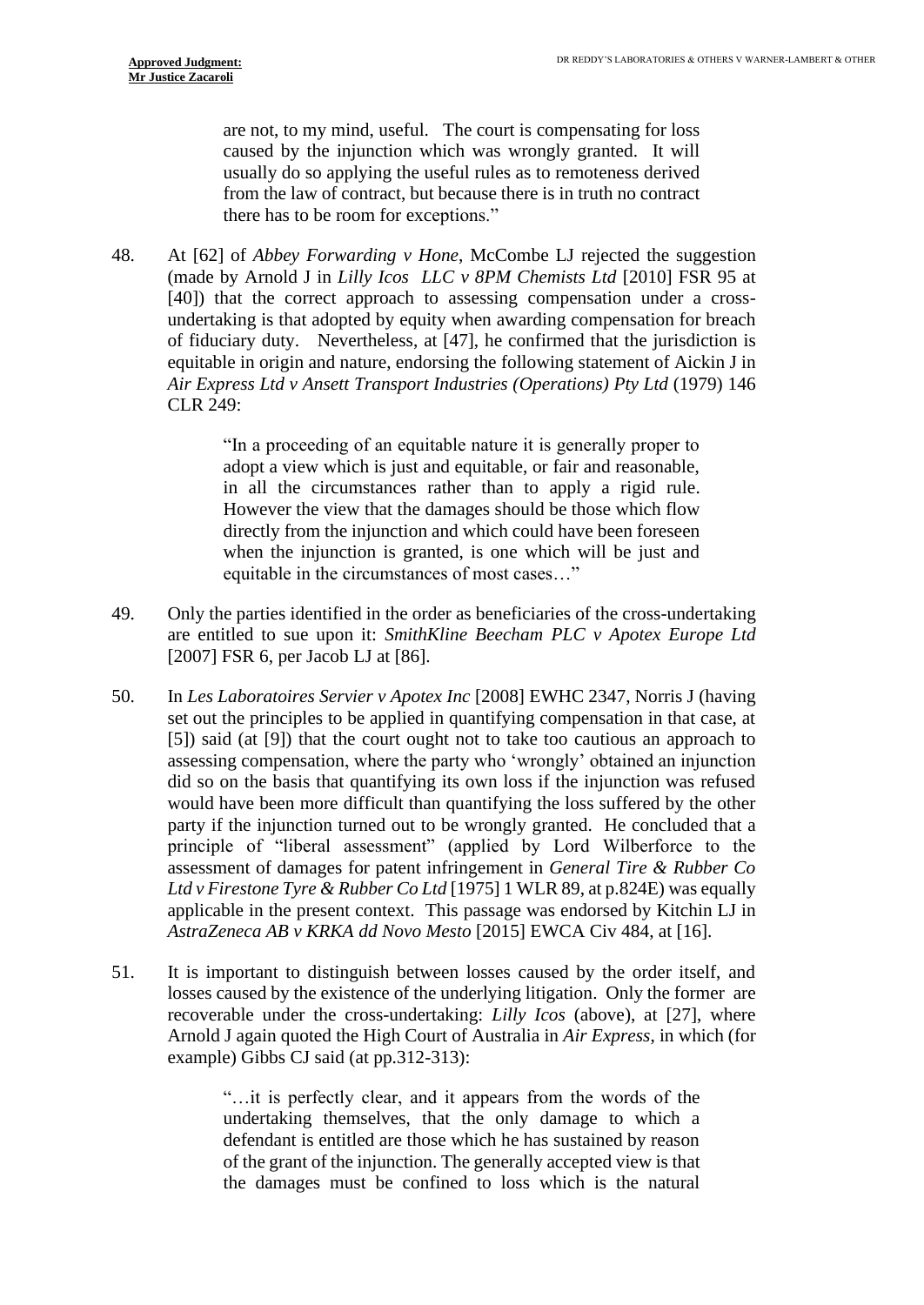consequence of the injunction under the circumstances of which the party obtaining the injunction has notice … In a number of authorities the court has distinguished between loss which was caused by the injunction and loss which arose from the litigation..."

- 52. Although at one point Mr Moser submitted that I ought not to follow in certain respects the approach adopted in Australia, I understood him to be doing so in order to meet an argument which in fact none of the other parties advanced. Certainly I did not understand him to contend that the passage from *Air Express* quoted in the last paragraph did not represent the position in England. It would be difficult to do so, given its express endorsement by Arnold J in *Lilly Icos*.
- 53. There is no relevant distinction to be drawn between loss flowing from the existence of the litigation and loss flowing from the existence of the Patent, in circumstances where Pfizer sought in the litigation to uphold the validity of the Patent. Both are excluded by the principle that the only loss recoverable is that which flows from the order.
- 54. This was (albeit apparently without the point being disputed) implicit in, for example, the approach to the quantification of compensation for breach of a cross-undertaking by Norris J in *Servier* (above). In that case, an injunction had been granted to Servier (the holder of the relevant patent in respect of a drug known as perindopril) restraining Apotex (a manufacturer or generic drugs) from selling perindopril. At trial, the patent was held to be invalid. In assessing the circumstances that would have existed, had the injunction not been made, Norris J analysed the prospects of other generics entering the market against the background that they would have been doing so in circumstances where the validity of the patent was yet to be determined, and thus "at risk". That is inconsistent with the suggestion that the market was at all relevant times taken to know that the patent was invalid.
- 55. It was also common ground between the parties that damages for the statutory tort in respect of the Threats are assessed on the usual tortious basis: the sum of money which will put the injured party in the same position as he would have been in if he had not sustained the wrong (see, for example, *General Tire & Rubber Co Ltd v Firestone Tyre & Rubber Co Ltd* [1975] 1 WLR 819, at p.824 per Lord Wilberforce). Save for one point relating to the NHS Parties' implied contract theory (which I address below), it was not suggested by any party that the different basis of assessing damages had any impact on the questions raised by this preliminary issues trial.
- 56. Similarly, it was not suggested that any different analysis so far as the questions raised by this preliminary issue trial are concerned – is required in relation to the damages flowing from the cross-undertaking given in respect of a contractual undertaking given instead of an order (as in the case of Ranbaxy).
- 57. This trial of preliminary issues proceeds on the basis that there are, at least potentially, two stages in an inquiry as to damages pursuant to a cross undertaking. Stage 1 involves identifying the hypothetical counterfactual assumptions to be made if the relevant order, undertaking or threat had not been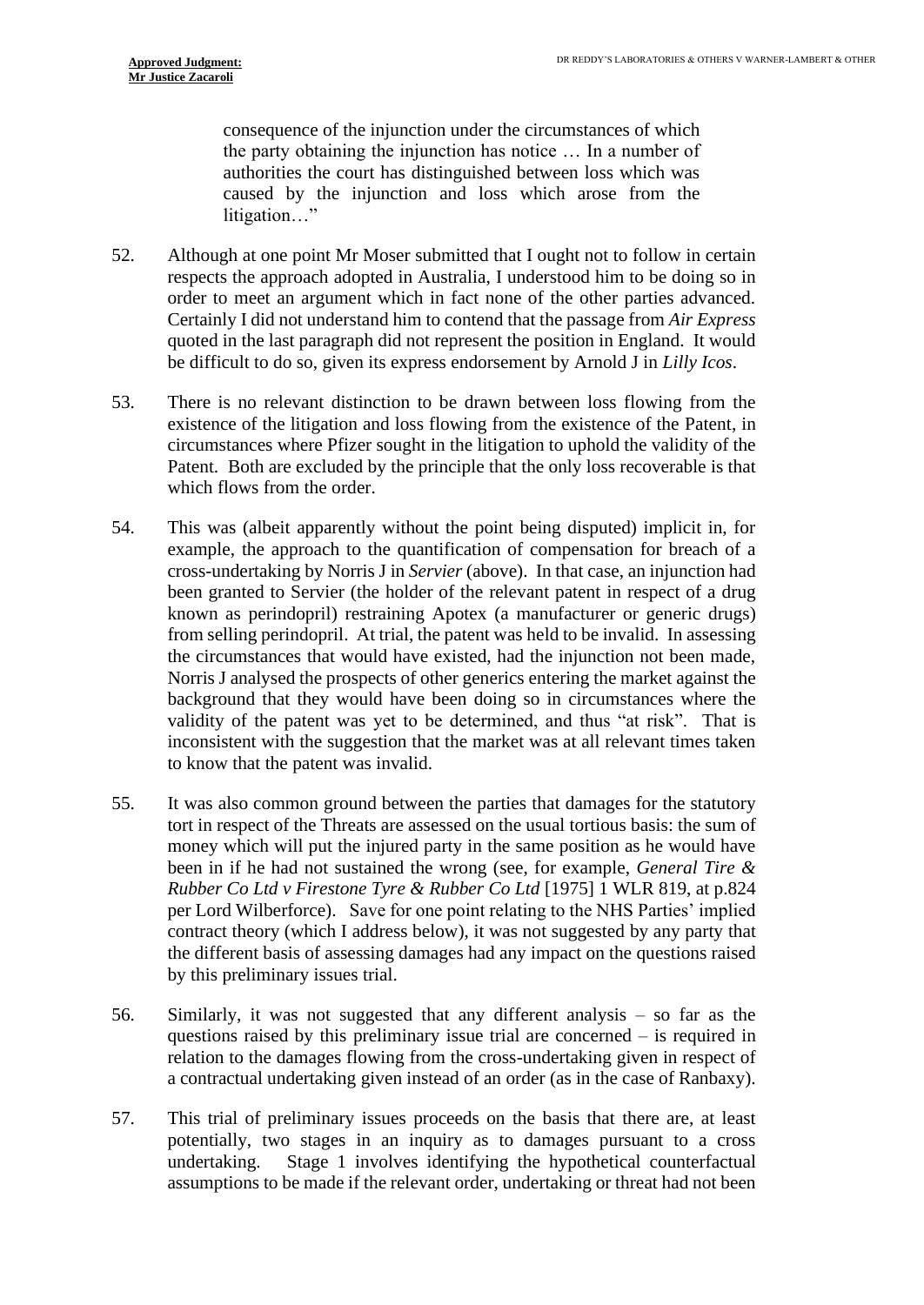made. Stage 2 then involves identifying the facts (on the usual standard of proof) which would have occurred upon the basis of those counterfactual assumptions. This trial of preliminary issues is concerned only with stage 1.

- 58. All parties were agreed that the one element of the actual world that must always be removed in constructing the counterfactual is the very order, undertaking or Threat which turns out to have been wrongly made and is alleged to have caused loss. As I have already noted, the Skinny and Full Label Generics' case is that this is the *only* element that must be removed – as a matter of law – in creating the counterfactual, whereas Pfizer and the NHS Parties contend that other elements must as a matter of law also be removed in constructing the counterfactual.
- 59. I will address Assumption 3 first, which is the NHS Parties' primary case, as this is the counterfactual assumption that involves the most significant departure from the actual world.

#### Assumption 3: Assumed knowledge of invalidity?

- 60. In my judgment, the NHS Parties' contention that it should be assumed that everyone knew at all material times that the Patent was invalid is to be rejected for the simple reason that it contravenes the principle that compensation is limited to that which flows from the 'wrongful' order, undertaking or threat (see [\[49\]](#page-11-0) above). Assumption 3 would confuse, for example, the consequences flowing from the order with the consequences flowing from the existence of the Patent and the subject matter of the litigation.
- 61. In particular, if the NHS Parties' claim for compensation under the NHS Guidance Order were to be assessed on the assumption that everybody knew that the Patent was invalid, that would be tantamount to awarding compensation *for* the existence of the Patent and Pfizer's defence of it in the litigation, as illustrated by the following:
	- (1) Leaving aside the question of any other of the orders, undertakings and Threats, if the NHS Guidance Order had not been made, then the decision for each Generic, in determining whether to bring its product to market, would have been made in the context of uncertainty over the validity of the Patent. Risk averse Generics would have been more likely to refrain from doing so, and prices would be less likely to have fallen (and the NHS Parties' damages would be less);
	- (2) If, however, it is to be assumed that everyone knew the Patent was invalid, then there would have been nothing to stop Generics bringing their products to market, and prices would likely have fallen quickly. The NHS Parties' damages would thus be much greater and practically indistinguishable from damages caused by the existence of the Patent itself.
- 62. Although a party who seeks and obtains an interlocutory injunction which later turns out to be wrongly granted is not a "wrongdoer" (see, for example, *SmithKline Beecham plc v Apotex Europe Ltd* [2006] EWCA Civ 658, per Jacob LJ at  $[25]$ ), the injunction is nevertheless treated as having been wrongly made.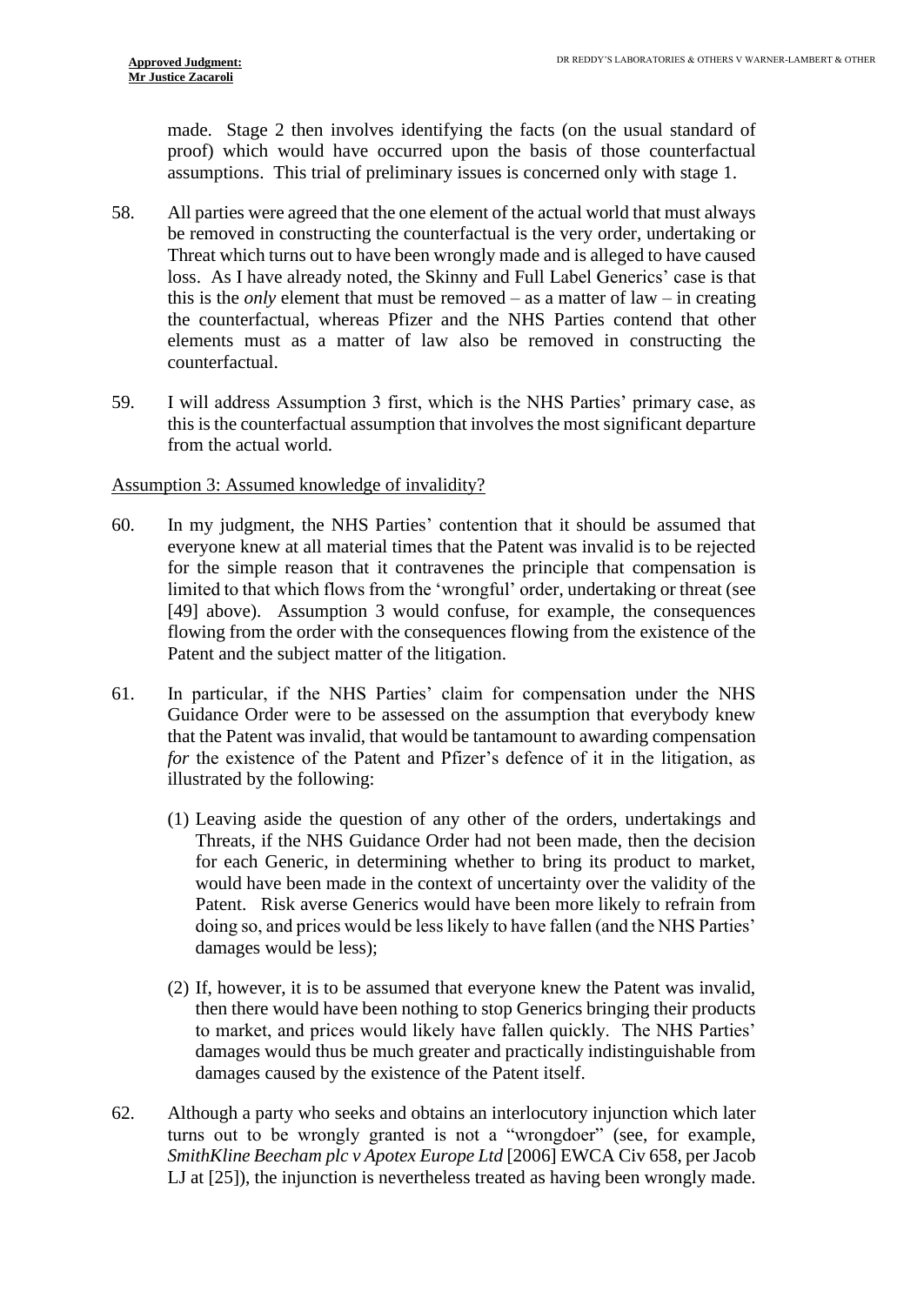It is to cater for that possibility that the price of obtaining such an injunction is a cross-undertaking in damages. Neither the application for the grant of the Patent nor the bringing (or defending) of proceedings so as to uphold the validity of the Patent is treated as wrongful in the same sense, and there is no requirement to provide a cross-undertaking in damages in either case. Accordingly, the loss flowing from the wrongly made order (supported by the cross-undertaking) must be distinguished from loss caused by the Patent or the subject matter of the litigation (which is not so supported).

- 63. Although the point does not appear to have been the subject of argument, I consider that the assumption made in assessing compensation in the *Servier* case (above) – that those considering launching their own generic product would have been doing so in circumstances that risked infringing the patent – was correct.
- 64. The NHS Parties advanced a number of arguments against this conclusion.
- 65. First, Mr Moser on behalf of NHS EWNI contended that the cross-undertaking in the NHS Guidance Order is to be treated as a contract between Pfizer and NHS EWNI, in which Pfizer promised not to prevent NHS EWNI from doing that which they were restrained from doing by the terms of the order. That deemed contract contained implied terms that Pfizer "would not" have done various things, including: it would not have required NHS EWNI to issue the guidance; it would not have been permitted to make relevant threats against any NHS body, pharmacies or Generics; it would not have required Generics only to supply full label pregabalin in such proportion as was required to meet prescriptions for indications other than neuropathic pain; and it would not have taken steps against third parties, including Generics, in order to stop the prescribing and dispensing of generic pregabalin.
- 66. Recognising, tacitly at least, that it would be difficult to satisfy the contractual test for implication of terms, Mr Moser submitted that these terms were not to be implied as a matter of strict contract law, but pursuant to a broad principle of equity that if a loss was foreseeable at the time of the NHS Guidance Order it is encompassed within a claim under the cross-undertaking. He submitted that the purpose of the NHS Guidance Order was to protect Pfizer by preventing Generics bringing a full label product to market, so the promise which is deemed to exist by reason of the cross-undertaking includes the implied term that Pfizer would not do anything to prevent Generics bringing their full label products to market.
- 67. Mr Moser pointed, in particular, to [73] of the judgment of Arnold J dated 21 January 2015 (refusing the injunction sought by Pfizer against Actavis). Having noted that a variety of Generics had plans to bring a generic pregabalin product to market authorised only for epilepsy and GAD, he identified the "best solution" as one which ensured that doctors prescribed pregabalin for the treatment of pain solely by reference to the brand name Lyrica. In his judgment dated 2 March 2015, on granting the NHS Guidance Order, Arnold J noted, at [21] that the guidance "may well have the result that [pharmacists] are required to dispense Lyrica rather than generic pregabalin for treating pain, thus making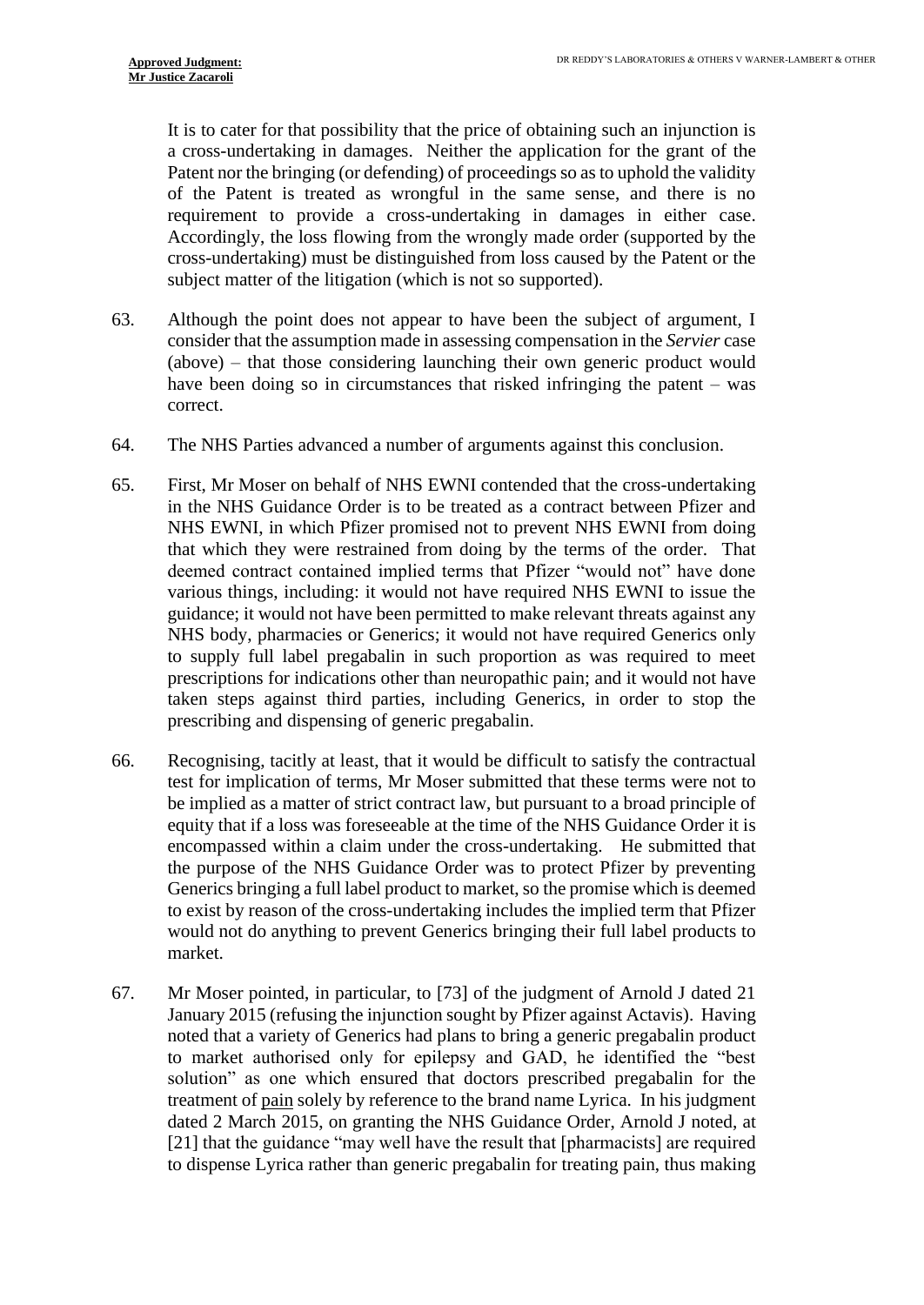a lower profit on such dispensing, but that consequence is justified by the existence of the Patent (assuming it is valid)." At [22], he noted that the only other alternative open to Pfizer was to pursue its application for interim relief against the Generics. At [28] and [30], in deciding that the benefit of the crossundertaking should be extended to Teva, Arnold J accepted the argument of Teva's counsel that:

"…the effect of the order was intended to be, and was likely to be, that prescribers prescribed pregabalin for treating pain by reference to the brand name Lyrica rather than the generic name pregabalin. If prescribers did so, then pharmacists would be obliged to dispense Lyrica rather than generic pregabalin for treating pain. If it turned out that the Patent was invalid, however, then Teva should not have been prevented from making sales of generic pregabalin which pharmacists would otherwise have dispensed for the treatment of pain whether or not Teva would infringe the Patent if it was valid by selling the product under a skinny label."

- <span id="page-15-0"></span>68. Thus, even though it does not appear to have been envisaged at that time that any Generic was planning to bring a full label product to market, and nothing in the NHS Guidance Order prevented a Generic from doing so, it would nevertheless have the practical effect of limiting that product's access to the market. It is acknowledged that it would not have precluded access to the market for such a product altogether, because the NHS Guidance Order would not be 100% effective in achieving its aim.
- 69. The problem with NHS EWNI's implied term argument is that it overstates the contractual basis of a claim under a cross-undertaking. In the *Hoffmann-La Roche* case (upon which McCombe LJ relied in *Abbey Forwarding v Hone (No.3)* (above)), Lord Diplock merely said that the assessment of damages under a cross-undertaking is made "upon the same basis" as that upon which damages for breach of contract would be assessed. McCombe LJ himself, in the passage quoted above at [\[47\]](#page-10-0), merely said that the court would usually assess damages "applying the useful rules as to remoteness derived from the law of contract", albeit that because there was no contract in fact there would be exceptions.
- 70. The implied contract approach does not in any event work in the case of the NHS Guidance Order, which did not restrain any party from doing anything. Instead, it positively requires the NHS to give guidance. In determining what loss flows from that order, resort to an implied promise by Pfizer not to do something does not make sense; instead, all that is required is to posit that the guidance had not been given.
- 71. I accept that the context in which the NHS Guidance Order was made is highly relevant to the question as to what loss was reasonably foreseeable at the time. It is entirely plausible – based on the passages in Arnold J's judgments to which Mr Moser referred – that it was foreseeable that the NHS Guidance Order would prevent Generics from accessing the market with full label products. That, however, is a question of fact, and not for determination at this trial. I do not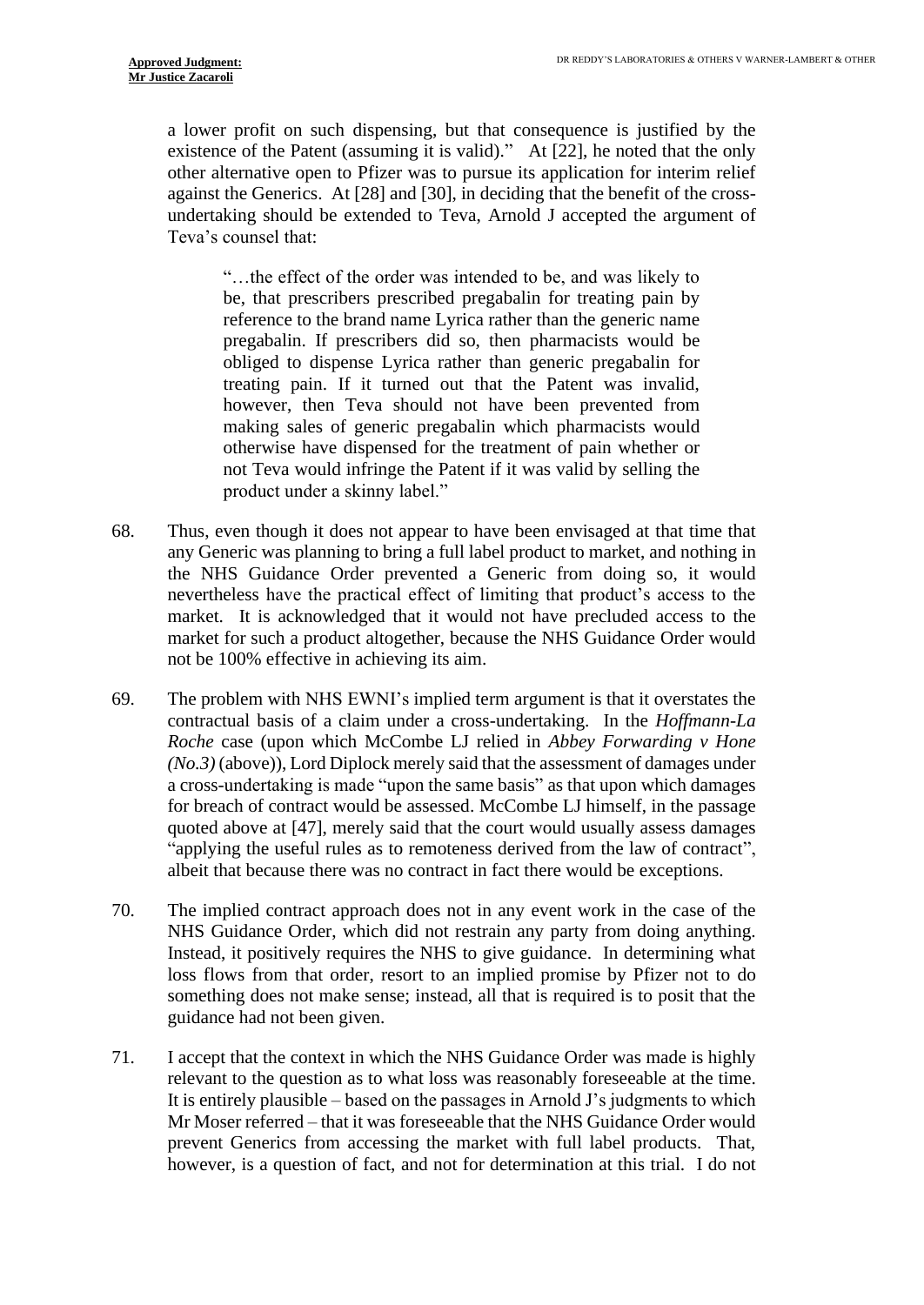see any basis to elevate this, as a matter of law, to an implied term that Pfizer would not prevent others from doing that which it was foreseeable the NHS Guidance Order might prevent. Moreover, it is a non sequitur to go from this to the assertion that the assessment of damages must proceed on the assumption that everyone knew the Patent was invalid.

- 72. The argument based on implied terms in the deemed contract can also have no application to the assessment of damages in respect of the Threats, where the analogy with contractual damages is irrelevant.
- 73. Second, the NHS Parties contend that it is necessary to assume that everyone knew at all material times that the Patent was invalid because of the operation of the hindsight principle, as established by the House of Lords in *Bwllfa and Merthyr Dare Steam Collieries (1891) Ltd v Pontypridd Waterwork Co* [1903] AC 426. That case concerned the amount of compensation that should be paid (pursuant to the Waterworks Clauses Act 1847) by the owner of land to the owner of coal seams under that land, in return for the owner of the coal seam being required to leave the coal unworked. There were delays in the commencement of arbitration proceedings to determine this question. In the intervening period the price of coal had risen. The House of Lords held that the evidence of the increased price in coal was admissible in the arbitration. The relevant question was what the owners of the coal seam would have made out of the coal during the time it would have taken them to get it. For that purpose it was permissible to rely on what had actually happened to the price of coal in the intervening period, as Lord Macnaghten vividly explained at p.431:

"If the question goes to arbitration, the arbitrator's duty is to determine the amount of compensation payable. In order to enable him to come to a just and true conclusion it is his duty, I think, to avail himself of all information at hand at the time of making his award which may be laid before him. Why should he listen to conjecture on a matter which has become an accomplished fact? Why should he guess when he can calculate? With the light before him, why should he shut his eyes and grope in the dark?"

- 74. I reject this contention of the NHS Parties. The hindsight principle is concerned with quantification of a liability which is dependent upon some contingency. If, at the date the court considers the issue the contingency has occurred, then it may base its conclusion on what has actually occurred, rather than trying to estimate as at some earlier date the likelihood of it occurring: see, for example, *Re Annacott Holdings Ltd* [2013] EWCA Civ 119, per Arden LJ at 19(ii).
- 75. The question as to the appropriate counterfactual involves no valuation issue, and certainly no question of valuing a liability subject to a contingency. The question is an aspect of causation: what elements of the actual world should be taken to exist (or not exist) in the counterfactual world? It is true that hindsight is involved in the limited sense referred to by Lewison J in *Smithkline Beecham plc v Apotex Europe Ltd* [2005] EWHC 1655 (Ch), at [44]: "with the benefit of hindsight and after investigation of all the facts, the court at trial may decide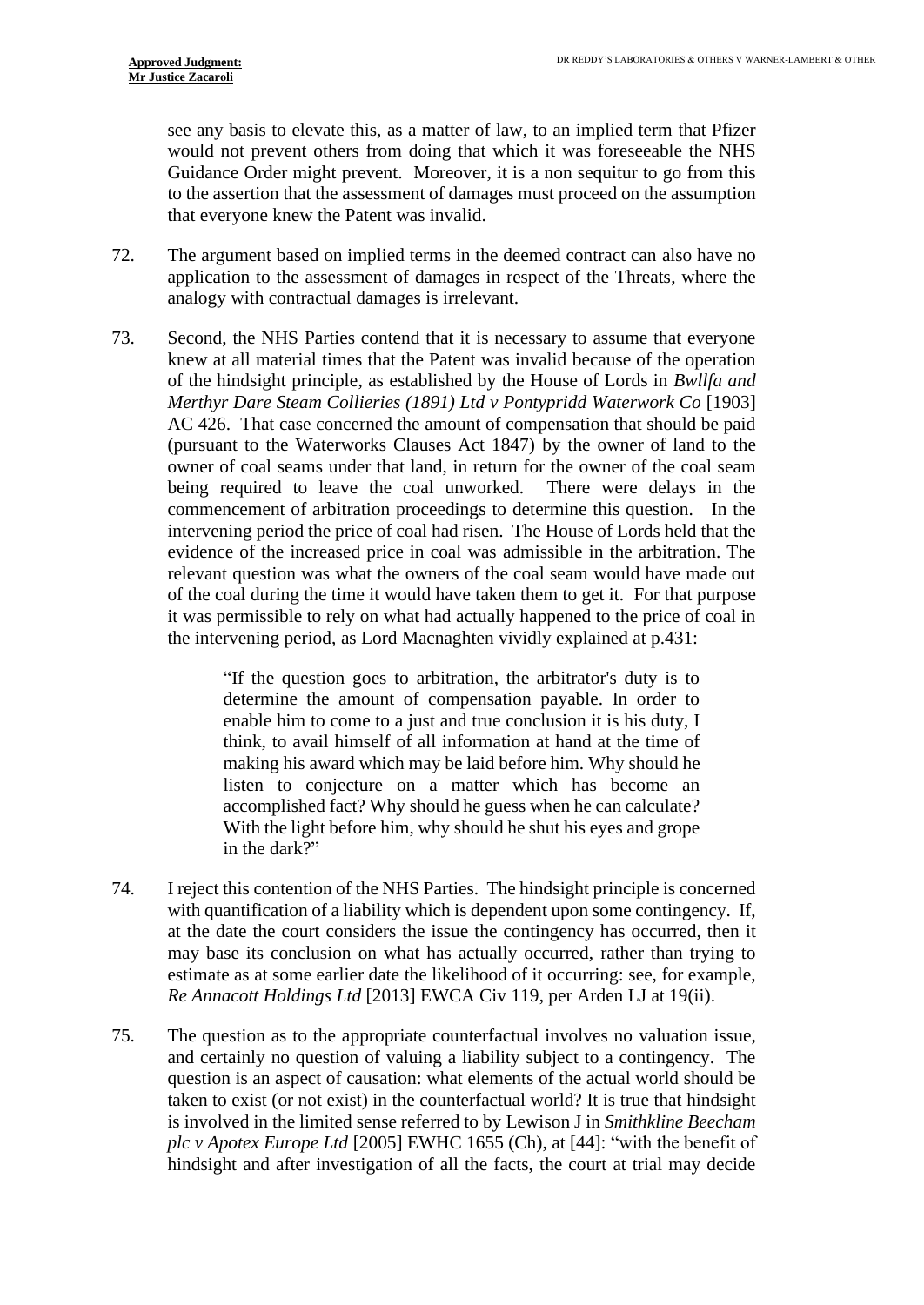that the claimant (in whose favour the injunction was granted) is not entitled to the relief claimed". That, however, does not mandate using hindsight to ascribe knowledge to market participants during the period in which loss is to be calculated which they never had.

- 76. Indeed, a proper application of the hindsight principle would actually *require* account to be taken of the fact that nobody knew whether the Patent was valid or not until the issue was finally resolved by the Supreme Court, since that remained the state of affairs during the whole of that period. As Mr Brandreth submitted, the hindsight principle is concerned with the knowledge the court should have, as to events which have happened since the date as at which the liability is to be valued, not the knowledge to be ascribed to those in the market during the intervening period.
- 77. Mr Moser referred to *Lilly Icos v 8PM* (above) in which Arnold J concluded (at [40]) that the correct approach to assessment of damages for breach of a crossundertaking was that adopted by equity when awarding compensation for breach of fiduciary duty, "namely to consider the position with the benefit of hindsight". It was that part of Arnold J's decision, however, which the Court of Appeal in *Abbey Forwarding* (above) disapproved. In any event, nothing in Arnold J's judgment in *Lilly Icos* supports the view that it is necessary, in applying hindsight, to assume that everyone knew at all times that the relevant patent was invalid. At [243], in actually applying hindsight, he did so for the purpose of evaluating the impact on the quantum of damages of the contingency that events (such as the business ceasing) might occur after the date of the injunction. He held that for that purpose the court should rely on what has actually happened (e.g. the business in fact continued).
- 78. Third, the NHS Parties rely upon *Virgin Atlantic Airways Ltd v Premium Aircraft Interiors UK Ltd* [2013] UKSC 46. In that case, the Court of Appeal had determined that the respondent's patent was valid but, before the assessment of damages for infringement took place, the European Patent Office ("EPO") amended the patent so as to remove, with effect from the date of the grant, all the claims found in the English courts to have been infringed. The respondent contended that it was still entitled to damages for infringement, contending that the English court's determination that the patent was valid was *res judicata*, and the appellant could not rely on the EPO's subsequent, retrospective, decision.
- 79. The Supreme Court held that while the principle of *res judicata* barred an infringer from relying on arguments relating to validity or infringement which had been determined in the English proceedings, it did not prevent the assertion on the inquiry as to damages that the patent had, as a matter of fact, been revoked or amended.
- 80. In agreement with, in particular, Mr Lykiardopoulos, I consider that the *Virgin Atlantic Airways* case provides no assistance to the NHS Parties. It was concerned with an inquiry as to damages *caused by infringement* and the subsequent, but retrospective, amendment of the patent cut off the analysis at the beginning. It has no application to the present case, where the question is what loss flowed from the grant of an interlocutory injunction.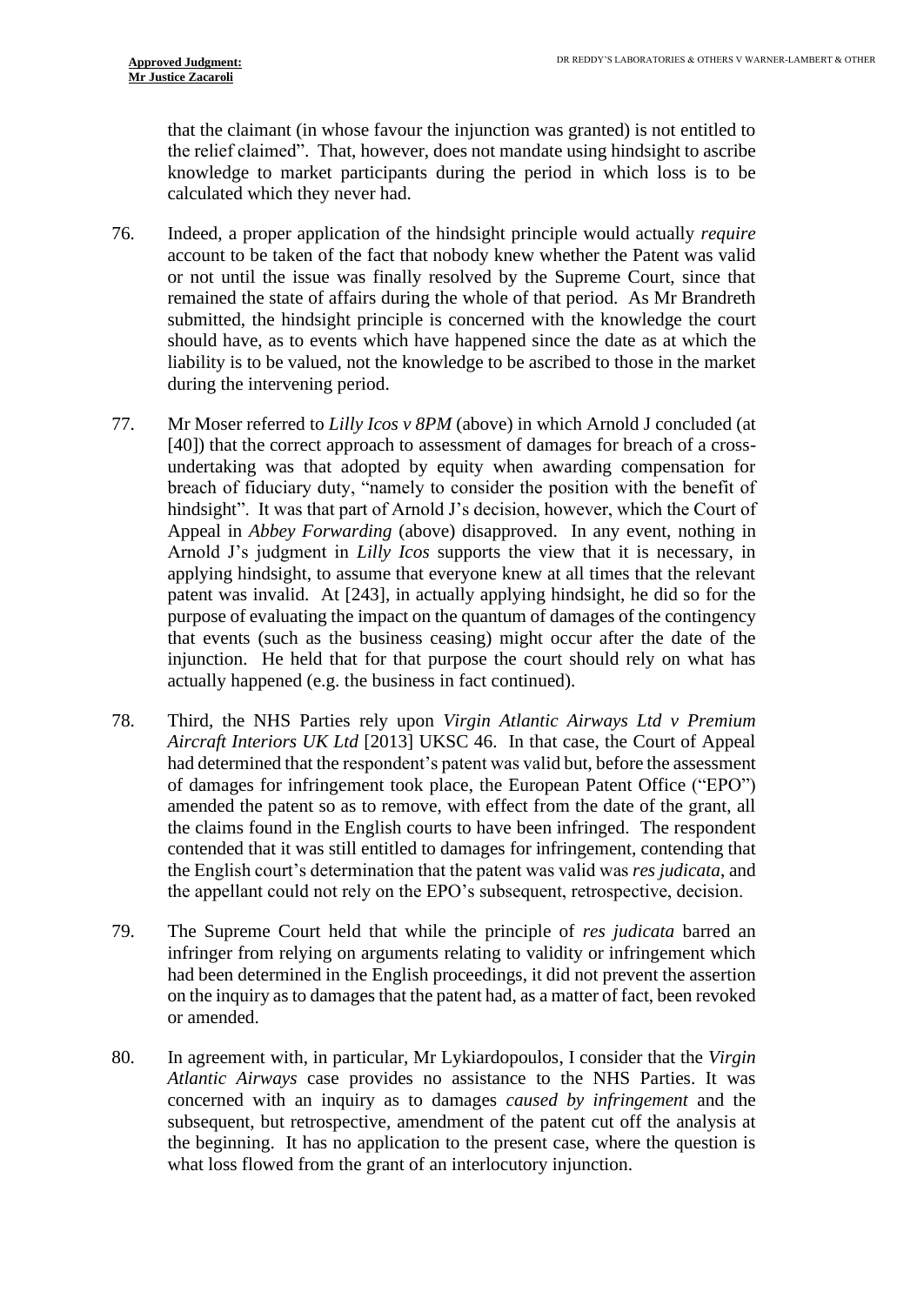- 81. Mr Moser's reliance on the approach taken in competition law cases is inapposite for a similar reason. The question in such cases (e.g. *Société Technique Minière v Maschinenbau Ulm* [1966] ECR 235, at [249]-[250]) is what damage was caused by the agreement in dispute, for which purpose it is necessary to construct a counterfactual which excludes that agreement. A similar approach would be warranted if the question here was what loss was caused by the existence of the Patent but, for reasons I have set out above, that is not the question.
- 82. Similarly, the NHS Parties' contention is not advanced by the deeming provision in Article 68 of the European Patent Convention (that the effect of revocation of a European Patent is that it shall be deemed not to have had, from the outset, the effects specified in Articles 64 and 67). The fact that the Patent may be deemed to have been invalid from the outset does not in my judgment require the conclusion that in assessing what loss flowed from a wrongly granted interlocutory injunction the market should be assumed to have known at all material times that the Patent was invalid.
- 83. For those reasons, in my view, Assumption 3 should be answered in the negative.

Assumptions 1 & 2: A consistent counterfactual that all/none of the other orders were made

- 84. The main point of dispute between Pfizer and the NHS Parties, on the one hand, and the Generics, on the other hand, is whether in considering the appropriate counterfactual for any one of the Inquiry Claims all other orders, undertakings and Threats should be assumed to have remained in place, or whether they should be assumed not to have been made. The answer to the linked question, whether the same counterfactual assumptions should apply across all Inquiry Claims, is likely to follow logically from the answer to that first question.
- 85. It is common ground that there is no English authority directly in point. Each party accordingly argued by a combination of first principles, by analogy with other situations or by reference to the one Australian case in which the point was considered: the decision of Jagot J in the Federal Court of Australia in *Sigma Pharmaceuticals (Australia) PTY Ltd v Wyeth* [2018] FCA 1556 ("*Sigma*").
- 86. As I have noted, all parties were agreed that the starting point for assessing loss caused by a particular order, undertaking or threat is that such order, undertaking or threat was not made.
- 87. A preliminary question which emerged during the course of the hearing was what is the precise nature of the assumption that an order was not made. Three possibilities were canvassed: (1) the order was refused by the court; (2) the order was applied for but not pursued before the court; and (3) the order was not sought in the first place.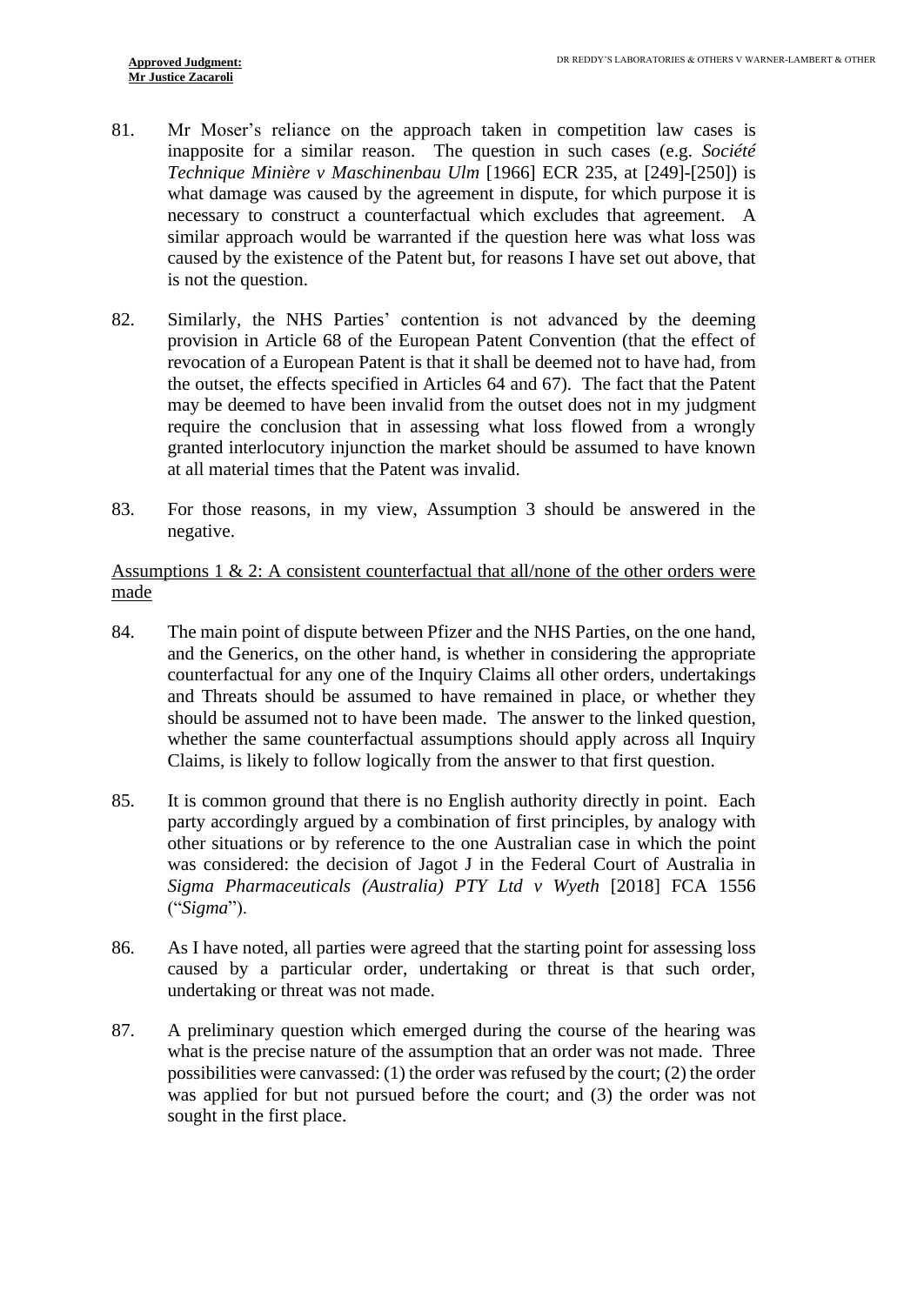- 88. In fact, the first of those possibilities gives rise to a number of sub-questions: is it to be assumed that the order was refused because the court concluded there was no good arguable case that the Patent was invalid, or because there was no good arguable case that the defendant had infringed the Patent, or some other reason? The NHS Parties contended that, if their primary case that the Patent was known to be invalid was wrong, then it should be assumed that the order was refused, alternatively that the application was made but not pursued, alternatively that the application was not made. On these alternatives, they contended that some form of knowledge that the Patent was invalid would have arisen, but on a "sliding scale".
- 89. This question arose in *Sigma*. In that case, Wyeth obtained a series of interlocutory injunctions against Sigma, Alphapharm and Generic Health (the "*Sigma* Generics") preventing those companies from launching a generic version of venlafaxine, in respect of which Wyeth held a number of patents, including a method patent. Wyeth provided a cross-undertaking in respect of each injunction. The *Sigma* Generics challenged the validity of Wyeth's method patent, which was rejected by Jagot J. However, on appeal, that decision was overturned by the Full Court. Special leave to appeal was subsequently refused. Each of Sigma, Alphapharm and Generic Health sought enforcement by the court of the cross-undertakings given by Wyeth for the damage they suffered as a result of the "wrongly" made injunctions.
- 90. Jagot J rejected the first possibility (that it should be assumed in the alternative the application for an injunction had been refused by the court) because it would in practice run foul of the principle that compensation must be based on loss caused by the order, and not by the litigation. At [362] she said:

"…the notion that it is to be assumed contrary to the fact that the interlocutory injunction was refused let alone that it was refused on the ground that founded the Full Court's orders is irreconcilable with the repeated emphasis in Air Express on the requirement that any compensation relate to the effect of the interlocutory orders, not the litigation. To assume otherwise would effectively remove the majority of the risk which the method patent presented to the generics. If the analysis proceeds on that basis, the inevitable tendency would be to compensate the generics for the existence of the method patent and the litigation which is impermissible."

91. While this decision is not binding on me, I find this reasoning persuasive. I have already concluded that the principle that compensation under a crossundertaking is limited to compensating for loss that flows from the order is clearly established in English law. As Mr Moser's submissions implied, the only relevance in distinguishing between the three alternatives is because the more that is assumed about how and why the relevant order was not made, the greater knowledge might be imputed to everyone in the market as to the validity or otherwise of the Patent. In the most extreme case, for example, where it is to be assumed that the court refused to make the order because it concluded that there was no arguable case that the Patent was valid, then other Generics would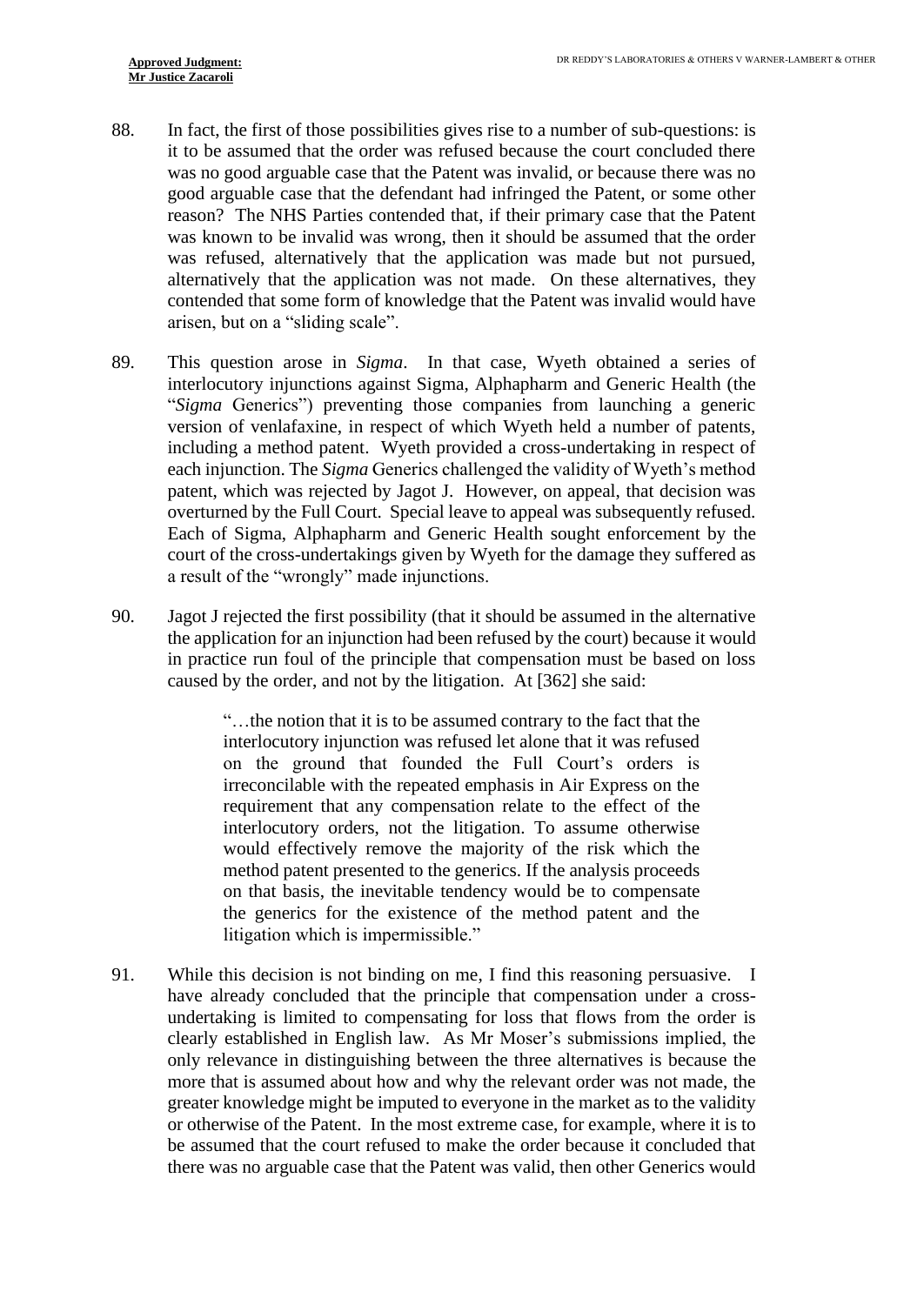have known that there was no real impediment to launching their own products. That in my view, however, reveals the fallacy in assuming anything more than that the order was not made: it prevents the loss flowing from the fact that the order was made from being isolated from other causes of loss.

- 92. In many cases, there is unlikely to be any real distinction between the second and third alternatives. In *Sigma*, however, Jagot J was required to decide between them, in circumstances where there was a delay between an injunction being applied for and it being granted. She concluded that the appropriate assumption was that the application had been made, but had not been pursued on the date the order was actually made. That was in response to an argument by Sigma that its conduct prior to the injunction being granted, but in anticipation of it, would not have occurred but for the injunctions and so should be disregarded in the counterfactual. She dismissed that argument for the same reason that damages under the cross-undertaking must flow from the existence of the order. Neither the issuing of an application nor a threat to seek an injunction is supported by a cross-undertaking in damages, and any action taken by Sigma in response cannot be said to have been a consequence of the later order. Accordingly, she concluded that everything that occurred in the actual world, up until the order was made, should be included in the counterfactual, such that "the only thing that is removed from the analysis is the grant of the interlocutory injunction" (see [359] to [360]).
- 93. Again, I find this reasoning persuasive. The task of the court is to isolate the consequences of the relevant order, undertaking or threat from all other matters. Accordingly, in the case of an order, the counterfactual should depart from the actual at the last possible moment before the order was made, because that preserves the causal history for which Pfizer is not liable. (This is not to say that, in a particular case, a party is precluded from contending as a matter of fact that actions it took in anticipation of an order being made were caused by the order: see *Lilly Icos* (above), per Arnold J at [192].)

#### *The parties' submissions in more detail*

- 94. Pfizer (supported by the NHS Parties as their alternative case) contends that it is necessary to assume the single counterfactual across all the Inquiry Claims that none of the orders, undertakings or Threats were made, both as a matter of principle and as a matter of practicality.
- 95. The argument based on principle has two prongs: first, damages are compensatory, so that no Inquiry Claimant may recover more than the loss actually suffered by them; and, second, the assessment must be fair and just in accordance with equitable principles (relying on, among other things, the passage in *Abbey Forwarding* referred to at [\[48\]](#page-11-1) above). In circumstances where there is a finite market and the actions of each Generic impact on all other Generics, if claims are assessed on the basis of inconsistent counterfactuals, one or more of the parties would be overcompensated and Pfizer would be overburdened.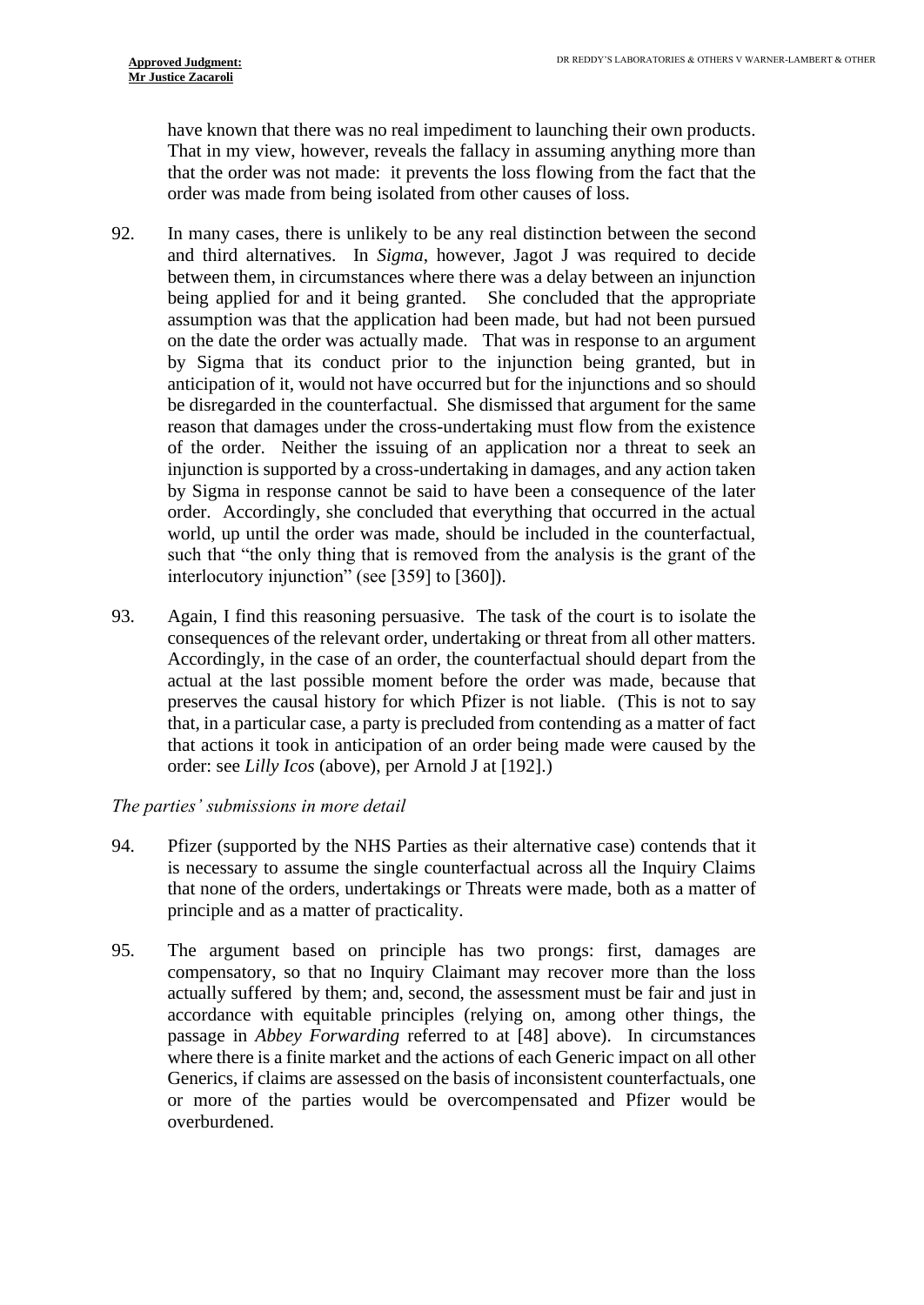- 96. Mr Boulton submitted that the framing of a counterfactual is an analytical tool, for the purpose of establishing loss. In this case, although there are different claims made by different parties, the single issue is what loss has been caused by the (plural) orders, undertakings and Threats. That is because the loss that arises in this case is essentially the same sort of loss: what share of the finite market would each Generic who would have entered the market have acquired.
- 97. He further submitted that a single counterfactual was required in order to comply with the requirements of (1) "realism" and (2) the purpose for which the counterfactual is constructed. Separate and inconsistent counterfactuals would be unrealistic because they could not all have happened, and they would not lead to an accurate assessment of loss (being the purpose of the counterfactual), but would lead to overcompensation.
- 98. Pfizer relies on *Sigma* where, at [231] to [232], Jagot J posed the question whether it was necessary or appropriate, when considering the position of one party, had the injunction against it not been made, to disregard the grant of an injunction against other parties, and answered it in the affirmative "…as otherwise it is not practically possible to construct consistent hypotheses of what would or might have occurred in any given case."
- 99. So far as practicalities are concerned, Pfizer contends that the integrity of the court's processes and the fair administration of justice require that where possible the court should avoid giving irreconcilable judgments on what are essentially the same facts.
- 100. Mr Lykiardopoulos, for Actavis/Teva, took the lead in opposing this aspect of Pfizer's case. His core submission was that in considering the but-for element of the counterfactual, the only thing to be removed from the actual world *as a matter of law* is the specific order, undertaking or Threat to which the crossundertaking relates. On Actavis/Teva's principal case, therefore, which arises under the cross-undertaking in the NHS Guidance Order and under the Threats, the only assumption in constructing the counterfactual is that the NHS Guidance Order and the Threats were not made. To do otherwise would be to confuse the loss flowing from the relevant order, undertaking or Threat with loss flowing from the subject matter of the litigation.
- <span id="page-21-0"></span>101. Whether anything else which actually happened is to be 'removed' from the counterfactual world is a question of fact. He accepted that where it was unrealistic (as a matter of fact) to assume that a particular order or undertaking (which was actually made) would have been made in the counterfactual, then it should also be removed. He submitted that applying this test:
	- (1) In considering Actavis' alternative case based on the Actavis Modified Label Order – the assessment of loss caused by the cross-undertaking should proceed on the assumption that the Actavis Modified Label Order *and* the Sandoz Orders were not made. That is because if the Sandoz Orders had not been made, it is unrealistic to suggest that anyone would have been injuncted, or given undertakings, preventing them from bringing intermediate label products to market;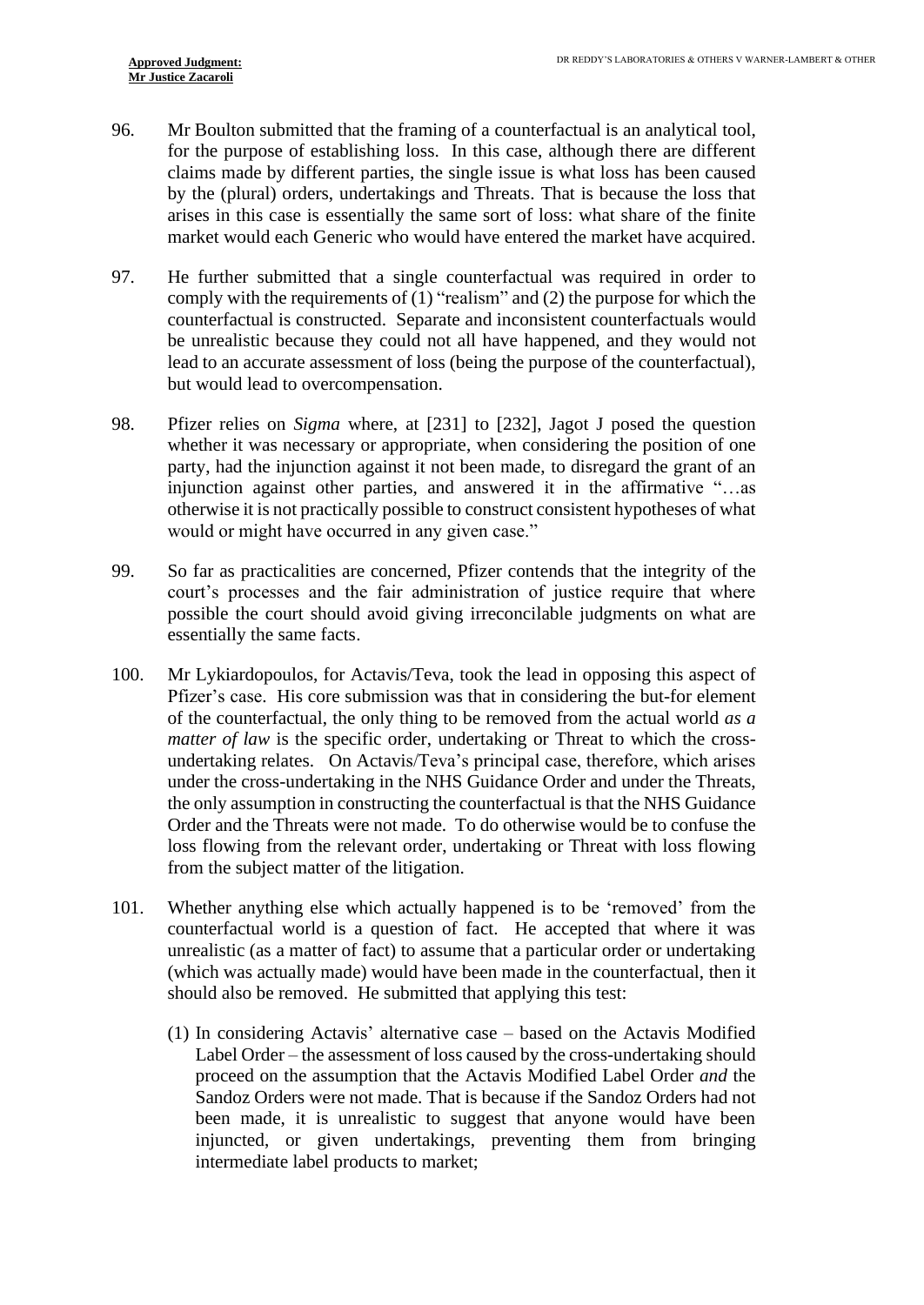- (2) Any claim by Ranbaxy under the Ranbaxy Undertaking must similarly proceed on the basis that neither the Ranbaxy Undertaking nor the Sandoz Orders had been made, because it is unrealistic to think that Ranbaxy would ever have given their undertakings if the Sandoz Orders had not be made; but
- (3) In contrast, it is not unrealistic that, had the NHS Guidance Order and the Threats not been made, the Sandoz Orders would have been made. Accordingly, it would be wrong to remove the Sandoz Orders from the counterfactual to be constructed on Actavis/Teva's primary case based on the cross-undertaking in the NHS Guidance Order and the Threats.
- <span id="page-22-0"></span>102. Mr Lykiardopoulos stressed that different counterfactuals are required, because of the essential difference between the claims under the NHS Guidance Order (which are framed by reference to the restriction on the products supplied by Skinny Label Generics being used for anything other than epilepsy and GAD) and the claims under the Sandoz Orders and the Ranbaxy Undertakings (which are framed by reference to the restrictions on Full Label Generics). Thus, the essential difference between (1) and (2) in paragraph [\[101\]](#page-21-0) above, on the one hand, and (3), on the other hand, is that – in contrast to the Sandoz Orders – the NHS Guidance Order was not designed to, and did not, stop anyone from launching a full label product but was only intended to bring about a change in prescribing practice.
- 103. This conclusion was supported, he submitted, by the propositions, first, that compensation is limited to that which flows from the specific order to which the cross-undertaking related (or the specific Threat under which damages were sought) and, second, that changes should be made from the actual world only to the minimum extent necessary. To remove all orders from the counterfactual would wrongly stray into awarding compensation based on the litigation itself and the invalidity of the Patent.
- 104. Mr Lykiardopoulos agreed with Mr Boulton that the framing of the appropriate counterfactual is simply a tool for assessing the loss that flows from a wrongfully made interlocutory injunction. He fundamentally disagreed, however, with the way in which that tool was to be applied. Contrary to Mr Boulton's submission that there needs to be one counterfactual because there is in substance here only one type of loss caused by the (plural) orders, undertakings and Threats, Mr Lykiardopoulos submitted the loss caused by each order, undertaking or Threat must be considered separately: to remove anything except the relevant order, undertaking or Threat – as a matter of law – from the counterfactual would *prevent* the court from assessing the loss which flowed from that relevant order, undertaking or Threat. As he put it in argument, in assessing loss caused by the NHS Guidance Order:

"…if you remove the Sandoz injunction, it is no longer assessing loss caused by the NHS Guidance Order and threats; it is assessing loss by the NHS Guidance Order, threats and the Sandoz injunction…"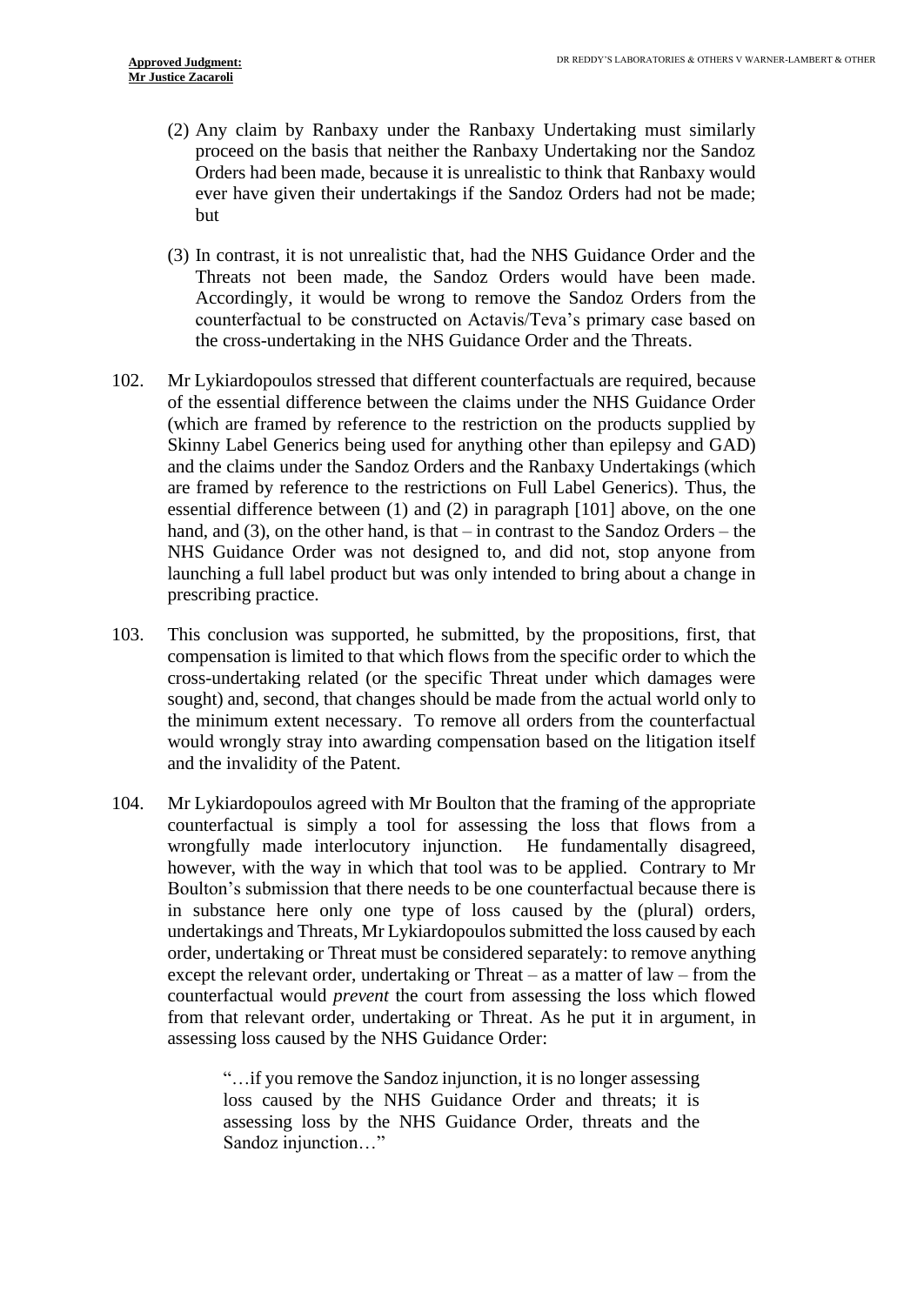- 105. For similar reasons, while Mr Lykiardopoulos did not dispute that damages must be compensatory, he submitted that the compensatory principle *required* there to be different counterfactuals for the NHS Guidance Order and Threats (on the one hand) and the Sandoz Orders and Ranbaxy Undertaking (on the other), and *required* that in considering loss caused by the former, only the NHS Guidance Order and Threats should be removed from the counterfactual. The compensatory principle focused solely on the extent to which each Inquiry Claimant was properly compensated for the loss they suffered, and was not concerned with whether Pfizer would end up paying more to the Inquiry Claimants as a whole than the total loss that could have been suffered in any single counterfactual. That was the price Pfizer would be required to pay for having obtained multiple orders and undertakings against or from a variety of Generics.
- 106. There may be arguments as to whether as a matter of fact the Sandoz Orders would have been made, had there been no NHS Guidance Order, but it is the Skinny Label Generics' claim that it would still have been made. Mr Lykiardopoulos submitted that to remove – as a matter of law – the Sandoz Orders from the counterfactual in relation to the inquiry under the NHS Guidance Order would prevent the Skinny Label Generics from advancing that argument at stage 2.
- 107. The parties cited a number of authorities which they contended supported (mostly by analogy) their respective contentions. Ultimately, these were of limited assistance in answering the central question raised by this trial of preliminary issues. I address each of the principal cases relied on in turn.

#### *Sigma*

- 108. *Sigma*, on the face of it, directly supports the conclusion that there should be a single counterfactual, in which all of the relevant orders, undertakings and threats are removed. That is, as I have noted above, precisely what Jagot J did. Mr Moser relied in particular on the following passages from her judgment:
	- (1) At [193], having noted the inter-relationship between the claims of the inquiry claimants, and that the assessment of the degree of probability that one would have sought and obtained a "PBS" listing of their products (under a scheme pursuant to which pharmaceutical products available to be dispensed to patients at a Commonwealth-subsidised price are listed), and when, necessarily affected what other inquiry claimants would have done, said this:

"I made clear to the parties that compensation could not be assessed on the basis of inconsistent hypotheses. There could be disputes about the construction of the applicable hypotheses but, once constructed, the hypotheses must be consistent across all claims. Otherwise no determination of compensation could be just, at least not to Wyeth. To give an example, the generics and the manufacturers/suppliers did not agree about hypothetical supply prices. Because the claims of the manufacturers/suppliers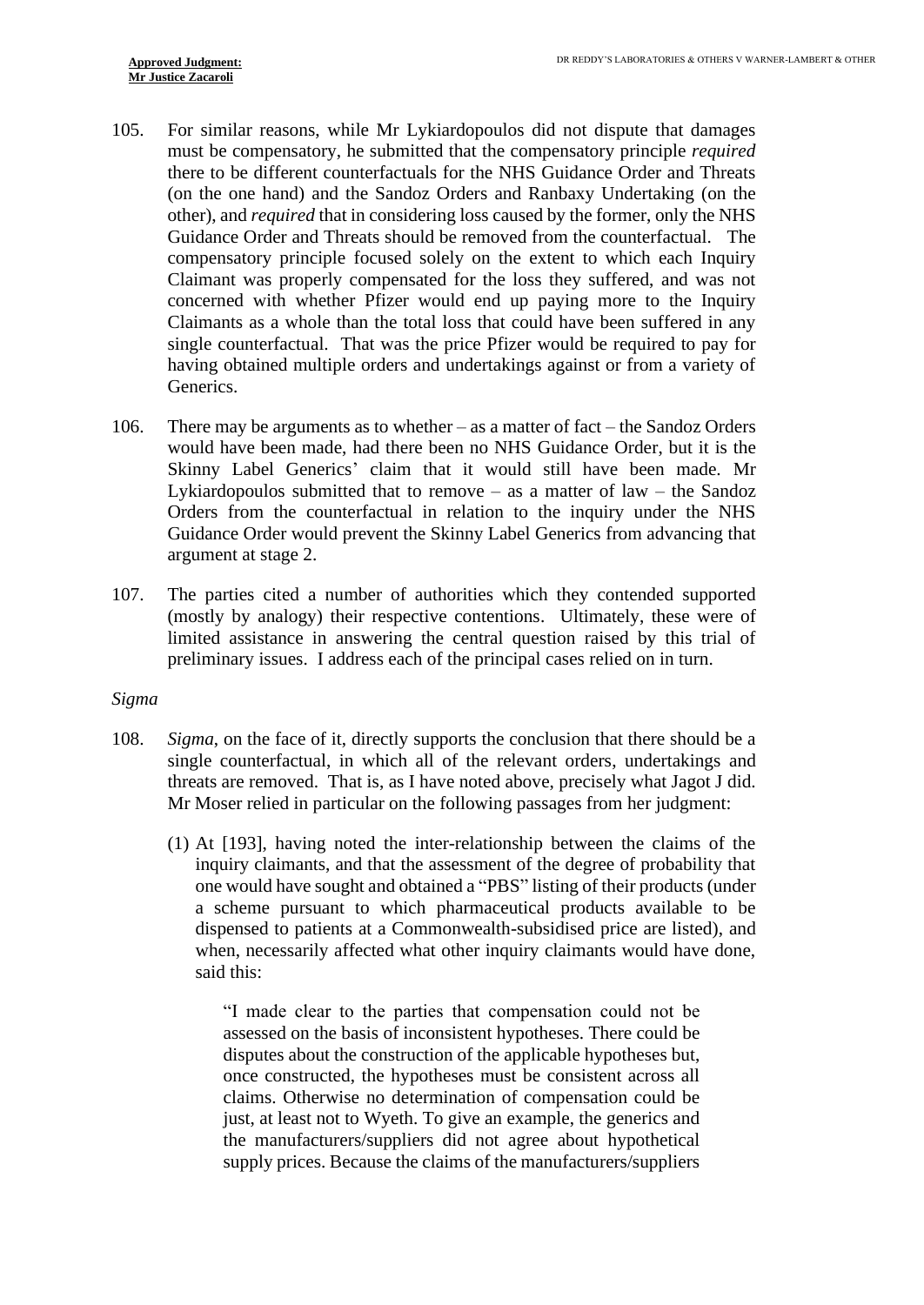depend on the generics, there cannot be inconsistent hypothesised supply prices between them."

(2) She returned to this point, at [231] to [232]:

"231. …Is it necessary or appropriate to disregard the grant of Sigma interlocutory injunction when considering Alphapharm's position had the Alphapharm interlocutory injunction not been granted? And is it necessary or appropriate to disregard the grant of Sigma and Alphapharm interlocutory injunctions when considering Generic Health position had the Generic Health interlocutory injunction not been granted?

232. In my view, these two questions must be answered yes, as otherwise it is not practically possible to construct consistent hypotheses of what would or might have occurred in any case. For example, if when considering Sigma's position it is taken that Sigma would not be subject to the Sigma interlocutory injunction but when considering Alphapharm's position it is taken that Sigma was subject to an interlocutory injunction, then the inevitable consequence is that the hypothesised market for Alphapharm is distorted from the outset. The hypothesised market on this latter approach would contain only Alphapharm when, in fact, it is known that Sigma was and would have been the first to market."

- 109. In considering the weight to place on the views of Jagot J in this respect, however, it is important to note two things. First (as she noted at [233]), the parties all assumed that this was the correct approach, so there was no contrary argument. Second, each of the interlocutory injunctions in that case contained a cross-undertaking in favour of (1) the person against whom the injunction was granted and (2) any third party affected by the order. Each of the inquiry claimants had a claim, therefore, under each of the orders. In those circumstances, it is difficult to see any basis on which a separate counterfactual should have been constructed for the claims under the separate orders.
- 110. Mr Lykiardopoulos relied on *Sigma* for the opposite proposition that in constructing the counterfactual the court should *not* exclude other orders on the basis that they were wrongly made. That was because Jagot J held that, although other interlocutory orders made on the same wrong basis as that which gave rise to the claim under a cross-undertaking were to be excluded from the counterfactual, the *final* injunction that had been made (as it turned out, also wrongly) in that case was *not* excluded. That, however, was because the interlocutory injunctions, the existence of which gave rise to the claim for damages under the cross-undertaking were discharged on the grant of the final injunction. Accordingly, no loss was caused by the interlocutory injunctions from that date. The final injunction was not accompanied by a crossundertaking in damages, so did not give rise to a separate claim for loss although it was wrongly made. At [1221] she said: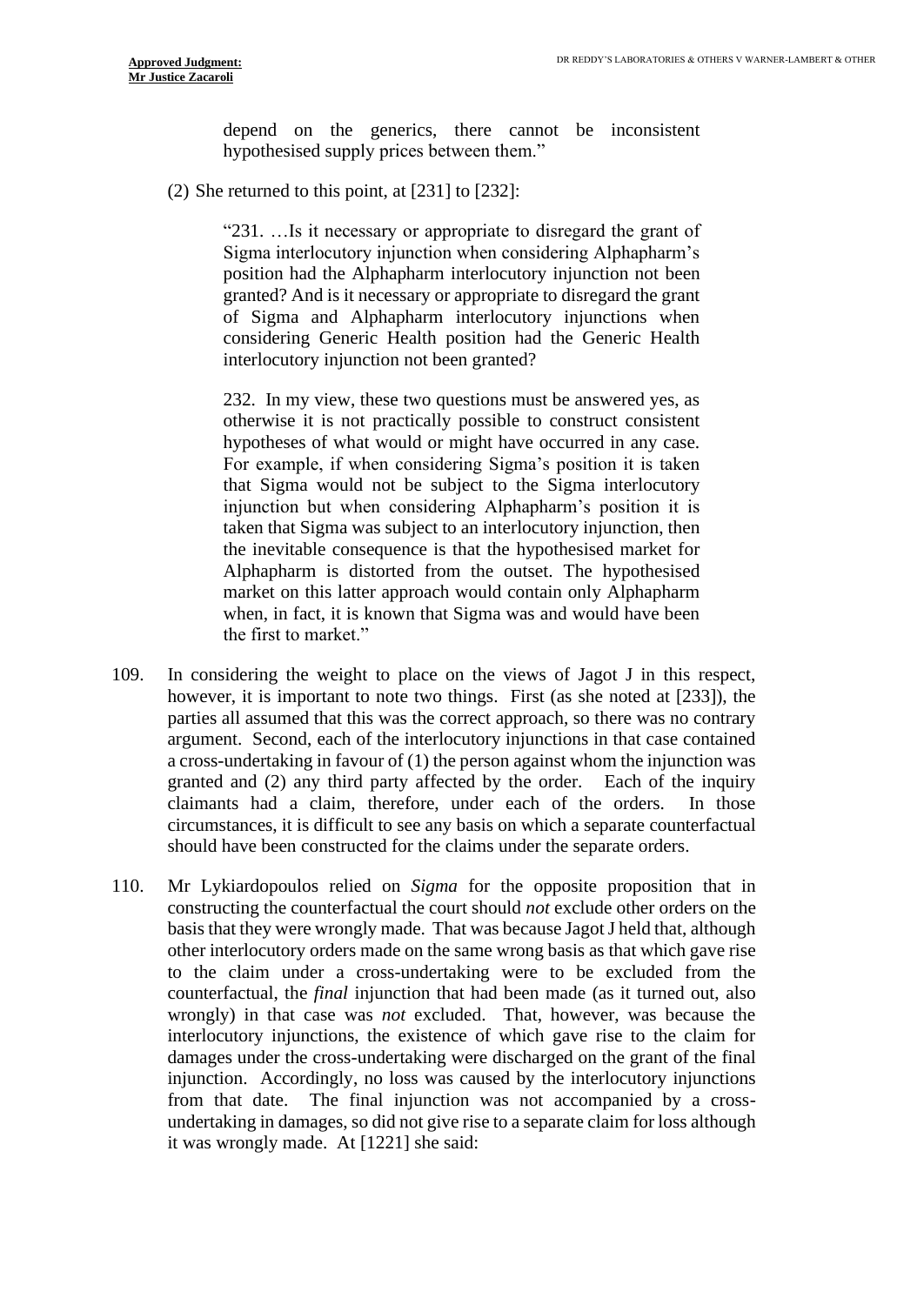"I have accepted that the final injunctions on 8 November 2010 must represent the date from which no compensation is payable. Those final injunctions, of course, were also wrongly granted but Wyeth's undertakings did not extend to any effect of the final injunctions (and nor logically could they do so given the principles which found the requirement to give the usual undertaking as to damages as the price of interlocutory orders). Unfair as it no doubt appears to the claimants, losses sustained as a result of a wrongly granted final injunction must lie where they fall."

111. Accordingly, I consider that nothing in this conclusion, or the reasons for it, provides support for removing from the counterfactual other interlocutory orders wrongly made on the same basis during the period in which damages fall to be assessed under the cross-undertaking in the first order.

#### *Mastercard litigation*

- 112. Actavis/Teva and Pfizer each relied, for differing purposes, on certain passages from the linked decisions of the Court of Justice of the European Union ("CJEU") in *Mastercard v European Commission* [2014] 5 CMLR 23 and the Court of Appeal in *Sainsbury's Supermarkets Ltd v Mastercard Incorporated* [2018] EWCA Civ 1536.
- 113. These decisions arose out of factually, legally and procedurally complex litigation concerning payment card schemes operated by Mastercard and Visa. The essential issue was whether a multilateral interchange fee ("MIF") charged by Mastercard's payment card scheme was prohibited by Article 101 of the Treaty on the Functioning of the European Union. That gave rise to the question whether the MIF was justified as an 'ancillary restraint' on the basis that it was objectively necessary. For that it was necessary to inquire whether the scheme would be impossible to carry out in the absence of the restriction in question.
- 114. Actavis/Teva rely upon the decision of the CJEU for the proposition that where multiple issues arise in the same proceedings, it may be appropriate to construct different counterfactuals for different issues. At [108] the CJEU said that in considering the appropriate counterfactual hypothesis (for determining whether the scheme would be impossible without the MIFs) "…it is important that that hypothesis is appropriate to the issue it is supposed to clarify and that the assumption on which it is based is not unrealistic."
- 115. That is an uncontroversial proposition which I did not understand Pfizer to contest. I do not think, however, that it provides any assistance in this case. In *Mastercard*, one issue was (as I have noted above) whether the scheme would be impossible to carry out in the absence of the MIFs, and the second issue was as to the anti-competitive effect of the MIFs. The fact that it is necessary to construct different counterfactuals for those conceptually different questions says nothing about whether separate counterfactuals are required for the claims of different Inquiry Claimants under different orders, undertakings or Threats in this case. Indeed it begs the question whether (as Actavis/Teva contend) the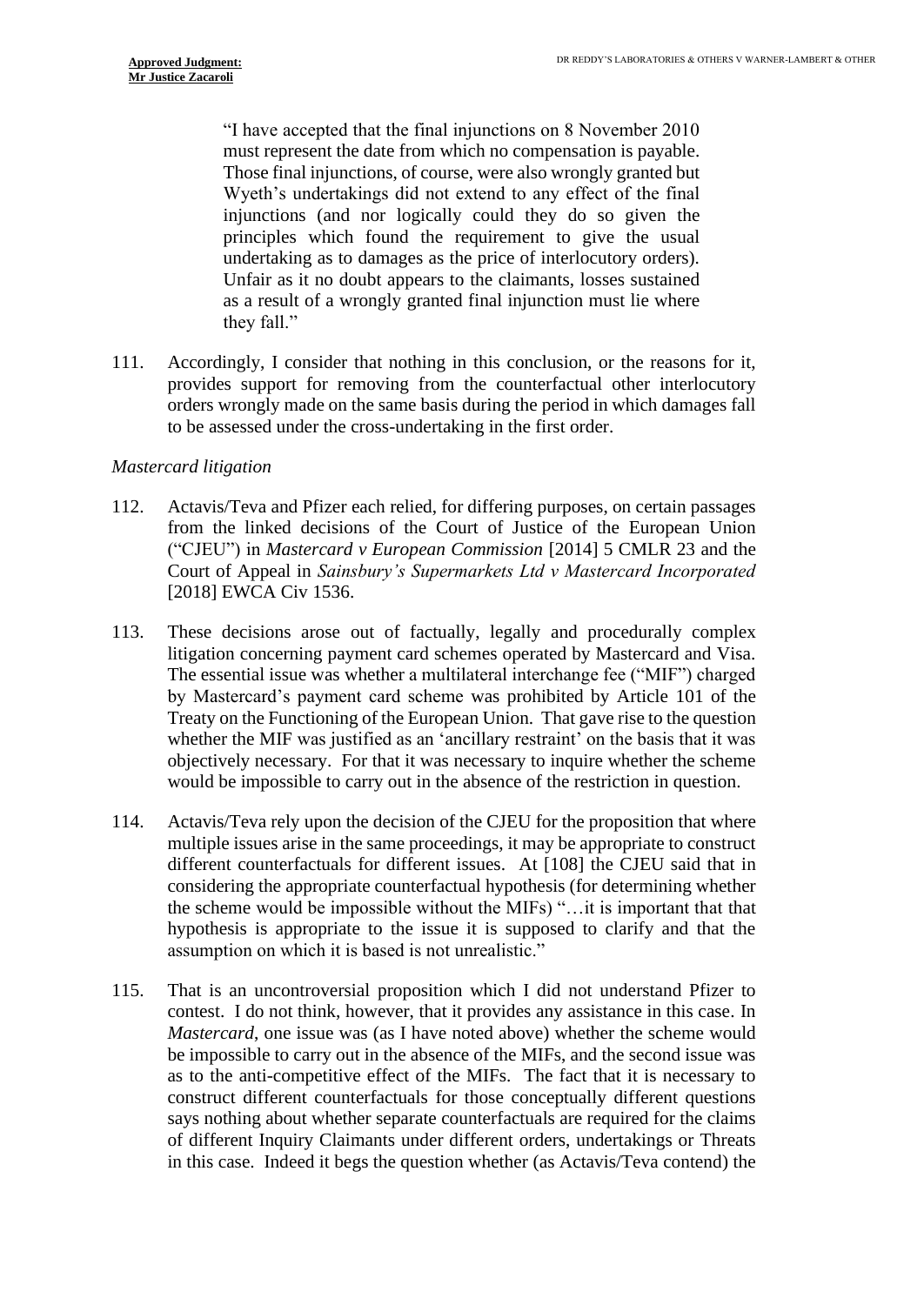questions arising under the different orders and undertakings are conceptually different or (as Pfizer contend) they are conceptually linked.

- 116. In their skeleton, Actavis/Teva also rely on the CJEU in *Mastercard* for the proposition that the counterfactual hypothesis must be "realistic" (see, again, [108] of the decision, quoted above). As I have noted above, Actavis/Teva use the word "realistic" in this case to refer to the factors that are built into the counterfactual world at stage 2, as a matter of fact. They use the word in the sense of "likely": for example, is it likely that, had the NHS Guidance Order not been made, Sandoz would have sought to bring a full label product to market and/or would have been restrained from doing so? Again, I do not see anything controversial in that proposition, but it is irrelevant to the question I need to determine at stage 1.
- 117. For its part, however, Pfizer contends that it is open to the court, at stage 1 (i.e. as a matter of law, not merely in the sense of whether something was "likely") to conclude that a particular element should be excluded from the counterfactual on the grounds that it is not sufficiently realistic. In the subsequent *Mastercard* proceedings before the Court of Appeal in England, one of the issues was whether, in evaluating the question whether the scheme would be impossible to carry out in the absence of the MIFs, this should be done on the basis of a counterfactual that the rival scheme would be able to continue to impose (unlawful) MIFs. This was known as the "death spiral" issue because, if the counterfactual assumed a rival scheme that could continue to set high MIFs, the scheme under scrutiny would be likely to lose most or all of its business to the rival scheme.
- 118. The Court of Appeal rejected the argument for two reasons. First, at [202], in reliance on [108] of the decision of the CJEU quoted above: where the schemes were engaged in the same business, using the same model, and were fierce competitors, it was unrealistic to assume that if one scheme was prohibited from setting default MIFs, the other would remain unconstrained. Second, at [204] to [208], finding (contrary to the conclusion of Popplewell J) that the Visa and Mastercard schemes were materially identical, the Court of Appeal nevertheless endorsed Popplewell J's conclusion that "it should not be open to one unlawful scheme to save itself by arguing that it otherwise would face elimination by reason of competition from the other scheme, which is itself unlawful."
- 119. The context in *Mastercard* was very different. This makes it difficult to read the conclusions reached in it across to the circumstances of this case. As to the conclusion that to assume that other schemes remained unconstrained was "unrealistic", there was no discussion as to whether that was a conclusion of law, or one based on the facts, but it appears to have been the latter. As to the second point, there is something inherently unattractive (as the way in which it was put by the Court of Appeal reveals) in the argument that an unlawful anticompetitive scheme can be saved from an adverse finding by reliance on the fact that the competition was itself unlawful in the same manner. In this case, however, it is Pfizer, as the "wrongdoer" which is seeking to rely on the fact that other orders or undertakings were wrongfully obtained or procured by it as a reason for excluding them from the counterfactual. That is not to say that the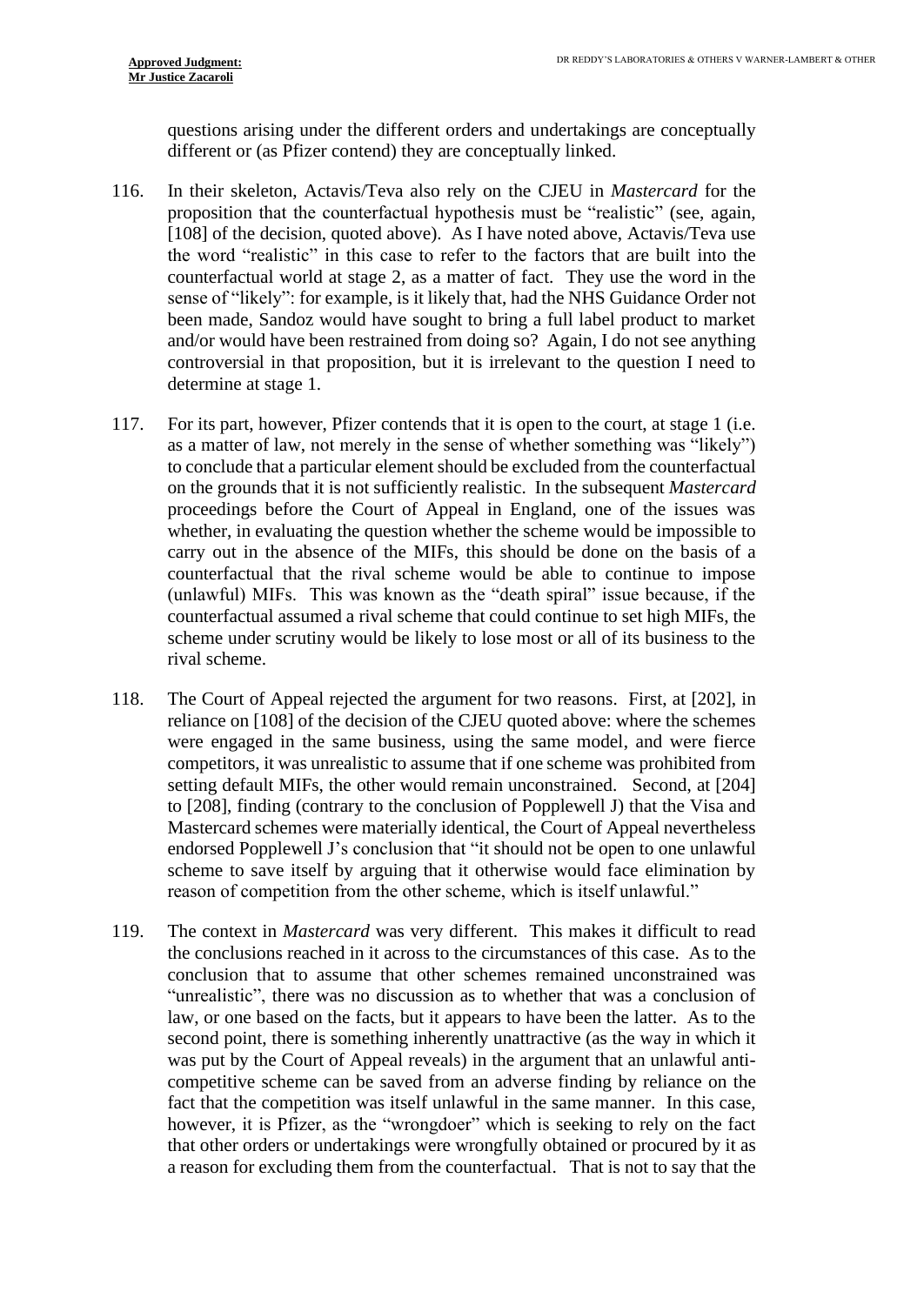fact they were wrongfully obtained is *not* a good reason for excluding them, but just that *Mastercard* does not provide a sufficient explanation for their exclusion.

## *Marex Financial Ltd v Sevilleja*

- 120. Pfizer relied, in support of its proposition that a defendant ought not to be liable to pay compensatory damages that exceed the amount of loss caused by the matters for which it is liable, on the decision of the Supreme Court in *Marex Financial Ltd v Sevilleja* [2020] UKSC 31.
- 121. In that case, the Supreme Court concluded there is no justification for a "reflective loss" principle in the law of damages; although, it held that there are grounds for a more limited principle of company law that shareholders cannot bring an action to make good a diminution in the value of their shareholding, or in dividends received, which flowed from loss suffered by the company, for the recovery of which the company had a cause of action.
- 122. Mr Boulton referred me first to the judgment of Lord Reed at [3] to [4]. Lord Reed was there discussing the problem that A and B have concurrent claims against C in respect of losses which are interrelated, such that payment by C to one of them will have the practical effect of remedying the loss suffered by the other. He said that the principle that double recovery should be avoided does not prevent a claimant from bringing proceedings for the recovery of his loss, but the court would have to consider procedural mechanisms so as to avoid double recovery in the situations where the issue was properly before it.
- 123. Mr Boulton also referred me to [155], where Lord Sales said that "as a matter of basic justice, the defendant ought not to be liable twice for the same loss" and to [161], where he said that in such a case the court could take steps to manage the coincidence of claims by procedural means.
- 124. I do not find either of these passages to be of assistance. This is not a case involving the kind of double recovery referred to by Lord Reed. Nor is it a case where Pfizer is sought to be made liable twice (or more) for the same loss. Those parts of the judgments in the Supreme Court which refer to the court taking steps to manage, by procedural means, the risks that arise where there is potential double recovery are relevant only in showing that *if* the compensatory principle might be breached in the context of the multiple Inquiry Claims in this case, then the court has powers to prevent that happening (for example, managing cases together so that findings of fact in one case are binding in another). That says nothing, however, about whether there is such a risk in this case.

# *Lilly Icos*

125. The NHS Parties relied on the approach adopted by Arnold J in *Lilly Icos*. In that case, four different claimants obtained an interlocutory injunction against the same defendant. The injunctions turned out to be wrongly granted (for reasons which applied equally to each of the claimants). The issue Arnold J had to decide was whether the defendant's loss was caused by only one, or all four,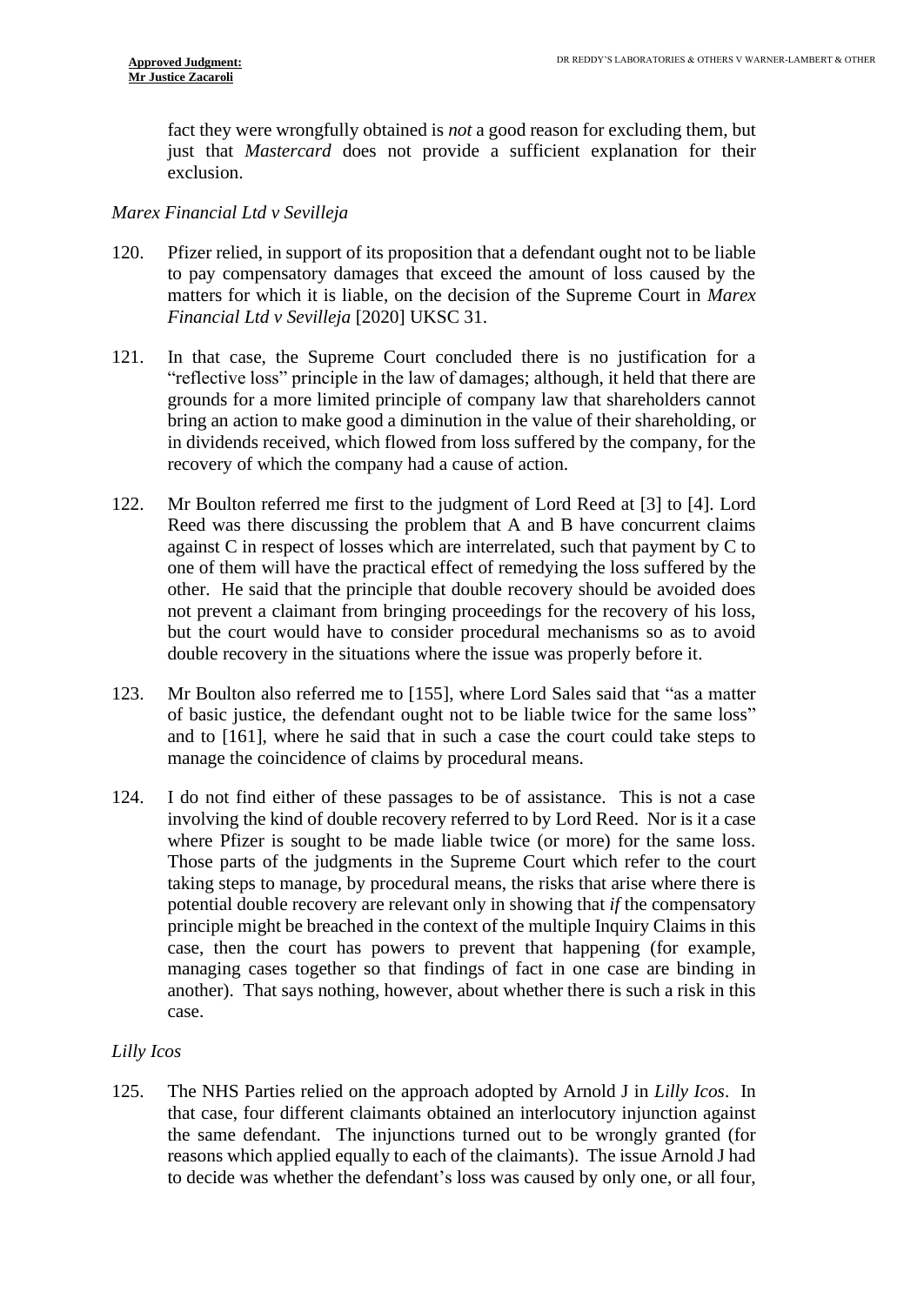of the injunctions. He concluded that all four of the injunctions had caused the defendant's loss (see [191]). It is true that he posed and answered the question (at [193] to [206]): what would have happened if there had been no injunctions? There does not appear, however, to have been any argument as to whether the appropriate counterfactual, for the purposes of each of the inquiry claims, was that the other injunctions either were, or were not, made. There is nothing, therefore, in the reasoning of Arnold J which casts light on the problem that arises in this case.

# *Secretary of State for Transport v Curzon Park Limited*

- 126. *Secretary of State for Transport v Curzon Park Limited* [2021] EWCA Civ 651 was concerned with the assessment of compensation for the compulsory purchase of land. By the Land Compensation Act 1961, compensation is assessed on the basis of a hypothetical sale in the open market, but with certain counterfactual assumptions. In particular, by section 14(3) and (4), where there is a *prospect* of planning permission being granted on the relevant land or other land and where that prospect amounts to a reasonable expectation, the reasonable expectation is to be transformed into a certainty.
- 127. Mr Lykiardopoulos relied on certain passages in the judgment of Lewison LJ, referring to a fundamental principle of valuation (the "reality principle", said to be much the same thing as the "principle of equivalence") which requires the valuation to take place against the background of the real world, except in so far as specified hypotheses (whether statutory or contractual) otherwise require: see [40] to [43].
- 128. He also relied on the case for the conclusion that fair compensation required that the owner of the land should be paid the value of the land *to him*  notwithstanding that other owners of contiguous land had similar claims and that, in aggregate, the amount paid to all of them was more than would have been achieved in the real world: see [64] to [67]. There were four contiguous sites that had been compulsorily acquired. The Secretary of State sought to limit the amount of compensation payable to the owner of each site by reference to the fact that, in the real world, although each owner would have had a reasonable expectation of the grant of planning permission on its land, only one of them could actually have achieved that. The Court of Appeal rejected that argument, notwithstanding that the cumulative amount of compensation payable went beyond that which would have been achieved in the real world. At [67], Lewison LJ said:

"In the real world, if all four landowners had sold their land at the respective valuation dates without having first applied for planning permission, the market would no doubt have valued each parcel on the basis of hope value. It would be necessary for a purchaser to assess the likelihood of planning permission being granted for that particular parcel of land. The price paid would have reflected that assessment. In the real world more than one landowner could have had a reasonable expectation of the grant of planning permission for rationed development, even though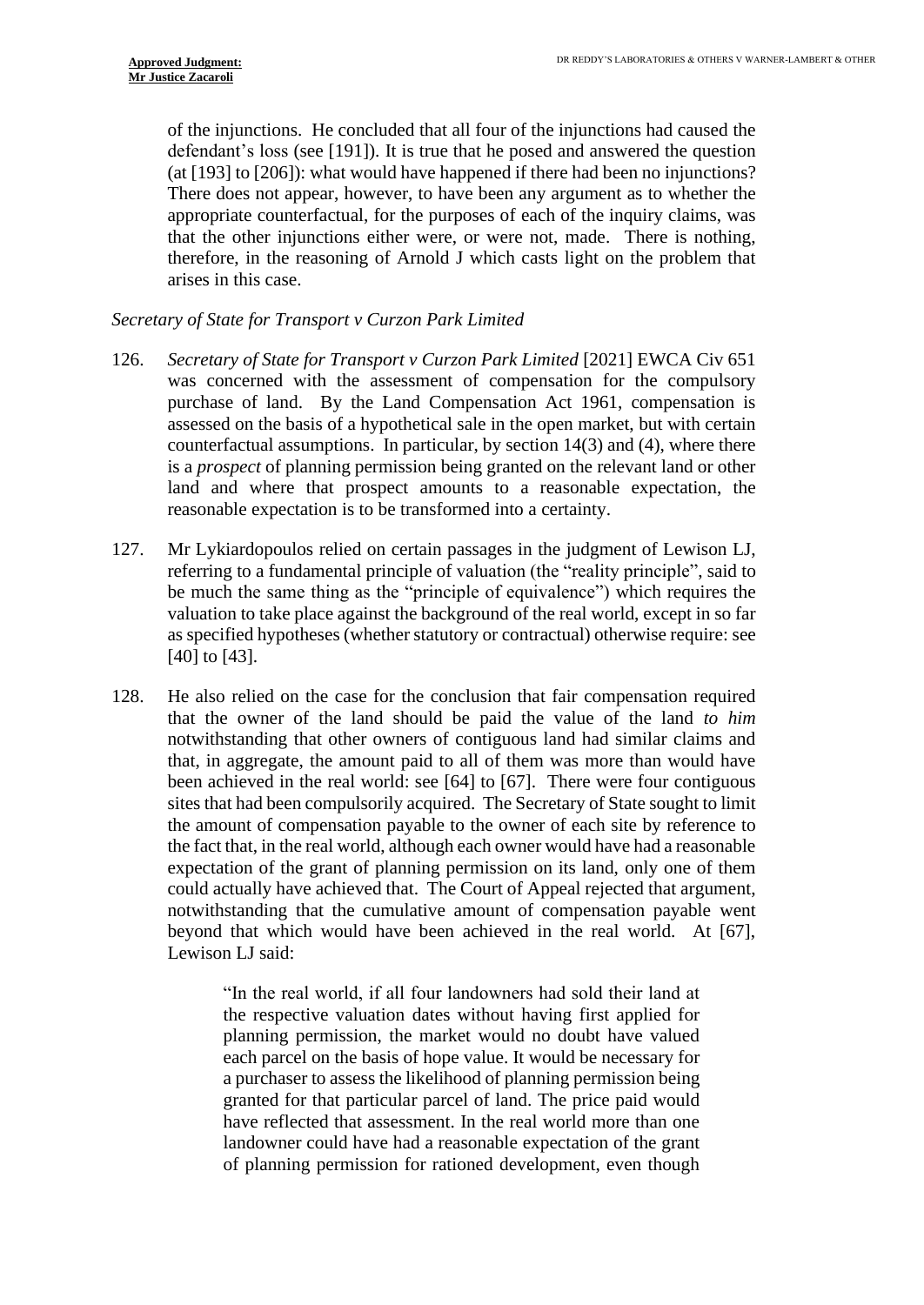only one of them would have actually achieved that. But what section 14 of the LCA does is to convert a reasonable expectation of planning permission into a certainty. It is not surprising that converting four reasonable expectations of planning permission into four certainties may have the cumulative effect of increasing the overall compensation payable to a level beyond that which would have been achieved in the real world. That, to my mind, is a clear encroachment on or modification of the principle of equivalence (as Mr King accepted), to which the courts are bound to give effect."

129. I do not think this case supports the arguments of the Skinny and Full Label Generics. The context (valuation according to a statutory scheme) is far removed from that of the present case (compensation for a breach of crossundertaking under a jurisdiction founded in equity). Moreover, the "real world" analysis would have required the relationship between the planning applications of the four owners to have been taken into consideration in assessing the likelihood of an owner obtaining planning permission in calculating compensation payable to it. The departure from the real world was mandated by the statutory assumption that a reasonable expectation of planning permission was converted into a certainty. It was that which resulted in increasing the cumulative compensation above that which could have been achieved in the real world. There is no equivalent statutory assumption to be made in this case.

#### *Discussion*

- 130. In the absence of authority directly on point, I approach the question which lies at the heart of Assumptions 1 and 2 from first principles.
- 131. While there is an attractive simplicity in the argument that the only fact occurring in the real world that is to be removed as a matter of law as part of the but-for part of the damages inquiry is the very order, undertaking or Threat upon which the Inquiry Claim is based, I do not think that it is correct in the circumstances of this case. Instead, I conclude that it is necessary when assessing the loss caused by any one order, undertaking or Threat which it turns out was wrongly made, to assume the removal from the counterfactual of the other orders, undertakings or Threats which it also turns out were – for the same reason – wrongly made.
- 132. The particular circumstance of this case that drives that conclusion is the fact that the market for pregabalin is a finite one, where demand is dictated only by patient need.
- 133. For each Inquiry Claimant, the question as to what loss it suffered as a result of the relevant order (or undertaking or threat) is answered by the share of the market that it would have enjoyed but for the distortion to the market caused by that wrongfully made order.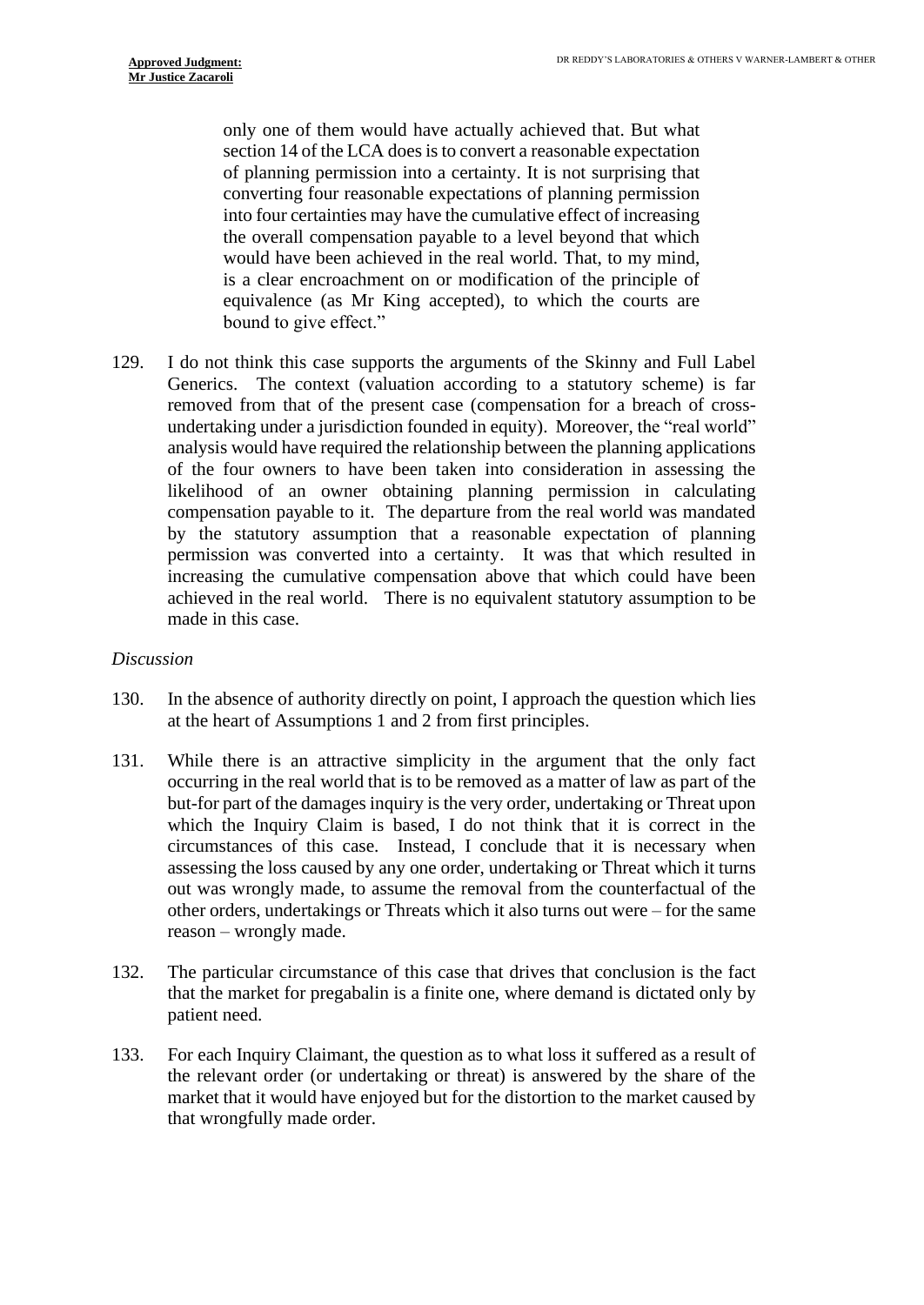- 134. Because the market is a finite one, the answer to that question in turn depends upon the market share that would have been obtained by each other Generic that would have participated in the market. (This was characterised as a "zero sum game". Dr Nicholson objected to that characterisation, but on the mistaken understanding that it was said to be a zero sum game between the Inquiry Claimants. As I have noted here, however, it is a zero sum game as between all participants in the market.)
- 135. The question, essentially, is what would have been the outcome, for each supplier of pregabalin, of the competition between all such suppliers of pregabalin but for the market-distorting order that was wrongly made.
- 136. To assess the outcome of that competition by reference to a counterfactual where the market was nevertheless distorted by one or more other orders that were wrongly made for precisely the same reason as the order which gives rise to the particular Inquiry Claim would in my view be wrong in principle.
- 137. Put another way, because the market share that one market participant would have achieved cannot be identified without identifying the market share that each other market player would have achieved, it is only by creating a counterfactual world in which the playing field between market participants is levelled in this way that the respective shares which each participant would have achieved can fairly be assessed.
- 138. This reflects the principle (endorsed by McCombe LJ in *Abbey Forwarding*) that in assessing compensation under a cross-undertaking in damages, the court should adopt a view which is fair and reasonable. It is a relevant factor, in support of this conclusion, that the contrary approach, advocated by the Skinny Label Generics and the Full Label Generics would, to varying degrees, result in Pfizer being required to pay more in aggregate by way of compensation to all Inquiry Claimants than the total loss that could possibly have been caused in any single counterfactual world.
- 139. The simplest illustration of this is provided by combining the different counterfactuals contended for by Skinny Label Generics and the Full Label Generics. If the appropriate counterfactual is, as the Skinny Label Generics contend, that the orders and undertakings restricting Generics from bringing full label products to market remained in place, then the Skinny Label Generics would between them have shared 100% of the available market for Generics. It follows that *any* claim for loss by the Full Label Generics – which is necessarily premised on them having had, in the counterfactual, at least some share of the available market for Generics – would result in the multiple counterfactuals in aggregate assuming a total market share of more than 100% of the actual available market.
- 140. Similarly, if the NHS Parties are entitled to claim on the basis that the price for pregabalin would have collapsed from an early date, but the Generics are entitled to claim on the basis that the price would have remained high throughout, Pfizer would be required to pay a total amount of compensation which exceeded the amount that could possibly have been suffered by all Inquiry Claimants in aggregate in any single actual or counterfactual world.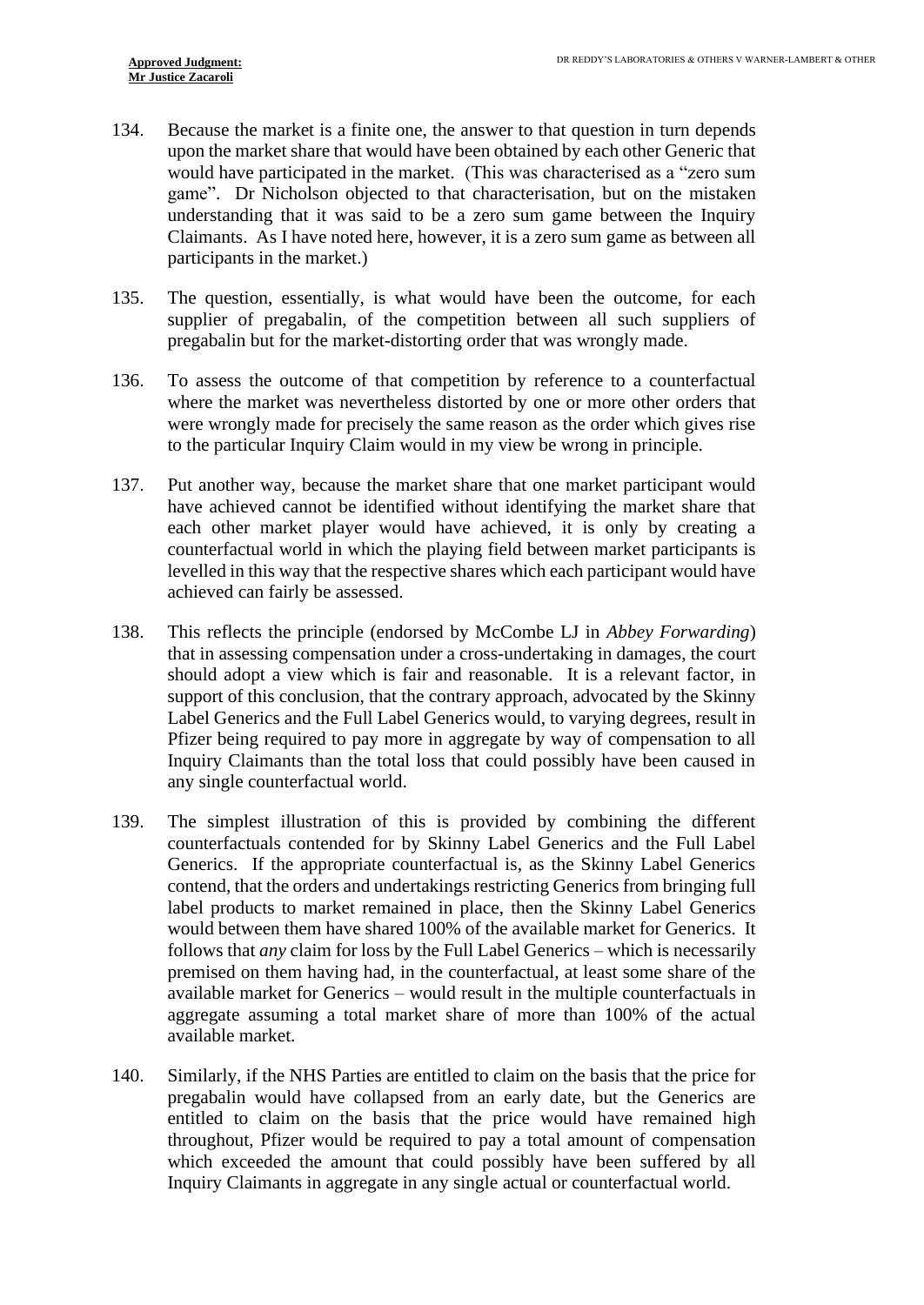- 141. It is not an answer to this to say that damages should be assessed liberally (per Norris J in *Servier*, see above at [50]). Norris J was there concerned with the extent to which the court should subject an Inquiry Claimant's evidence to "over eager" scrutiny. That does not preclude the court rejecting a basis of assessment which could not reflect any single reality.
- 142. The contrary approach also produces distinctions that are difficult to justify. Had the court restrained Generics A, B, C and D from launching generic products by way of a single order against them all, it could not sensibly be suggested that in considering the claim of Generic A under the crossundertaking in damages contained in that order, it should be assumed that the order as against B, C and D remained in place.
- 143. I can see no principled distinction between that case and a case where separate orders were obtained against Generics A, B, C and D on different occasions (a circumstance driven simply by the fact that the Generics threatened to take action at different times).
- 144. Although Mr Lykiardopoulos did not suggest that in such a case the counterfactual world in relation to the claim of Generic A would be one in which the orders against B, C and D remained in place, that was because he accepted that it would – as a matter of fact at stage 2 of the inquiry – be sufficiently unlikely that they would have done so. I consider, however, that the possibility of the other orders remaining in place is to be excluded as a matter of assumption at stage 1, in the same way that an order made at the same time as against all four Generics should be wholly removed from the counterfactual in each of the Inquiry Claims by A, B, C and D.
- 145. Similarly, where the same Inquiry Claimant is the beneficiary of a crossundertaking under two or more different orders, it would be absurd for its Inquiry Claim under one of the orders to proceed on the basis that the other order would have stayed in place. That is important here, where there is considerable interconnection between the orders. For example: Actavis and Dr Reddy's are beneficiaries of the cross-undertakings in the NHS Guidance Order and (respectively) the Actavis Modified Label Order and the Dr Reddy's 2016 Orders; NHS EWNI is a beneficiary of the cross-undertakings in the NHS Guidance Order and the Sandoz Orders; Sandoz (although no longer a party to these proceedings, having settled its claim) is a beneficiary of the Sandoz Orders and the NHS Guidance Order; and, as a result of the cross-undertakings in the Ranbaxy Undertaking, Ranbaxy is entitled to compensation for both the Ranbaxy Undertaking and the NHS Guidance Order having been wrongly granted.
- 146. This level of interconnection between the orders supports the view that the orders, undertakings and Threats should stand or fall together in the counterfactual world. They were all aspects of Pfizer's attempt to maintain its monopoly over the supply of pregabalin for treating neuropathic pain. Each attempt to do so turned out to be "wrongful" (in the sense used above) for the same reason – that Pfizer was not entitled to the monopoly it claimed. In assessing the loss caused by those attempts, or any one of them, to each Inquiry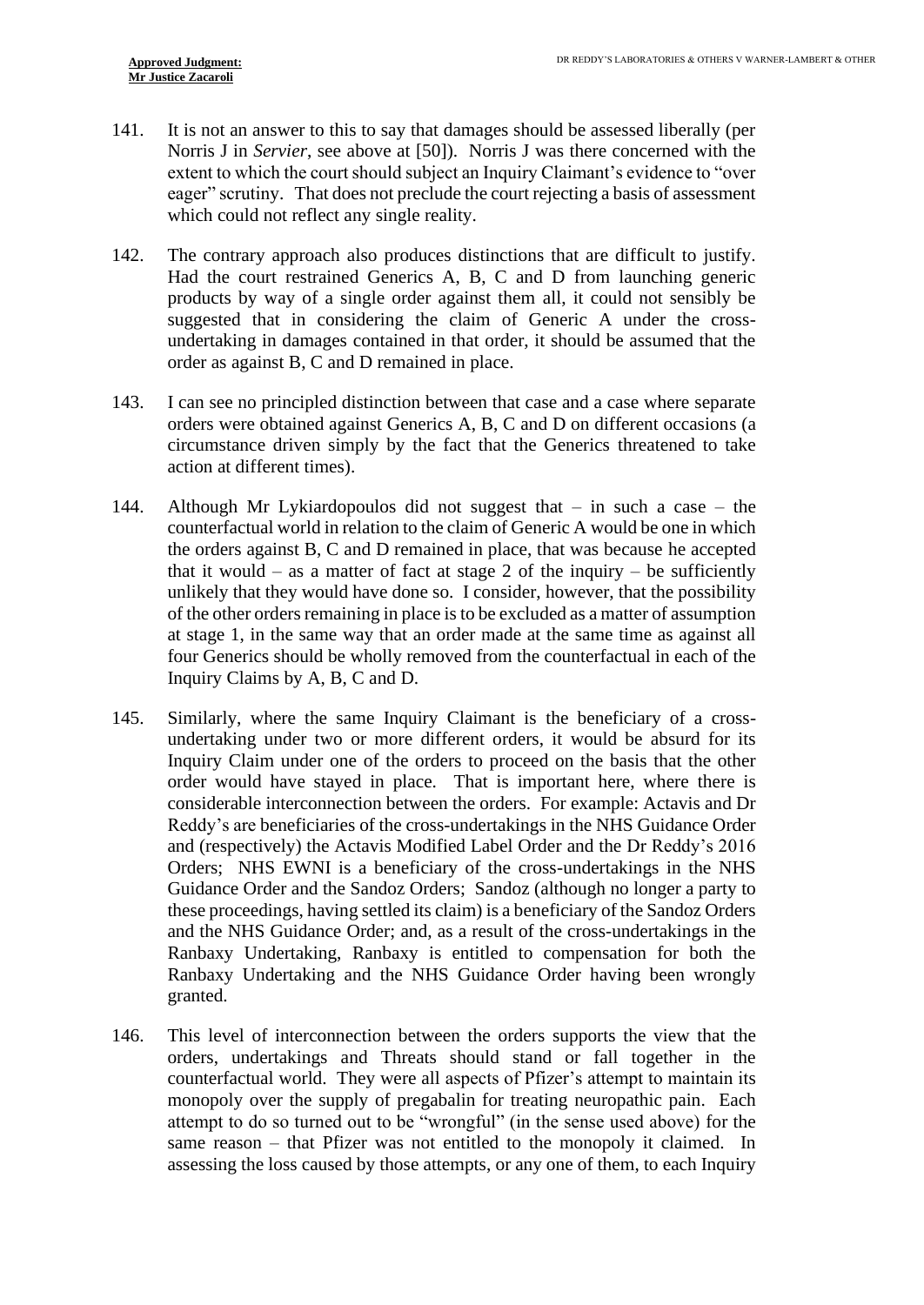Claimant, therefore, each of its wrongful attempts to enforce the same monopoly should be removed from the counterfactual.

- 147. Mr Lykiardopoulos' contentions in opposition to this conclusion (summarised above) can be distilled into the following four points: (1) it confuses loss caused by the subject matter of the litigation and loss caused by the individual orders; (2) it *prevents* Actavis/Teva's loss from the NHS Guidance Order being assessed; (3) different counterfactuals are required because of the different nature of the claims made by Skinny Label Generics and Full Label Generics; and (4) the fact that Pfizer may end up paying more in aggregate in damages than could be suffered in any single counterfactual world was simply the fair price that it had to pay for having prevented numerous Generics from accessing the market.
- 148. As to the first point, I disagree that to assume the other orders, undertakings and Threats were not made is tantamount to assessing loss by reference to the existence of the Patent or the subject matter of the litigation. To do so leaves in place in the counterfactual world both the Patent and the litigation, and says nothing about the knowledge of market participants as to the validity of the Patent. The actions of all Generics would therefore have been tempered (as they were in the real world) by the risk of infringing the Patent. There is no sense, therefore, in which the assumption would result in damages being assessed by reference to loss caused by the Patent or the litigation.
- <span id="page-32-0"></span>149. I also reject Mr Lykiardopoulos' objection that this would prevent the loss *actually suffered* by Actavis/Teva from being assessed. His argument was that to remove, for example, the Sandoz Orders from the counterfactual world would mean that the court was assessing the loss caused to Actavis/Teva by the NHS Guidance Order and Threats *and* the Sandoz Orders (when it should be assessing merely the loss caused by the NHS Guidance Order and the Threats). The argument, however, begs the question as to how loss is to be calculated in the first place: it assumes (contrary to the conclusion I have reached above) that in order to assess the loss flowing from each order (for example) it is correct that only *that* order is to be excluded from the counterfactual.
- 150. Further, I do not accept that the difference in the nature of the claims made, as between the NHS Guidance Order on the one hand and the Sandoz Orders, the Ranbaxy Undertaking, the Dr Reddy's 2016 Orders and the Actavis Modified Label Order on the other hand, requires separate counterfactuals. The suggested distinction (see [\[102\]](#page-22-0) above) is that the NHS Guidance Order was focused solely on skinny label products, and was not designed to (and did not) stop anyone from launching a full label product, whereas the Sandoz Orders (etc) were focused either on full label products or intermediate label products.
- 151. While it is true that the precise claims arising under the cross-undertaking in the NHS Guidance Order are as a result different, I do not think that the difference is such as to undermine the conclusion that all of the orders, undertakings and Threats should be removed from the counterfactual, based as it is on the fact that they all share the fact that they were attempts by Pfizer to protect its monopoly in the use of pregabalin for the treatment of neuropathic pain. At the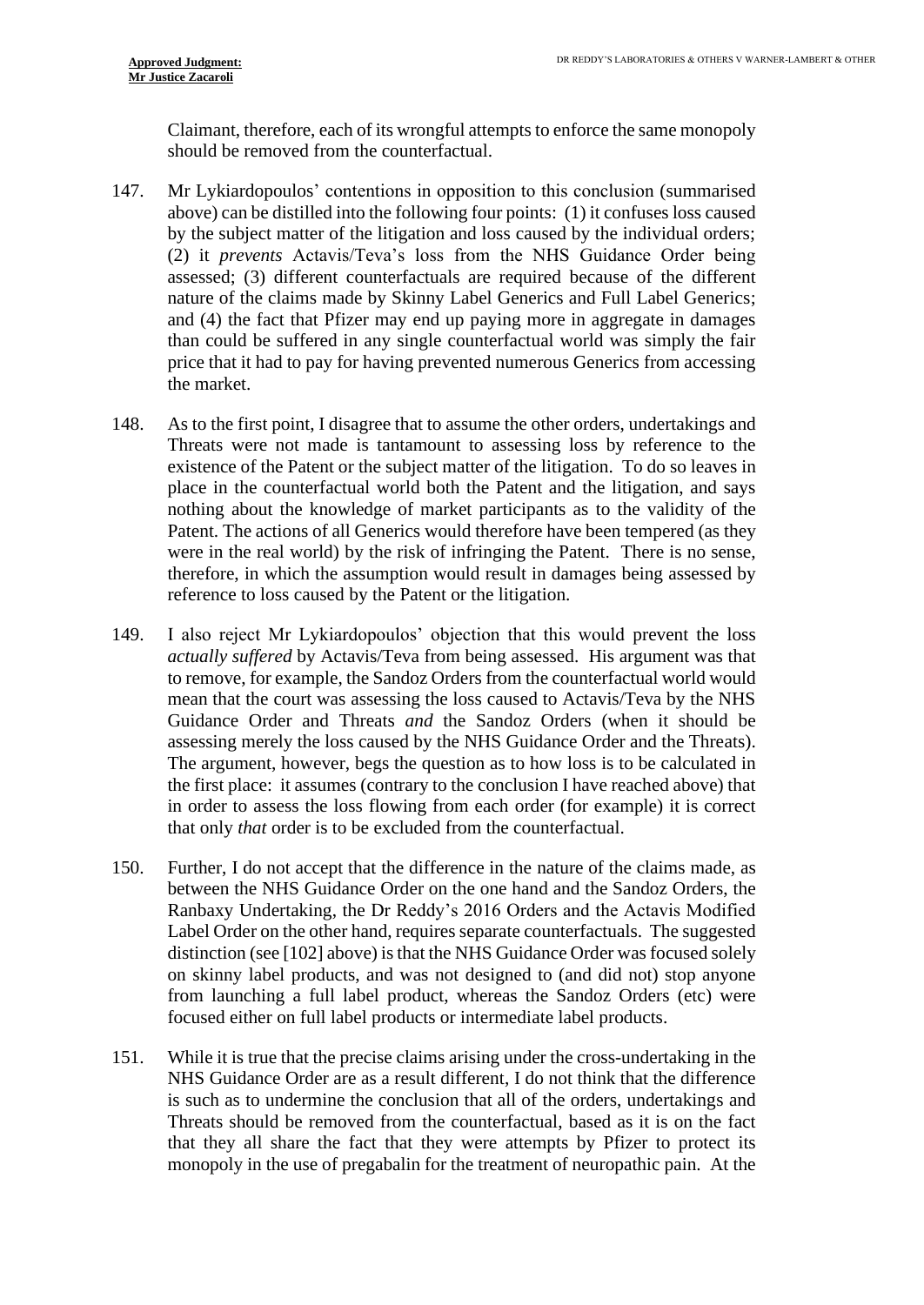time of the NHS Guidance Order, there was no perceived threat from Generics seeking to enter the market with a full label product, so the order was targeted at generic pregabalin being dispensed inadvertently for treatment of neuropathic pain. As I have noted at [\[68\]](#page-15-0) above, it would nevertheless have had the effect of precluding a Generic, who did bring a full label product to market, from effectively accessing the market.

- 152. Moreover, the premise of my conclusion that it is necessary to assume none of the relevant orders, undertakings or Threats was made – that the loss occasioned to each Inquiry Claimant is dependent upon the actions of all other participants in the market – is equally true in respect of claims arising as a result of the NHS Guidance Order as it is in relation to the other orders and undertakings. The fact that some Generics were only planning to supply skinny label products, whereas others were planning to supply full label products would be reflected in the calculation of market share each would have obtained in the absence of the relevant orders, undertakings and Threats, but it does not alter the fact that the actions of each Generic impacted on the likely market share of all others. It was not suggested, for example, that there are two distinct markets: supply of pregabalin for treatment of epilepsy and GAD, and supply of pregabalin for treatment of neuropathic pain. That is reflected in the fact that full label products are supplied for the treatment of all those conditions, and that the appearance of full label products on the market would have affected the extent to which the Skinny Label Generics' products would have been prescribed or dispensed for epilepsy and GAD.
- 153. Mr Lykiardopoulos' fourth objection relates in part to the compensatory principle. I agree with him to this extent: the narrow principle that no Inquiry Claimant should receive more compensation than the damage actually suffered by it does not assist Pfizer or the NHS Parties. Their argument in this respect begs the same question (what *is* the actual measure of the loss) as the argument of Actavis/Teva which I have rejected at [\[149\]](#page-32-0) above. Nevertheless, as I have noted above, there is support for the conclusion in the broader principle that, as an equitable remedy, the assessment of damages should be just and equitable and that, in this regard, it is appropriate to take into account that adopting separate counterfactuals for different groups of Inquiry Claims would result in greater damages being payable by Pfizer than could have been suffered in any single counterfactual world.
- 154. For the same reasons, I reject the contention (made in Mr Lykiardopoulos' fourth point and supported, in particular, by Mr Brandreth) that this overburdening of Pfizer is justified because it obtained an individual advantage every time it obtained an order or Threat, or received an undertaking, designed to protect the monopoly to which it claimed to be entitled.
- 155. I have reached the above conclusion without reliance on the arguments based on practicalities advanced by Pfizer (and supported by the NHS Parties). In any event, the preliminary issue raised by paragraph 1(a) of the Birss J CMC Order raises legal issues, and the answer to those issues ought not, generally speaking, be determined by which outcome would lead to a simpler process.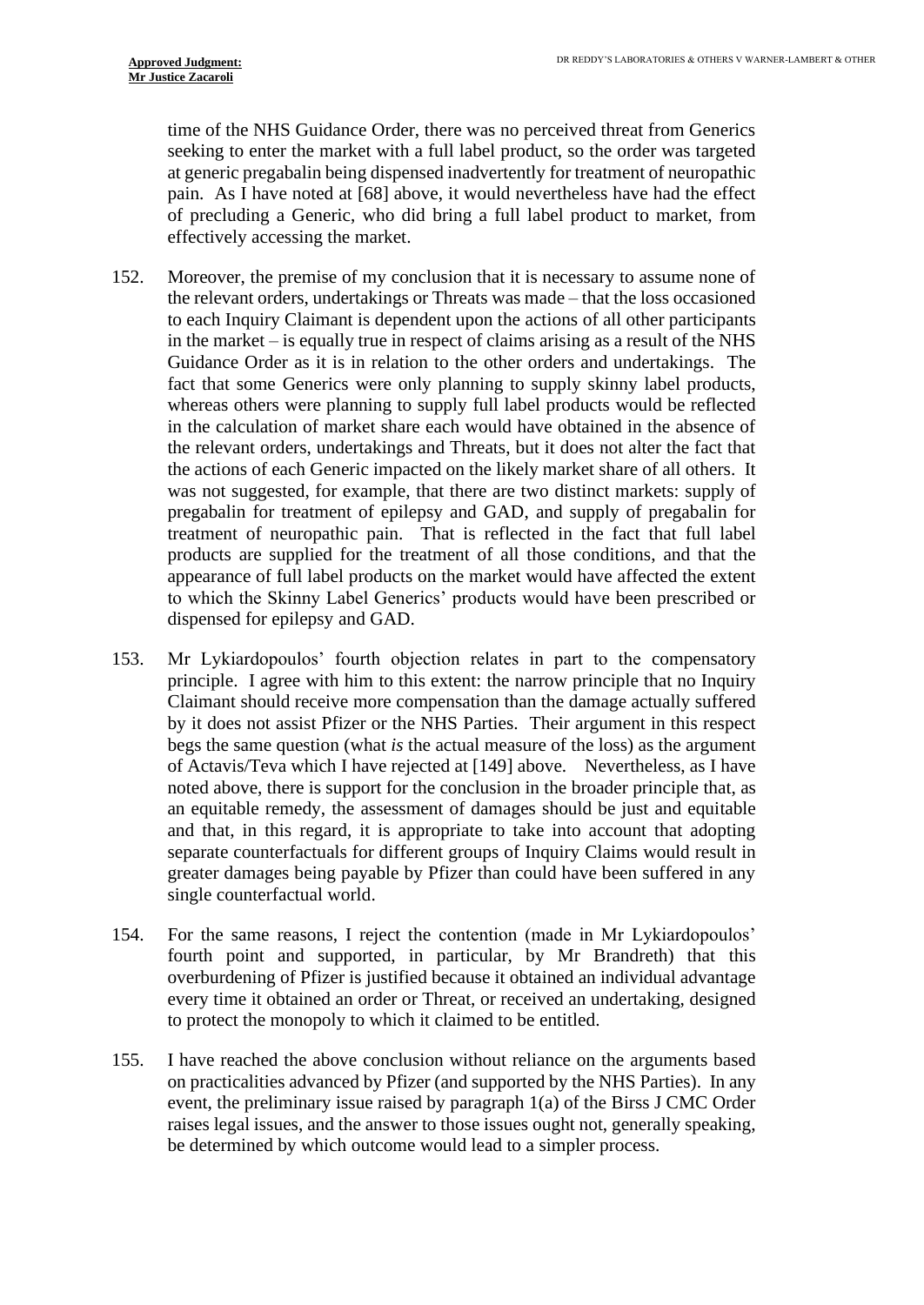## *Dr Reddy's primary case*

- <span id="page-34-0"></span>156. Dr Nicholson contended that the debate over Assumptions 1 to 6 is irrelevant to Dr Reddy's case, because its detailed pleading as to what would have happened in the absence of the NHS Guidance Orders and Threats has been admitted by Pfizer. That pleading does not need to, and does not, address which other orders, undertakings and Threats would have existed in the counterfactual, because it particularises the facts that Dr Reddy's says would have occurred but for the NHS Guidance Orders and Threats: Generics with skinny label products would have come to the market at the same time that they did in the actual world; no full label products would have been brought to market while the Patent remained in force; and pregabalin would have remained in Category C until shortly after the expiry of the Patent.
- 157. He contended that in view of those admissions there was only one possible answer to the question posed by paragraph 1(a) of the Birss J CMC Order, namely that the appropriate counterfactual assumptions upon which to determine Dr Reddy's Inquiry Claim are the detailed facts pleaded by Dr Reddy's and admitted by Pfizer.
- 158. He contended that since this is the trial of that question, although Pfizer has reserved its position as to possible amendments to its pleading, it is simply too late for it to make any amendments. Moreover, the court's role is to adjudicate on the issues identified by the parties, so it cannot reach any conclusion other than that which is permitted on the parties' pleadings: *Al-Medinni v Mars UK Ltd* [2005] EWCA Civ 1041 (where the Court of Appeal found that the trial judge had erred in deciding a personal injury case on the basis of a theory as to the facts which neither side had presented).
- 159. Mr Boulton made four points in response: (1) the pleaded matters which Pfizer had admitted were all concerned with stage 2 of the inquiry, whereas the preliminary issue relates only to stage 1; (2) parties are not bound by their pleading at trial; (3) even if parties are bound by their pleadings in a bilateral case, that does not apply in multi-party proceedings; and (4) if the previous points are wrong, then Pfizer would seek to amend its case post-judgment.
- 160. The short answer, in my judgment, to Dr Reddy's point is that it is based on a misreading of the Birss J CMC Order. That ordered the trial of a *preliminary* issue as to what, if any, assumptions should be made as a matter of law at stage 1 (i.e. the "but for" stage) of the Inquiry Claims and whether the same assumptions should be made across all Inquiry Claims. Moreover, although paragraph 1(a) of the Birss J CMC Order asks an apparently open-ended question ("what are the appropriate counterfactual assumptions…?") the correct reading of paragraph 2 and Schedule B is that Schedule B contains a closed list of "the possible" counterfactuals under consideration. I note that the parties mostly agreed the terms of Schedule B, but to the extent that it could not be agreed, the differences were resolved by Birss J on the papers. Even though, therefore, if paragraph 1(a) of the Order was read in isolation, it might be said that it was to be answered by Dr Reddy's pleaded case, that is not how I interpret the Birss J CMC order as a whole.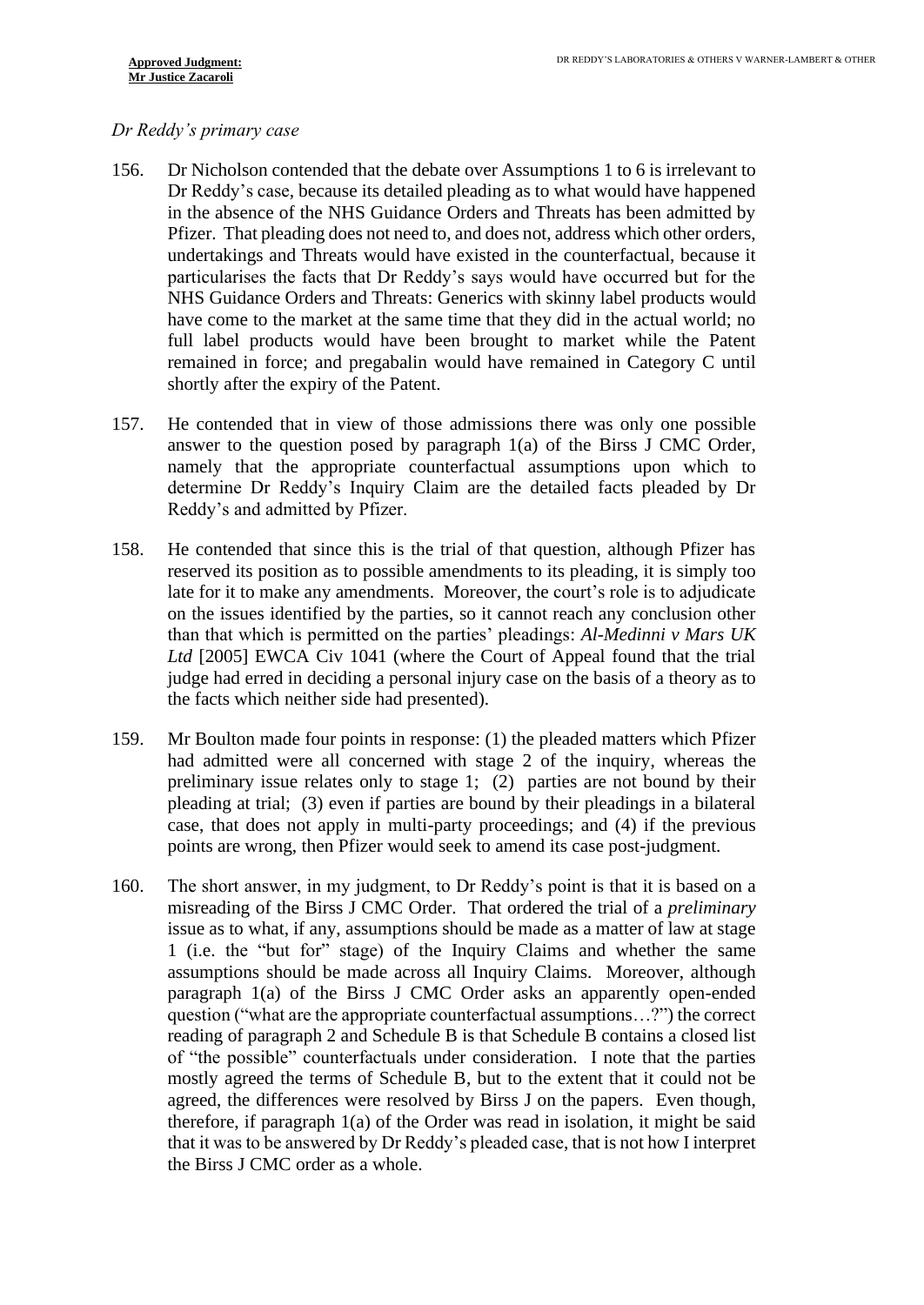- 161. Although Dr Nicholson is correct to say that the distinction between stage 1 and stage 2 is purely a matter of analytical convenience, and that the single question is what loss was caused by the relevant order, undertaking or Threat, nevertheless that distinction is implicit in the questions raised by this trial of preliminary issues. Those questions focus solely on the assumptions to be made, if any, as a matter of law in constructing the counterfactual and do not involve reaching a determination on any of the facts which flow from those assumptions.
- 162. Dr Nicholson is also correct to say that Pfizer's admission of Dr Reddy's case as to what the counterfactual world would have looked like enables stage 1 to be bypassed altogether as between Pfizer and Dr Reddy's. It is important to note, however, that Pfizer has pleaded (as against all Inquiry Claimants) on the basis that there is a single counterfactual assumption at stage 1 across all Inquiry Claims that none of the other orders, undertakings or Threats were made. It perceives, on the basis of the information currently known to it and of that single and consistent counterfactual assumption, its interests best lie in admitting Dr Reddy's case as to the assumptions to be made at stage 2 of the inquiry.
- 163. If, therefore, Pfizer's case as to the appropriate assumptions at stage 1 is not accepted, then it would be difficult to see why Pfizer would be prohibited from amending its pleading against any or all of the Inquiry Claimants. I do not accept, therefore, Dr Nicholson's contention that as this is "the trial" it is now too late for Pfizer to amend its pleading. This is not the trial of any of the factual questions that might flow from the assumptions to be made at stage 1.
- <span id="page-35-0"></span>164. In these circumstances, the principle to be derived from the *Al Medinni* case is irrelevant. In particular, my conclusion that there should as a matter of law be a single counterfactual assumption across all Inquiry Claims that none of the other orders, undertakings or Threats was made is one which falls squarely within the parameters of the cases advanced by the respective parties. I do not need to address, therefore, Mr Boulton's contention that the approach in *Al Medinni* does not apply where the question in issue is a mixed one of fact and law, or that it does not apply in a multi-party case. I merely make it clear (as this was a point of some importance to the parties) that there can be no basis for either Pfizer or any of the other Inquiry Claimants being bound, as between them, by any agreement (whether as to fact or as to the facts to be assumed in the counterfactual) between Pfizer and Dr Reddy's, even though this could lead to the court making findings, as between Pfizer and an Inquiry Claimant, that are inconsistent with the facts, or assumed facts, agreed by Pfizer with Dr Reddy's.

#### *Assumptions 4 to 6*

165. Assumptions 4 to 6 were introduced by the NHS Parties. In NHS EWNI's skeleton it is first contended that they should be answered in the positive because that flows from the answer to Assumptions 1 and 2: if there is a single counterfactual across all Inquiry Claims that none of the orders, undertakings or threats were made, then it follows that in the counterfactual Pfizer *would* not have done any of the things referred to in Assumptions 4 to 6. This contention,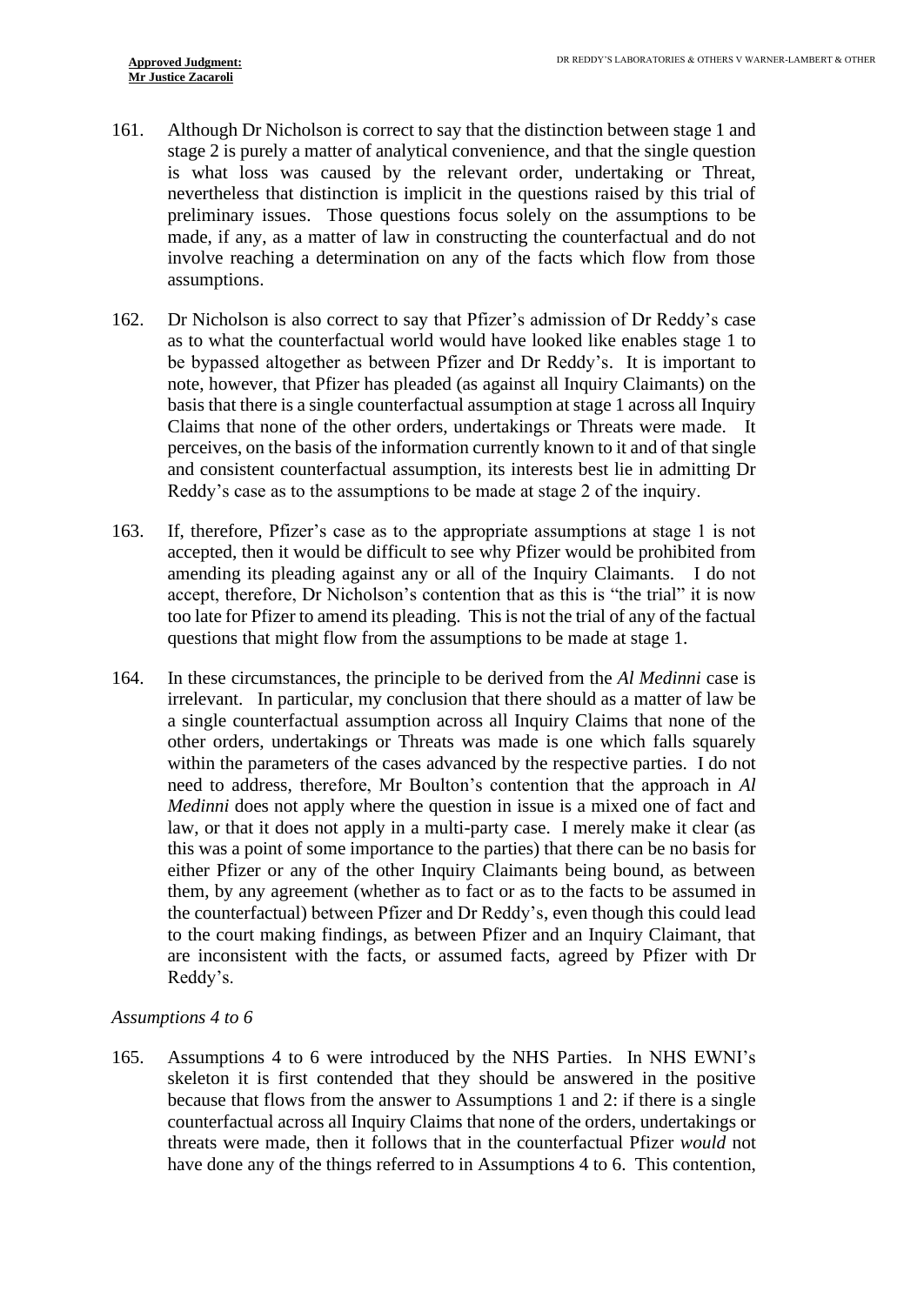however, crucially mis-states the language of Assumptions 4 to 6, which is whether Pfizer *could* have done those things. Whether it would have done so is a question of fact, and for that reason alone is not for determination within this preliminary issue trial.

- 166. NHS EWNI's second contention is that the positive answer for which they contend flows from its contention on Assumption 3: all of the actions covered by Assumptions 4 to 6 would have been inconsistent with the implied promises contained in the cross-undertakings. Since I have rejected the case under Assumption 3 based on implied promise, it follows that I also reject this argument of the NHS Parties.
- 167. There being no other reason advanced for constraining the scope of the Inquiry Claims by reference to Assumptions 4 to 6, I conclude that they should be answered in the negative.

#### *Inflammatory pain*

- 168. A further issue that was raised during the hearing relates to the fact that the claims in the Patent relating to inflammatory pain have been held to be valid. This fact has not featured substantively in any of the proceedings to date because neither Pfizer nor any Generic has obtained a marketing authorisation for pregabalin in connection with treatment of inflammatory pain.
- 169. Pfizer, in its main skeleton argument, commented that irrespective of its main arguments (which I have accepted) as to why Assumption 3 was answered in the negative, that it in any event ignored the fact that the claims in the Patent relating to the treatment of inflammatory pain were ultimately upheld as valid. Further, in dealing with Assumptions 4 and 6, Pfizer commented that it could, as a matter of law, have relied upon the inflammatory pain claims to obtain an injunction, albeit it might have been estopped from doing so (recognising that both issues raise questions of fact and were thus not suitable for determination at this trial of preliminary issues). Finally, in dealing with Assumption 5, Pfizer commented that any threat made in respect of the inflammatory pain claims, prior to the expiry of the Patent, could have been justified. These points also reflected Pfizer's points of defence, for example, in respect of NHS EWNI's claim. In view of my conclusions on Assumptions 3 to 6, it was unnecessary to consider these additional points made by Pfizer.
- 170. These passages in Pfizer's skeleton prompted vehement objection from the other parties. In a written note from NHS EWNI, four reasons were advanced why Pfizer could not run an argument to the effect that it could or would have sought interim relief to protect the inflammatory pain claims in the Patent: (1) it is logically incoherent for Pfizer to contend in the context of Inquiry Claims based on 'wrongful' orders, undertakings and Threats that it could have *rightfully* obtained the same or similar orders on the basis of the inflammatory pain claims in the Patent; (2) Pfizer had not sought to assert infringement of the inflammatory pain claims in the Actavis proceedings and it would be an abuse of process to attempt to do so now; (3) Pfizer has failed to articulate an arguable case on infringement of the inflammatory pain claims; and (4) although Arnold J's order following the trial in the Actavis proceedings declares the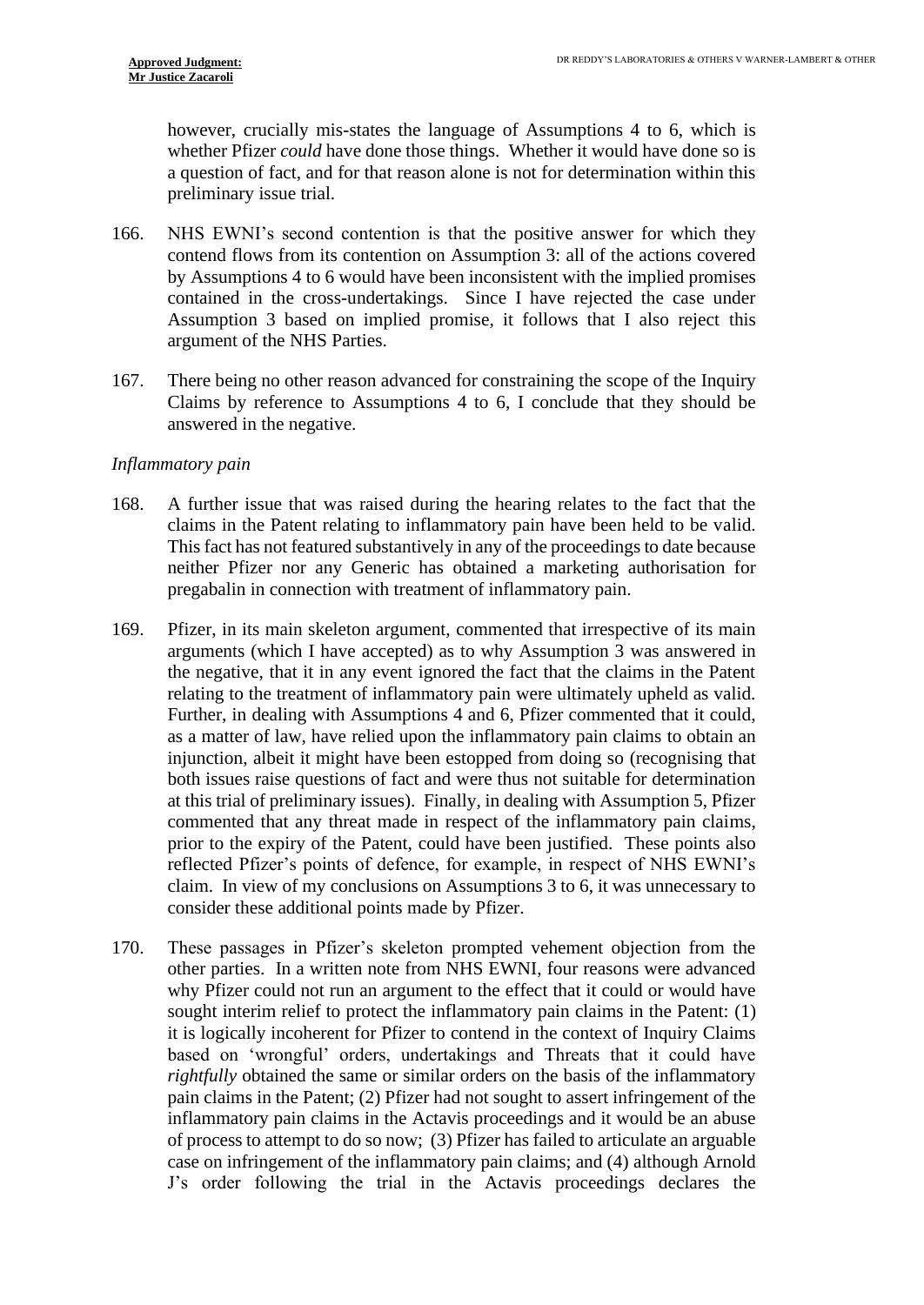inflammatory pain claims to be valid, there was no argument on the point (it having had no practical significance given that Actavis was not alleged to have infringed those claims) and in any event none of the other Inquiry Claimants would be prevented from challenging the validity of the inflammatory pain claims.

- 171. NHS Scotland and Ranbaxy advanced similar objections during the hearing.
- 172. Pfizer's position, developed in argument by Ms May, was (as foreshadowed in the passing references to this point in its main skeleton argument) that the other parties' objections raise questions of fact which cannot be determined at this preliminary issues trial. Further, insofar as it was contended that Pfizer had no arguable answer to the objections, so that this was in effect a strike-out application of certain aspects of its pleading, no such application had been made and Pfizer was not in a position to deal substantively with such an application.
- 173. In my judgment, despite the persuasive submissions advanced, in writing, on behalf of the NHS EWNI and, orally, by Mr Brandreth and Mr Campbell, the submissions of Ms May in this respect are to be preferred. It is telling, in this regard, that Actavis/Teva did not support the position taken by the NHS Parties and Ranbaxy. That is not because they accept that Pfizer can place any reliance on them (they strongly dispute that they can), but because they accept that it is not something which is for determination at this preliminary issues trial. In correspondence between Actavis/Teva and Pfizer, a further issue had been proposed (by Pfizer) for inclusion in the preliminary issues trial, as to whether damages could not be claimed in respect of products covered by the inflammatory pain claims, but it had been agreed that the issue would be removed from those to be determined at this trial.
- 174. Even without that exchange, it is clear that the issues raised by the NHS Parties' and Ranbaxy's objections to Pfizer's ability to rely in any way upon the inflammatory pain claims in the Patent are not matters that fall to be determined at this preliminary issue trial. Moreover, particularly in light of the exchange with Actavis, I consider it would not be fair to Pfizer to require it to respond substantively, in effect, to a strike out application notwithstanding no such application has been made.

#### Conclusions on preliminary issue 1(a)

- 175. For the above reasons, I conclude that the answer to the preliminary issue in paragraph 1(a) of the Birss J CMC Order is that it is appropriate to assume as a matter of law, in assessing the counterfactual for each Inquiry Claim, that none of the orders, undertakings or Threats were made.
- 176. The answer to each of the Assumptions in Schedule B is therefore:
	- (1) It is correct to assess the counterfactual for each Inquiry Claim on the assumption that the same Threats, orders and undertakings were not made across all Inquiry Claims;